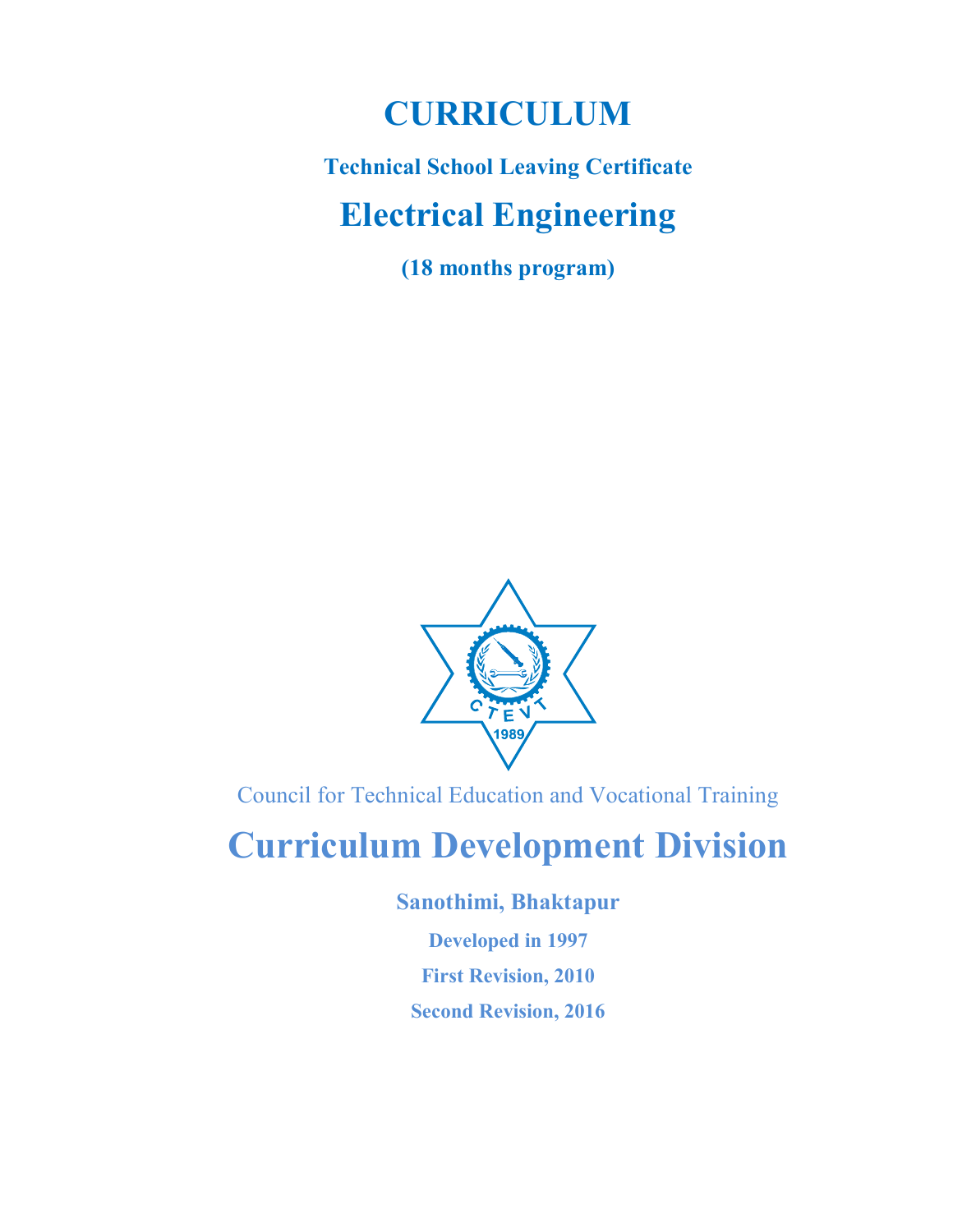| <b>Basic Electronics</b> |  |
|--------------------------|--|
|                          |  |
|                          |  |

## **Table of Content**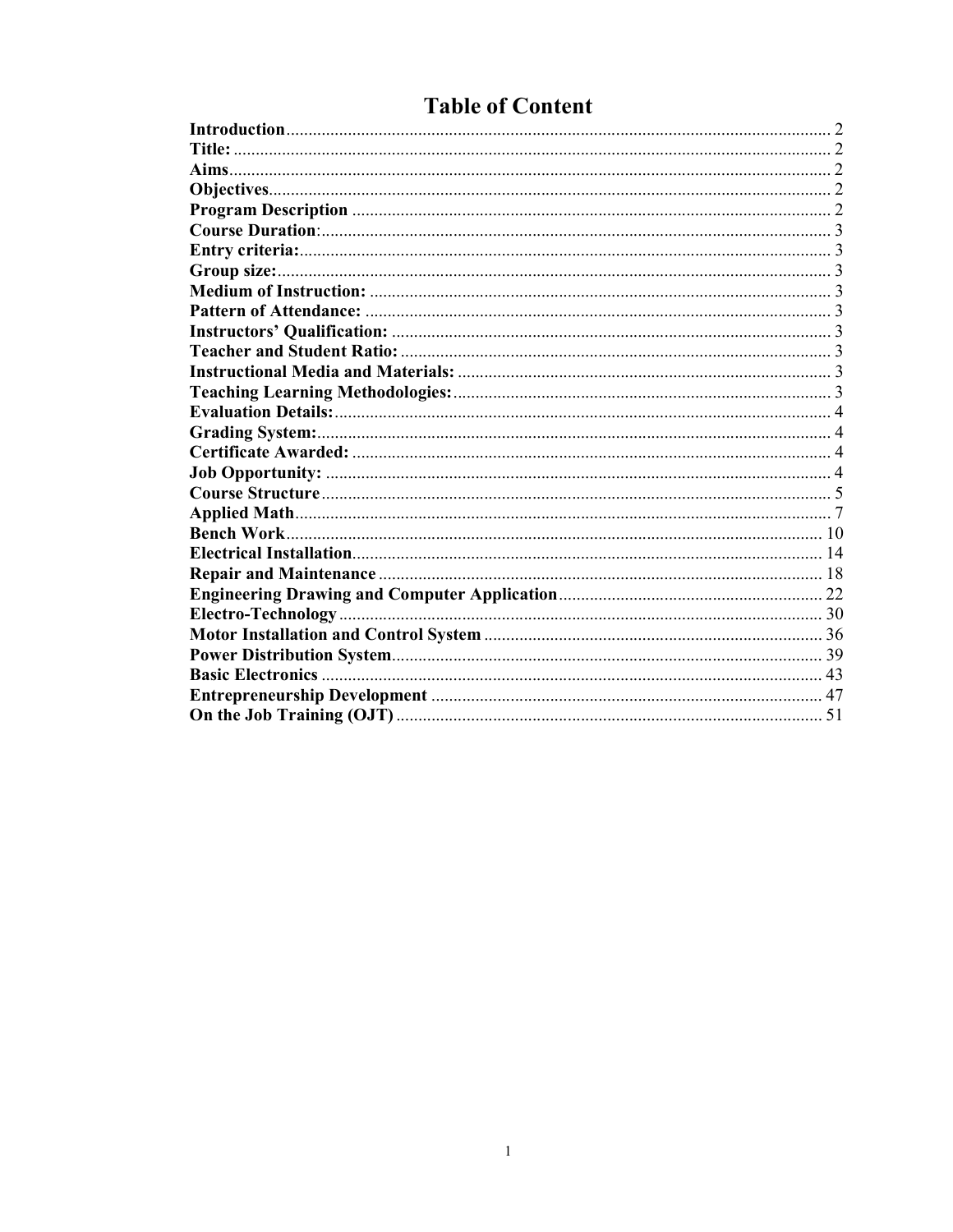### Introduction

Nepal Government, Ministry of Education implemented the Letter grading system in SLC. The door of TSLC program is open for those who have appeared 10th grade exam and achieved any GPA and any grade in any subject. Focusing on such students the curriculum of TSLC of 29 months and 15 months have been converted into 18 months.

The world is using many electrical appliances and equipment. We cannot imagine the world without Electrical devices. Nepal is lacking to produce basic level Electrical workforce in the country, especially in the grass root level of rural and urban communities. training of this level in electrical field, called TSLC in Electrical Engineering presently becomes the one of the major responsibilities of CTEVT. In this context a well-developed curriculum is a fundamental pre-requisite for the training program.

Mostly the trained candidates are employed in the the world of work, national and international organizations working as a basic level electrical workforce and rest are employed in NGOs and INGOs, which are working in the national/international labour market and some of them work as entrepreneurs emphasizing on the preventive care and repair and maintenance of electrical devices.

### Title:

The title of the programme is TSLC in Electrical Engineering

### Aims

 To produce competent work force in electrical engineering able to provide services in different community.

### **Objectives**

After the completion of the training program the trainees will be able to:

- Familiarize with basic electrical engineering
- Install basic electric appliances.
- Perform basic electrical functions
- Repair and maintain electrical devices and machines.
- Find fault in electrical system's appliances and machines.
- Repair and maintain faults of electrical system
- Perform simple calculation related to electrical works.
- Familiarize with electrical and electronics components related with electrical system
- Familiarize with basic computer and computerized drawing system

### Program Description

This course is based on the job required to perform by a basic level electrical technician as an electrical sub-overseer. This program offers 100% absolutely general electrical courses. The fundamental subjects related to electrical engineering such electrical installation, motor installation and control, power transmission and distribution, basic electronics, repair and maintenance, electro-technology, Engineering Drawing, Entrepreneurships Development and Computer Application are offered to produce basic level competent electrical engineering work force.

The program is designed on the basis of 20% theory and 80% practical classes. The provision of On-the- Job Training (OJT) is included to establish a linkage with employers and provide hands on work experience to students and promote employability of graduates.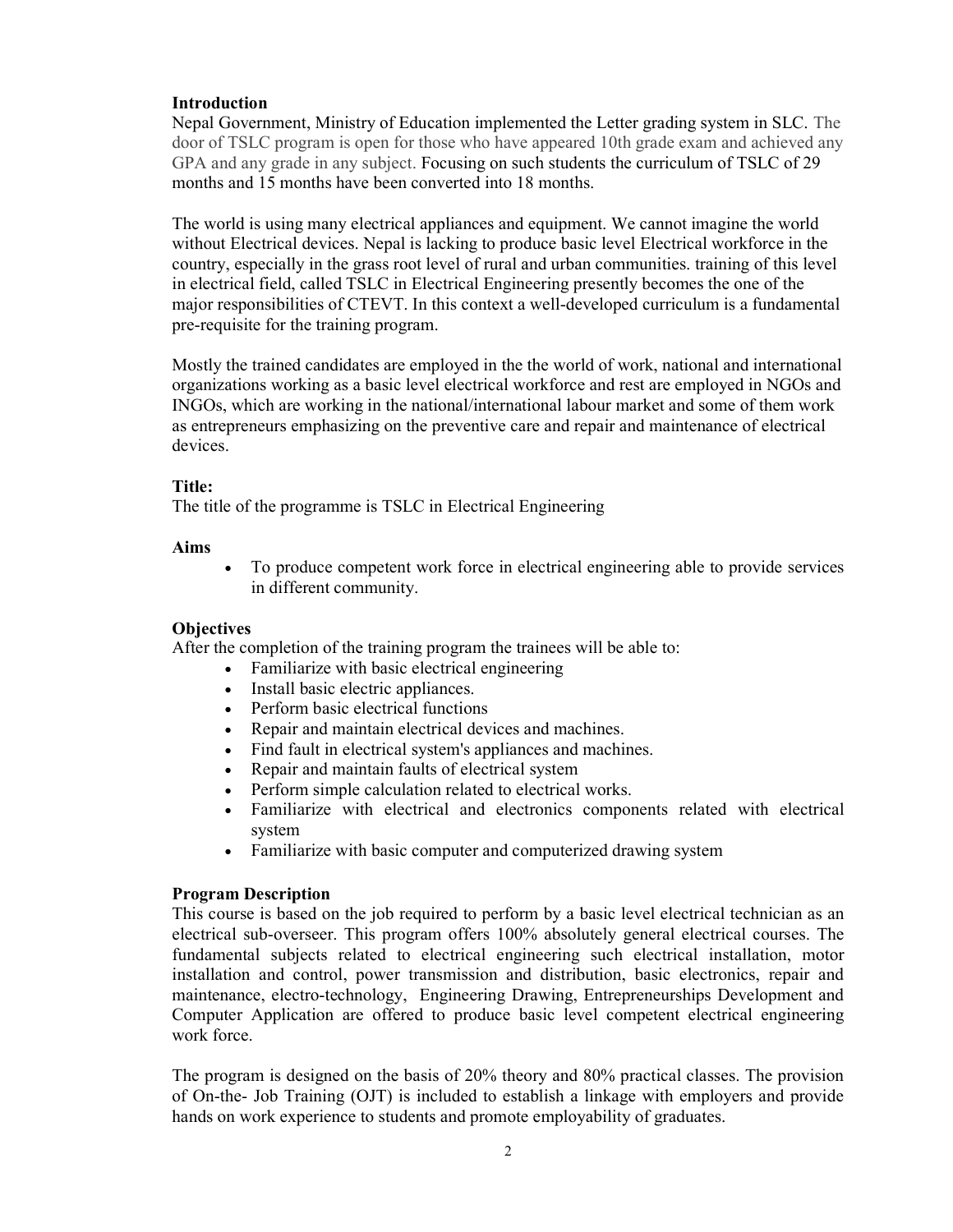### Course Duration:

This course will be completed within 18 months (40 hrs/week  $X$  39 weeks a year = 1560 hrs.) class plus 6 months (40 hrs/week  $X$  24 weeks = 960 hrs. on the job training (OJT).

### Entry criteria:

Individuals with following criteria will be eligible for this program:

- SLC with any grade and any GPA (Since 2072 SLC).
- SLC appeared (Before 2072 SLC)
- Pass entrance examination administered by CTEVT

### Group size:

The group size will be maximum 40 (forty) in a batch.

### Medium of Instruction:

The medium of instruction will be in English and/or Nepali language.

### Pattern of Attendance:

The students should have minimum 90% attendance in theory classes and practical/performance to be eligible for internal assessments and final examinations.

### Instructors' Qualification:

- $\triangleright$  Instructors should have bachelor degree in Electrical Engineering or Diploma in Electrical Engineering with minimum 5 years practical based experiences.
- $\triangleright$  The demonstrator should have Diploma in Electrical Engineering with minimum 2 years practical based experiences.
- $\triangleright$  Good communicative/instructional skills

### Teacher and Student Ratio:

- $\triangleright$  Overall at institutional level: 1:10
- $\triangleright$  Theory: 1:40
- $\triangleright$  Practical: 1:10
- $\triangleright$  Minimum 75% of the teachers must be fulltime

### Instructional Media and Materials:

The following instructional media and materials are suggested for the effective instruction, demonstration and practical.

- $\triangleright$  Printed media materials (assignment sheets, handouts, information sheets, procedure sheets, performance check lists, textbooks, newspaper etc.).
- $\triangleright$  Non-projected media materials (display, photographs, flip chart, writing board etc.).
- $\triangleright$  Projected media materials (multimedia/overhead transparencies, slides etc.).
- $\triangleright$  Audio-visual materials (films, videodiscs, videotapes etc.).
- Computer-based instructional materials (computer-based training, interactive video etc.)

### Teaching Learning Methodologies:

The methods of teaching for this curricular program will be a combination of several approaches such as;

- Theory: lecture, discussion, assignment, group work, question-answer.
- $\triangleright$  Practical: demonstration, observation, simulation, guided practice and self-practice.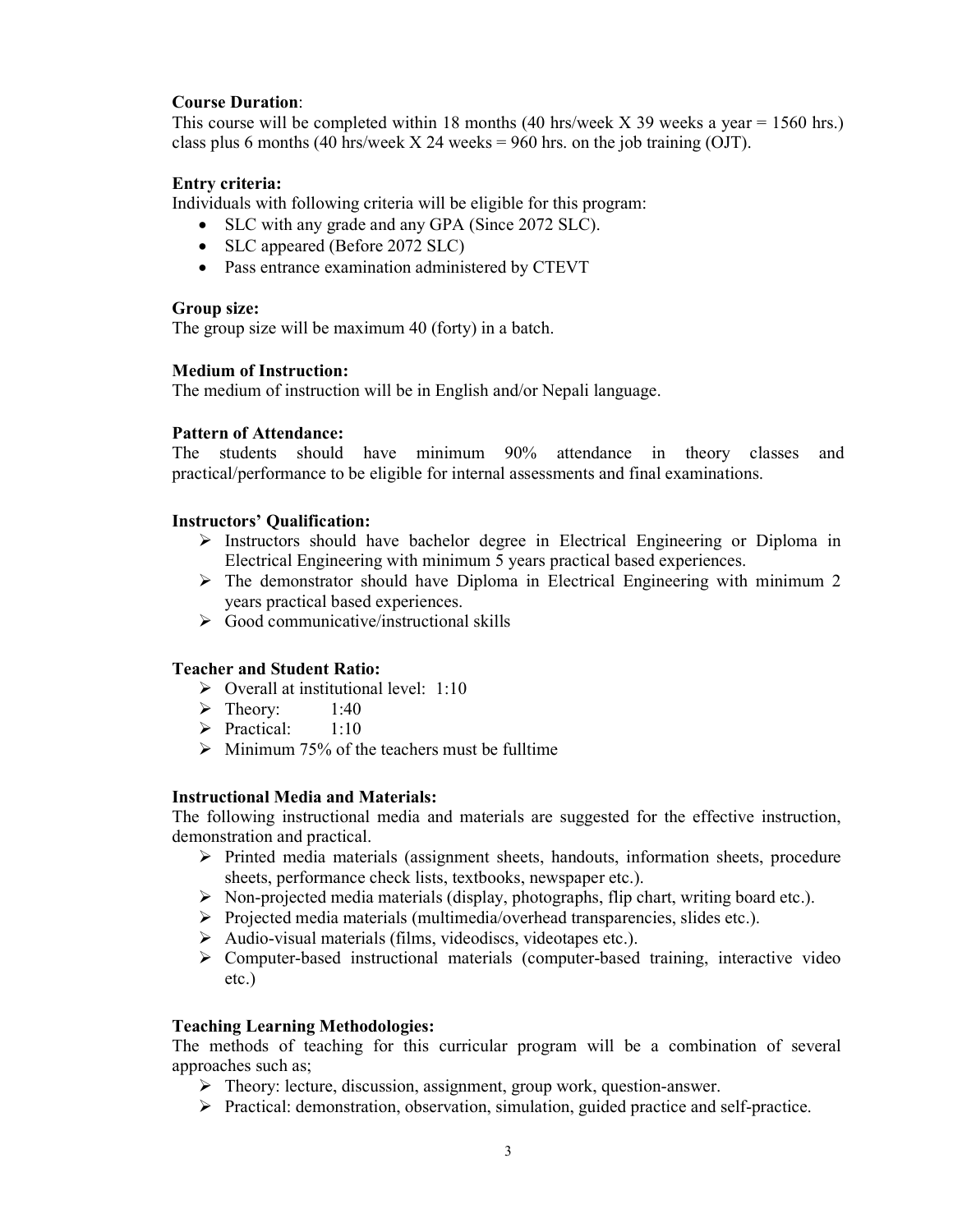#### Evaluation Details:

 The ratio between the theory and practical tests will be as per the marks given in the course structure of this curriculum for each subject. Ratio of internal and final evaluation is as follows:

| S.N.      | <b>Particulars</b> | Internal<br>Assessment | <b>Final Exam</b> | Pass % |
|-----------|--------------------|------------------------|-------------------|--------|
| . .       | Theory             | 50%                    | 50%               | 40%    |
| <u>L.</u> | Practical          | 50%                    | 50%               | 60%    |

- There will be three internal assessments and one final examination in each subject. Moreover, the mode of assessment and examination includes both theory and practical or as per the nature of instruction as mentioned in the course structure.
- Every student must pass in each internal assessment to appear the final exam.
- Continuous evaluation of the students' performance is to be done by the related instructor/ trainer to ensure the proficiency over each competency under each area of a subject specified in the curriculum.
- The on-the-job training is evaluated in 500 full marks. The evaluation of the performance of the student is to be carried out by the three agencies; the concerned institute, OJT provider industry/organization and the CTEVT Office of the Controller of Examinations. The student has to score minimum 60% for successful completion of the OJT.

#### Grading System:

The grading system will be as follows:

| Grading         | <b>Overall marks</b>        |
|-----------------|-----------------------------|
| Distinction     | 80% or above                |
| First division  | $75\%$ to below $80\%$      |
| Second division | $65\%$ to below $75\%$      |
| Third division  | Pass aggregate to below 65% |

#### Certificate Awarded:

The council for technical education and vocational training will award certificate in "Technical School Leaving Certificate in Electrical Engineering" to those graduates who successfully complete the requirements as prescribed by the curriculum.

#### Job Opportunity:

The graduate will be eligible for the position equivalent to Non-gazetted 2nd class/level 4 (technical) as Electrical Sub-Overseer or as prescribed by the Public Service Commission or the concerned authorities. The graduate is eligible for registration with the professional council in the grade as mentioned in the related professional council Act (if any).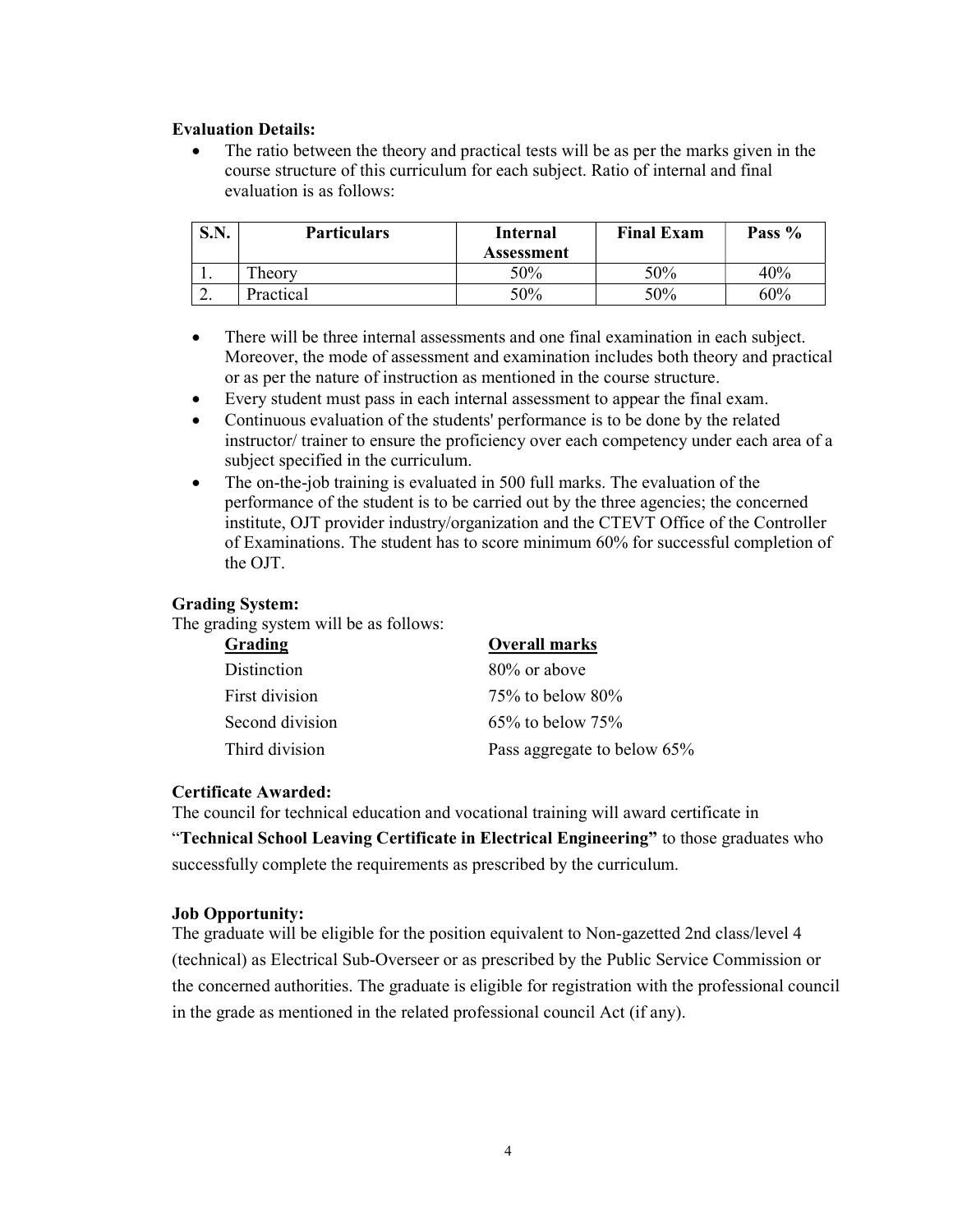|                | <b>Subject Title</b>                                              |        |                |          | Total class or hrs. |              | <b>Full Marks</b> |                |              |
|----------------|-------------------------------------------------------------------|--------|----------------|----------|---------------------|--------------|-------------------|----------------|--------------|
| S <sub>N</sub> |                                                                   | Nature | week<br>Hours  | Th.      | Pr.                 | <b>Total</b> | Th.               | Pr.            | <b>Total</b> |
| 1              | Applied math                                                      | T      | 2              | 78       | $\Omega$            | 78           | 50                | $\Omega$       | 50           |
| $\overline{2}$ | Bench Work                                                        | P      | $\overline{a}$ | $\Omega$ | 78                  | 78           | $\Omega$          | 50             | 50           |
| 3              | Electrical Installation<br>(Domestic, Industrial &<br>Commercial) | P      | 9              | $\Omega$ | 351                 | 351          | $\mathbf{0}$      | 220            | 220          |
| $\overline{4}$ | Repair & Maintenance                                              | P      | $\overline{7}$ | $\Omega$ | 273                 | 273          | $\Omega$          | 170            | 170          |
| 5              | Engineering Drawing and<br>Computer Application                   | $T+P$  | 5              | 39       | 156                 | 195          | 30                | 100            | 130          |
| 6              | Electro Technology                                                | T      | $\overline{4}$ | 156      | $\Omega$            | 156          | 100               | $\overline{0}$ | 100          |
| $\overline{7}$ | Motor Installation & Control<br>System                            | P      | $\overline{4}$ | $\Omega$ | 156                 | 156          | $\Omega$          | 100            | 100          |
| 8              | Power Distribution System                                         | P      | 2              | $\Omega$ | 78                  | 78           | $\Omega$          | 50             | 50           |
| 9              | <b>Basic Electronics</b>                                          | $T+P$  | 3              | 39       | 78                  | 117          | 30                | 50             | 80           |
| 10             | Entrepreneurship Development                                      | T      | 2              | 30       | 48                  | 78           | 20                | 30             | 50           |
|                | Total:                                                            |        | 40             | 390      | 1170                | 1560         | 230               | 770            | 1000         |
|                |                                                                   |        |                |          |                     |              |                   |                |              |

### Course Structure

| On the job training       | 6 Months  | 960  | 500  |
|---------------------------|-----------|------|------|
| Total Hours (Inhouse+OJT) | 18 months | 2520 | 1500 |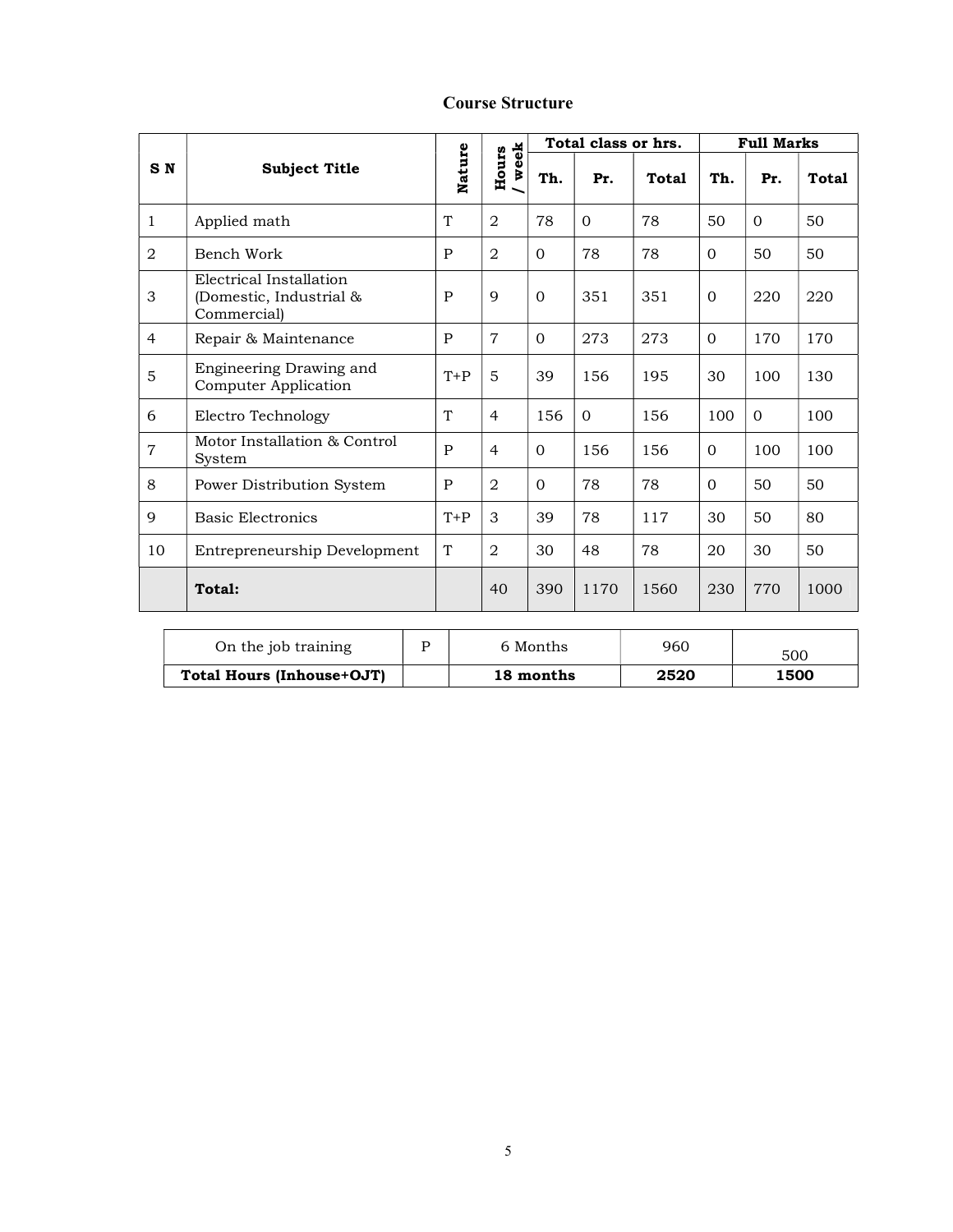### Subject

- 1. Applied Math
- 2. Bench Work
- 3. Electrical Installation (Domestic, Industrial & Commercial)
- 4. Repair & Maintenance
- 5. Engineering Drawing and Computer Application
- 6. Electro-Technology
- 7. Motor Installation & Control System
- 8. Power Distribution System
- 9. Basic Electronics
- 10. Entrepreneurship Development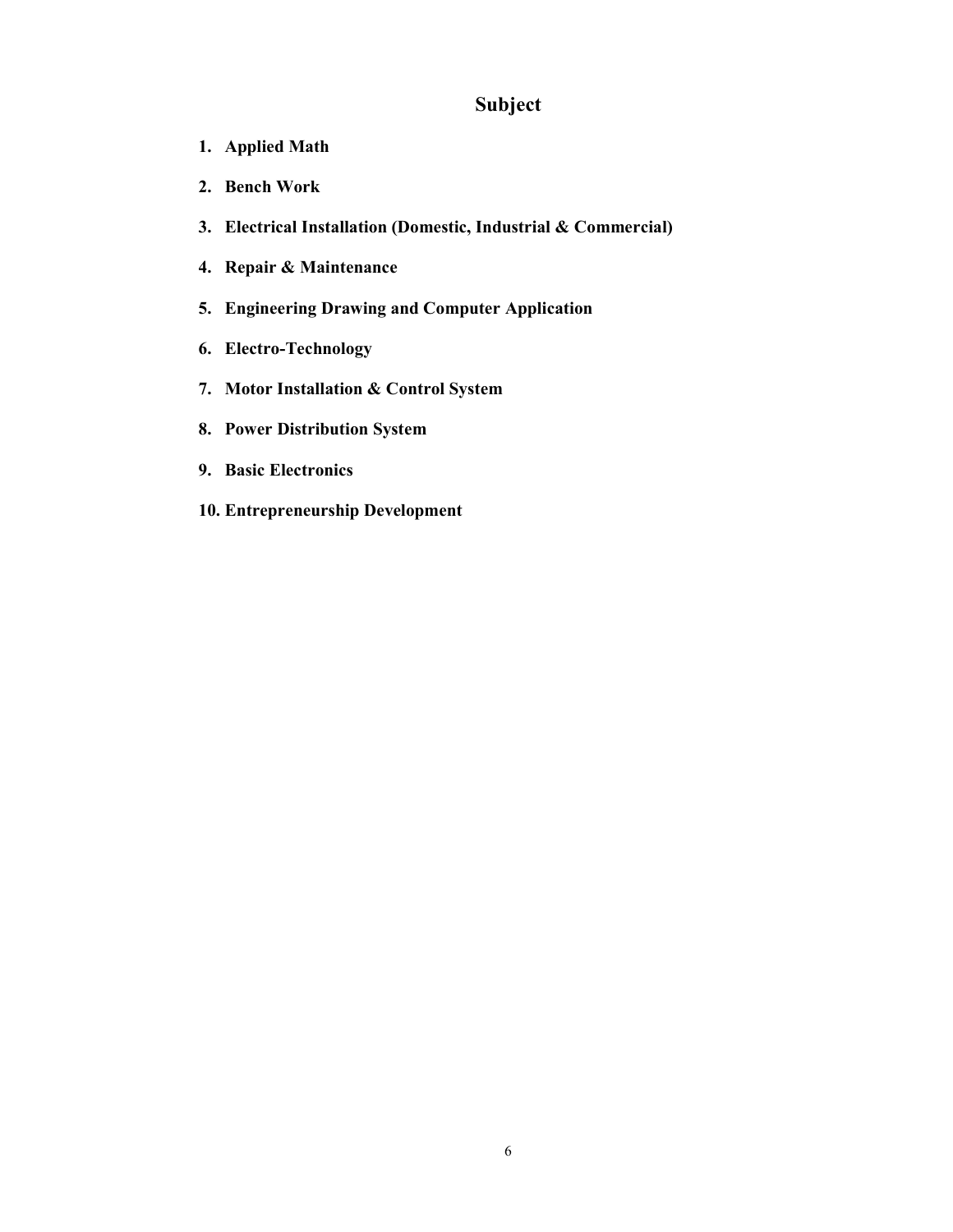## Applied Math

Course Nature: Theory Class per week: 2 hrs. Full Marks: 50 Total Class: 78 hrs.

| <b>Description:</b>                                                              | This course provides skill and knowledge to solve the numerical problem |  |  |  |  |  |  |
|----------------------------------------------------------------------------------|-------------------------------------------------------------------------|--|--|--|--|--|--|
|                                                                                  | related to the TSLC in Electrical Engineering course.                   |  |  |  |  |  |  |
| At the end of the course the participants will be able to:<br><b>Objectives:</b> |                                                                         |  |  |  |  |  |  |
|                                                                                  | Calculate and convert units.                                            |  |  |  |  |  |  |
|                                                                                  | Interpret graphical representation.                                     |  |  |  |  |  |  |
|                                                                                  | • Calculate electrical parameters.                                      |  |  |  |  |  |  |
|                                                                                  | Apply and calculate different laws related to electrical fields.        |  |  |  |  |  |  |
|                                                                                  | Apply fundamental of AC circuits calculation.                           |  |  |  |  |  |  |
|                                                                                  | Apply the different types of electrical machines' related calculation.  |  |  |  |  |  |  |

| S.N.             | <b>Skills</b>                                                               | <b>Contents</b>                   | <b>Time</b>    |
|------------------|-----------------------------------------------------------------------------|-----------------------------------|----------------|
|                  |                                                                             |                                   | <b>Hours</b>   |
| 1.               | Calculate Workshop:                                                         | <b>Units and measurement</b>      | 5              |
|                  | Length<br>$\bullet$                                                         | Introduction<br>$\bullet$         |                |
|                  | Area                                                                        | SI units                          |                |
|                  | Volume                                                                      | Pythagorus theorem<br>$\bullet$   |                |
|                  | Trignometry                                                                 | Temperature                       |                |
|                  | Converion units                                                             | Formulae                          |                |
| 2.               | Calculate work, power and                                                   | Work, power and energy            | 4              |
|                  | energy                                                                      | Introduction                      |                |
|                  | Calculate cost per unit.                                                    | Joule's law of electric heating   |                |
|                  |                                                                             | SI units                          |                |
|                  |                                                                             | Unitary method                    |                |
|                  |                                                                             | Formulae<br>$\bullet$             |                |
| 3.               | Calculate simple linear equation<br>$\bullet$                               | <b>Linear equation</b>            |                |
|                  |                                                                             | Introduction                      | $\overline{2}$ |
|                  |                                                                             | Method                            |                |
| $\overline{4}$ . | Calculate scalar and vector quantit Scalar and vector quantity<br>$\bullet$ |                                   |                |
|                  |                                                                             | • Introduction                    | $\overline{2}$ |
|                  |                                                                             | • Speed                           |                |
|                  |                                                                             | • Velocity                        |                |
|                  |                                                                             | • Acceleration                    |                |
|                  |                                                                             | · Formulae                        |                |
| 5.               | Calculate:                                                                  | <b>Fundamental of Electricity</b> |                |
|                  | $\bullet$ Resistance                                                        | Law of resistance                 | 6              |
|                  | • Voltage                                                                   | Ohm's law                         |                |
|                  | $\bullet$ Current                                                           | Kirchhoff's law<br>$\bullet$      |                |
|                  | $\bullet$ Power                                                             | Resistivity<br>$\bullet$          |                |
|                  |                                                                             | Resistance in series and parallel |                |
|                  |                                                                             | circuit                           |                |
|                  |                                                                             | Formulae                          |                |
| 6.               | Calculate:                                                                  | <b>Electromagnetic induction</b>  |                |
|                  | Self induction                                                              | Introduction                      | 5              |
|                  | Mutual induction                                                            | Faraday's law                     |                |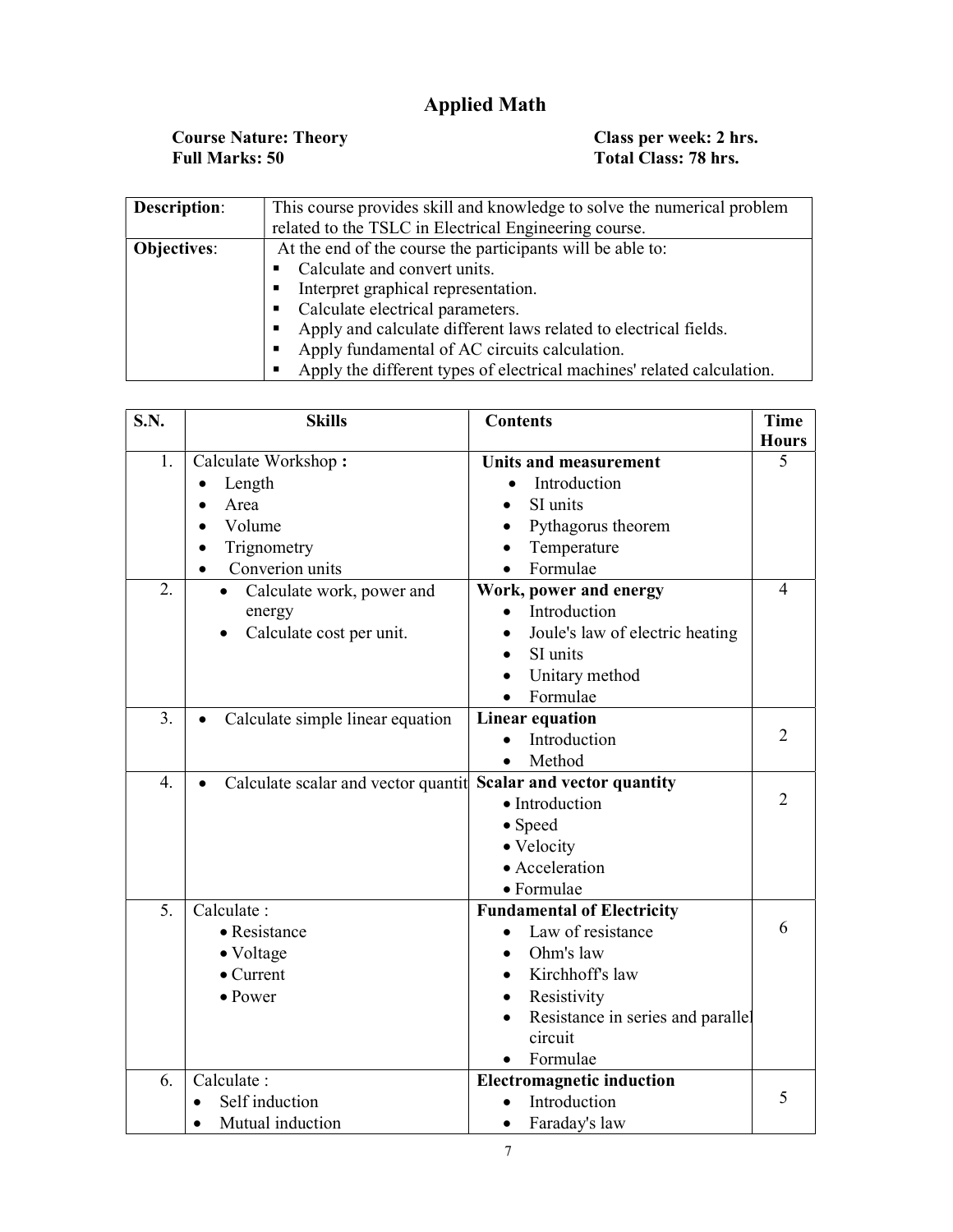|     | Induced e.m.f.<br>$\bullet$                    | Lenz's law                                      |   |
|-----|------------------------------------------------|-------------------------------------------------|---|
|     | Inductance<br>$\bullet$                        | series/parallel inductive circuit               |   |
|     |                                                | Formulae<br>$\bullet$                           |   |
| 7.  | Calculate:                                     | Capacitance                                     |   |
|     | Capitance                                      | Coulomb's law                                   | 4 |
|     | Charge and potential difference<br>$\bullet$   | Charging and discharging                        |   |
|     | Energy store<br>$\bullet$                      | series/parallel capacitive circuit<br>$\bullet$ |   |
|     |                                                | Formulae                                        |   |
| 8.  | Calculate:                                     | <b>A.C Fundamental</b>                          |   |
|     | Cycle<br>$\bullet$                             |                                                 | 6 |
|     | Time period<br>$\bullet$                       | Introduction                                    |   |
|     | Frequency<br>$\bullet$                         | Formulae                                        |   |
|     | Average value<br>$\bullet$                     |                                                 |   |
|     | Effective value/RMS<br>$\bullet$               |                                                 |   |
| 9.  | Calculate:                                     | A.C. circuit                                    |   |
|     |                                                |                                                 | 7 |
|     | resistance/capacitance/                        | Introduction                                    |   |
|     | inductance                                     | Pure                                            |   |
|     | R-L, R-C and R-L-C circuit<br>$\bullet$        | resistive/capacitive/inductive                  |   |
|     | Impedance<br>$\bullet$                         | circuit                                         |   |
|     | Power factor<br>$\bullet$                      | Effect of power factor (low/high<br>٠           |   |
|     | Phase angle<br>$\bullet$                       | Series and parallel circuit                     |   |
|     | Active/reactive and apparent                   | Formulae                                        |   |
|     | power                                          |                                                 |   |
| 10. | Calculate:                                     | Poly-phase circuit                              |   |
|     | Power<br>$\bullet$                             | Introduction                                    | 6 |
|     | Current<br>$\bullet$                           | Work, power, energy in delta/st                 |   |
|     | Voltage                                        | connection                                      |   |
|     |                                                | Two watt meter method                           |   |
| 11. | Calculate:                                     | <b>Transformer</b>                              |   |
|     | Input/output voltage<br>$\bullet$              | Introduction<br>$\bullet$                       | 8 |
|     | No. of turns in primary/secondary<br>$\bullet$ | E.m.f. equation<br>$\bullet$                    |   |
|     | Transformation ratio<br>$\bullet$              | Transformation ratio<br>$\bullet$               |   |
|     | Losses and efficiency                          | Formulae                                        |   |
|     | E.m.f. calculation                             |                                                 |   |
|     | Calculate:                                     | DC generator                                    |   |
|     | Generator emf and terminal<br>$\bullet$        | Introduction<br>$\bullet$                       | 6 |
|     | voltage                                        | E.m.f. equation<br>$\bullet$                    |   |
|     | Armature current and field<br>$\bullet$        | Formulae<br>$\bullet$                           |   |
|     | current                                        |                                                 |   |
|     | Losses and efficiency<br>$\bullet$             |                                                 |   |
|     |                                                |                                                 |   |
|     | Calculate:                                     | Synchronous generator                           |   |
|     | Phase and line voltage<br>$\bullet$            | Introduction<br>$\bullet$                       | 5 |
|     | Voltage regulation.<br>$\bullet$               | Formulae<br>$\bullet$                           |   |
|     | Efficiency<br>$\bullet$                        |                                                 |   |
|     | Calculate:                                     | <b>Synchronous motor</b>                        |   |
|     | Synchronous speed.<br>$\bullet$                | Introduction<br>$\bullet$                       | 4 |
|     | Back e.m.f.<br>$\bullet$                       | Formulae<br>$\bullet$                           |   |
|     | Mechanical power                               |                                                 |   |
|     |                                                |                                                 |   |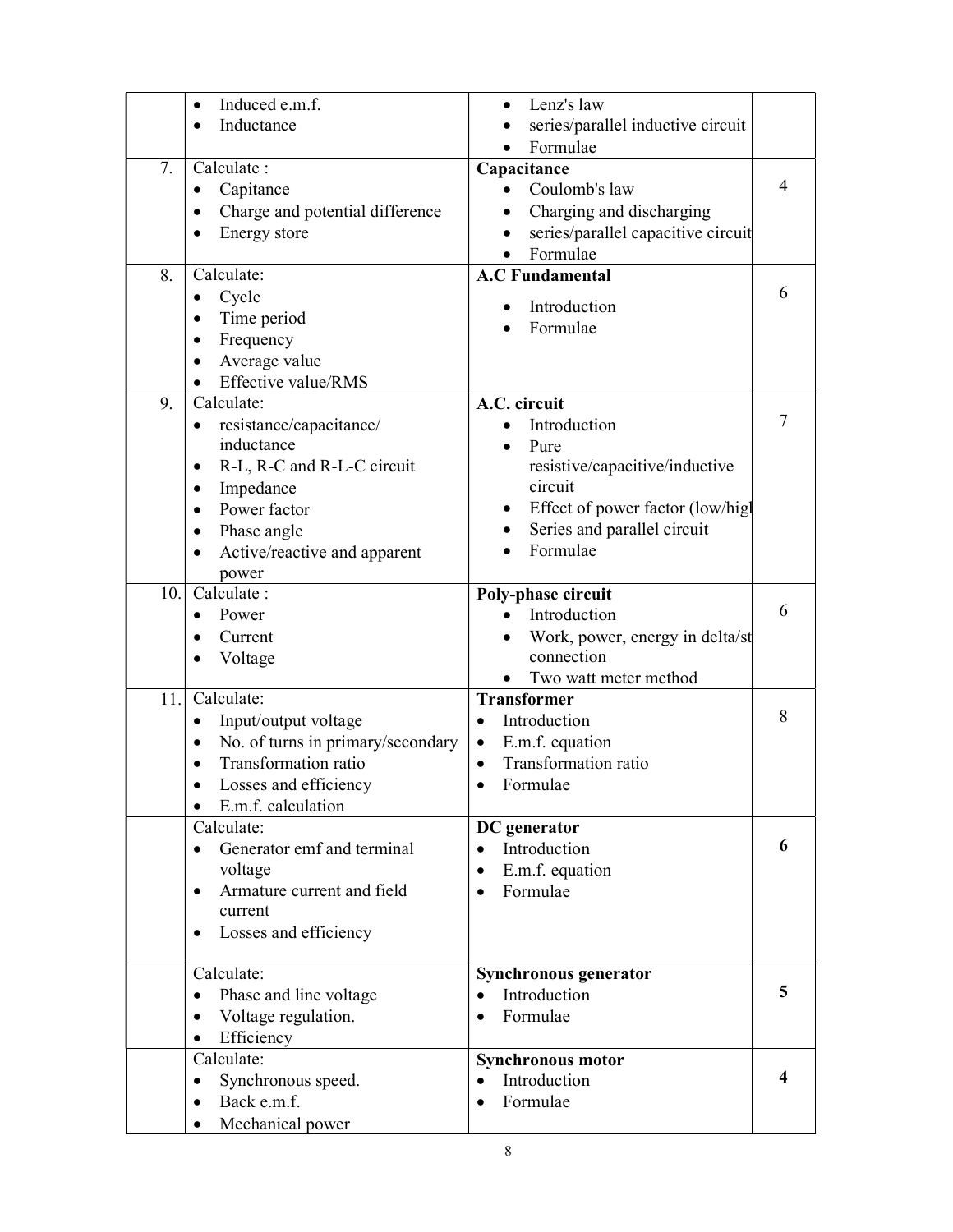| Calculate:                      | <b>Induction motor</b> |    |
|---------------------------------|------------------------|----|
| Synchronous speed<br>$\bullet$  | Introduction           |    |
| Back e.m.f.<br>$\bullet$        | Working principle      |    |
| Slip, Normal speed<br>$\bullet$ | Formulae               |    |
|                                 |                        |    |
| Calculate tariff                | <b>Tariff</b>          |    |
| Domestic<br>$\bullet$           | Introduction           |    |
| Commercial<br>$\bullet$         | Ratio and proportion   |    |
|                                 | Percentage             |    |
|                                 | Formulae               |    |
|                                 | <b>Total</b>           | 78 |

### Reference Books:

- Electrical Technology B.L. Thereja
- $\bullet$  Basic Electrical Engineering M. L. Anwani
- Basic Electrical Engineering Vol. 1 &  $2 P.S.$  Dhogal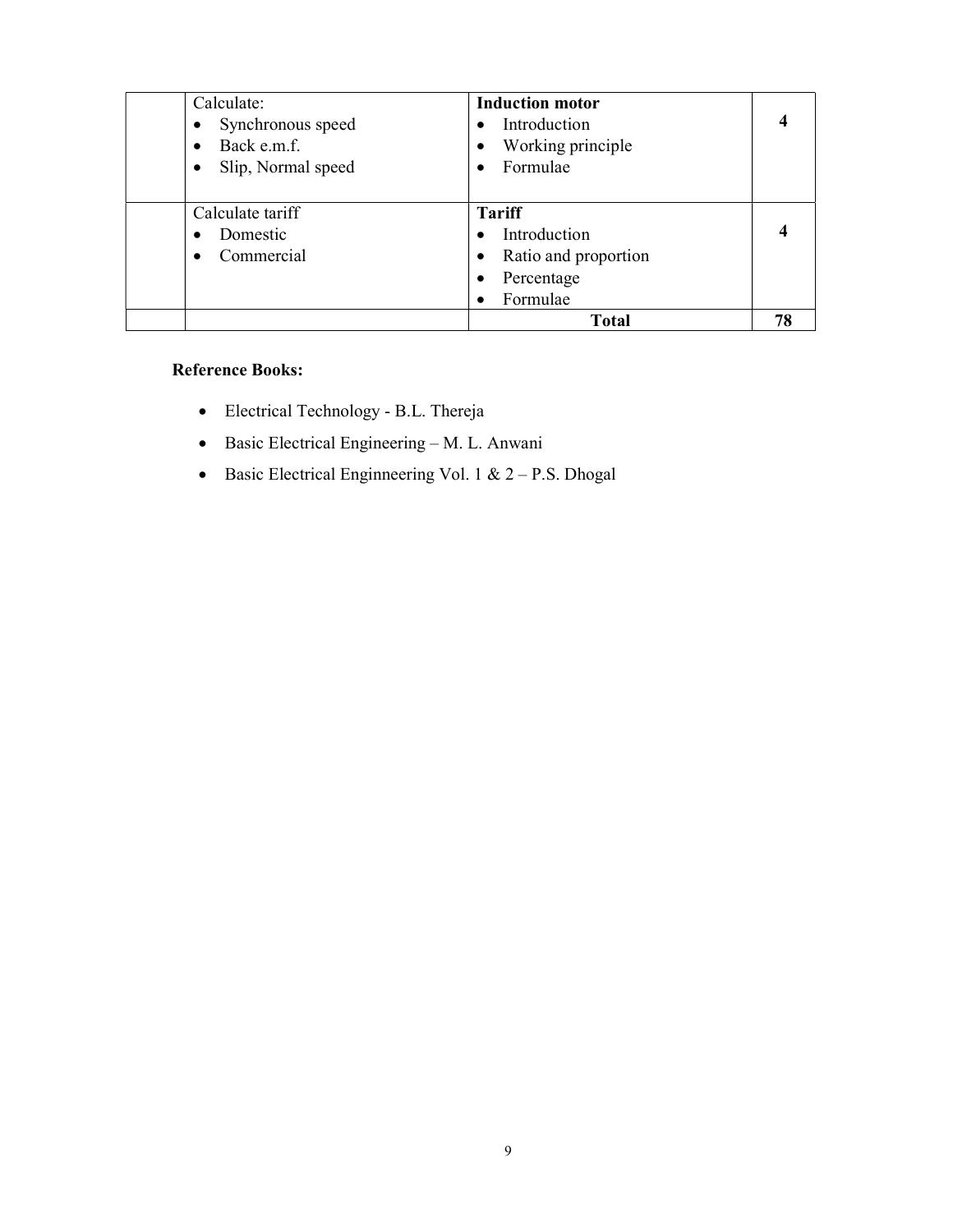### Bench Work

Course Nature: Practical Class per Week: 2 hrs.

Full marks: 50 Total Class: 78 hrs.

| Description:       | This subject provides skill and knowledge to perform basic mechanical    |  |  |  |  |  |  |
|--------------------|--------------------------------------------------------------------------|--|--|--|--|--|--|
|                    | work. Which consists of filling, measuring, marking, sawing, punching,   |  |  |  |  |  |  |
|                    | drilling, tapping, cutting, folding, riveting, bending, gas welding etc. |  |  |  |  |  |  |
| <b>Objectives:</b> | At the end of the course the participants will be able to:               |  |  |  |  |  |  |
|                    | Identify hazards                                                         |  |  |  |  |  |  |
|                    | Apply safety rules.                                                      |  |  |  |  |  |  |
|                    | Use and care mechanical tools, instrument and machines.                  |  |  |  |  |  |  |
|                    | Perform basic operation related to mechanical work, such as: measure,    |  |  |  |  |  |  |
|                    | mark, cut. bend,. file, drill, rivet according to the specification.     |  |  |  |  |  |  |
|                    | Perform sheet metal works.                                               |  |  |  |  |  |  |
|                    | Perform gas welding.                                                     |  |  |  |  |  |  |
|                    |                                                                          |  |  |  |  |  |  |

|                  |                          |                                        |                | <b>Time Hours</b> |                |
|------------------|--------------------------|----------------------------------------|----------------|-------------------|----------------|
| S.N.             | <b>Objectives/Skills</b> | <b>Contents</b>                        | Th.            | Pr.               | <b>Total</b>   |
| $\mathbf{1}$ .   |                          | <b>Filling</b>                         |                |                   |                |
|                  | Perform filling          | Introduction<br>$\bullet$              | $\mathbf{1}$   | 17                | 18             |
|                  |                          | <b>Types</b><br>$\bullet$              |                |                   |                |
|                  |                          | Tools/materials<br>$\bullet$           |                |                   |                |
|                  |                          | Importance & Applications<br>$\bullet$ |                |                   |                |
|                  |                          | Process                                |                |                   |                |
|                  |                          | Safety precautions                     |                |                   |                |
| 2.               |                          | <b>Measuring &amp; marking</b>         |                |                   |                |
|                  | Perform measuring and    | Introduction<br>$\bullet$              | $\mathbf{1}$   | $\overline{2}$    | $\overline{3}$ |
|                  | marking                  | <b>Types</b><br>$\bullet$              |                |                   |                |
|                  |                          | Tools/materials<br>$\bullet$           |                |                   |                |
|                  |                          | Importance & Applications<br>$\bullet$ |                |                   |                |
|                  |                          | Process                                |                |                   |                |
|                  |                          | Safety precautions                     |                |                   |                |
| 3.               |                          | Letter/number/centre punch             |                |                   |                |
|                  | Perform the punching     | Introduction<br>$\bullet$              | 1              | $\overline{4}$    | 5              |
|                  |                          | Types & size<br>$\bullet$              |                |                   |                |
|                  |                          | Tools/materials<br>$\bullet$           |                |                   |                |
|                  |                          | Importance & Applications              |                |                   |                |
|                  |                          | Process                                |                |                   |                |
|                  |                          | Safety precautions                     |                |                   |                |
| $\overline{4}$ . |                          | <b>Sawing</b>                          |                |                   |                |
|                  | Perform the sawing       | Introduction<br>$\bullet$              | $\mathbf{1}$   | 5                 | 6              |
|                  |                          | <b>Types</b><br>$\bullet$              |                |                   |                |
|                  |                          | Tools/materials<br>$\bullet$           |                |                   |                |
|                  |                          | Importance & Applications<br>$\bullet$ |                |                   |                |
|                  |                          | Process                                |                |                   |                |
|                  |                          | Safety precautions                     |                |                   |                |
| 5.               |                          | <b>Drilling</b>                        |                |                   |                |
|                  | Perform the drilling     | Introduction                           | $\overline{2}$ | 10                | 12             |
|                  |                          | Types & Parts                          |                |                   |                |
|                  |                          | Tools/materials                        |                |                   |                |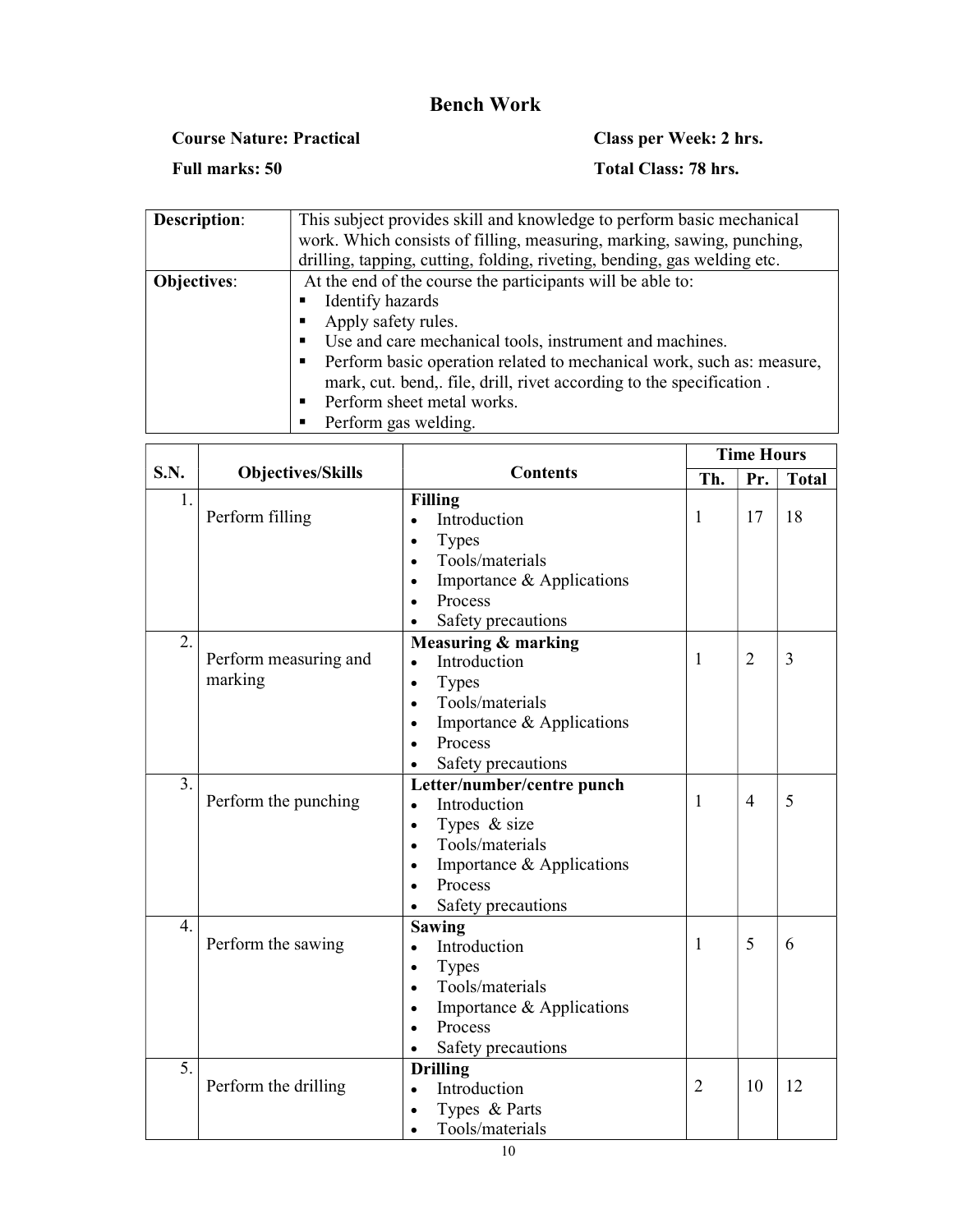|    |                          | Importance & Applications<br>$\bullet$   |                |                |    |
|----|--------------------------|------------------------------------------|----------------|----------------|----|
|    |                          | Process<br>$\bullet$                     |                |                |    |
|    |                          | Method of selection RPM and<br>$\bullet$ |                |                |    |
|    |                          | drill bit size                           |                |                |    |
|    |                          | Safety precautions<br>$\bullet$          |                |                |    |
| 6. |                          | <b>Thread cutting (Tapping)</b>          |                |                |    |
|    | Perform Tapping.         | Introduction<br>$\bullet$                | $\mathbf{1}$   | 5              | 6  |
|    |                          | <b>Types</b><br>$\bullet$                |                |                |    |
|    |                          | Importance and uses<br>$\bullet$         |                |                |    |
|    |                          | Procedure of tapping<br>$\bullet$        |                |                |    |
|    |                          | Applications<br>$\bullet$                |                |                |    |
|    |                          | Safety precautions<br>$\bullet$          |                |                |    |
| 7. | Perform Sheet metal work | <b>Sheet metal</b>                       |                |                |    |
|    | (figure cutting)         | Introduction<br>$\bullet$                | $\overline{2}$ | 5              | 7  |
|    |                          | Tools and materials<br>$\bullet$         |                |                |    |
|    |                          | Application<br>$\bullet$                 |                |                |    |
|    |                          | Safety precautions                       |                |                |    |
|    |                          | <b>Folding</b>                           |                |                |    |
|    |                          | Introduction<br>$\bullet$                | $\overline{2}$ | 10             | 12 |
|    |                          | <b>Types</b>                             |                |                |    |
|    |                          | Importance and uses                      |                |                |    |
|    |                          | Methods                                  |                |                |    |
|    |                          | Safety precautions                       |                |                |    |
|    |                          | <b>Riveting</b>                          |                |                |    |
|    |                          | Introduction                             | $\overline{2}$ | $\overline{7}$ | 9  |
|    |                          | Importance and application<br>$\bullet$  |                |                |    |
|    |                          | <b>Types</b><br>$\bullet$                |                |                |    |
|    |                          | Uses                                     |                |                |    |
|    |                          | Methods                                  |                |                |    |
|    |                          | <b>Total</b>                             | 13             | 65             | 78 |

### Reference Book:

Work Shop Technology (Volume I & II) – Hajra & Chaudhary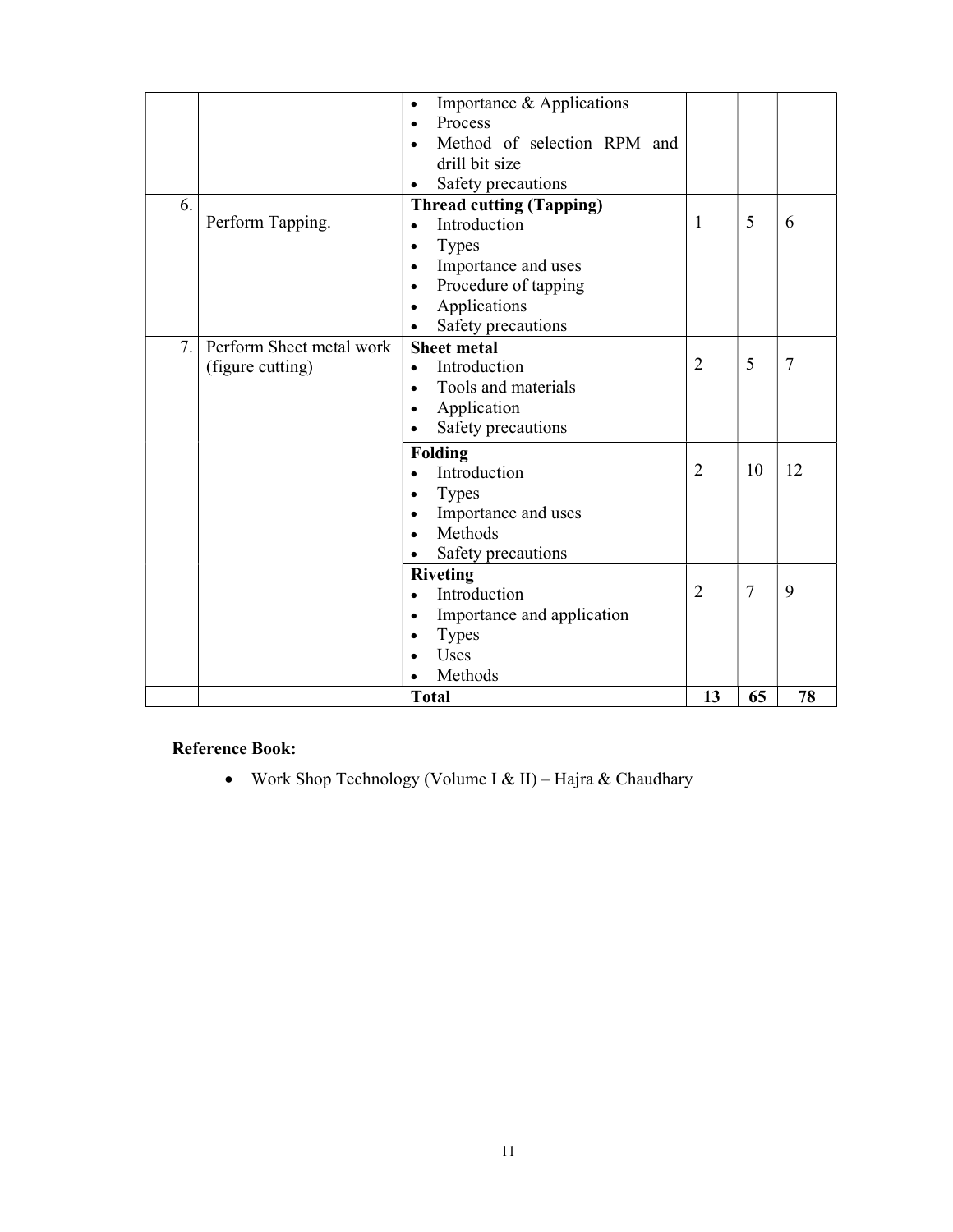### Required Tools and Equipments

| <b>Bench Vice</b>            | Metal Chisel<br>$\bullet$          |
|------------------------------|------------------------------------|
| <b>Bench Cleaning Brush</b>  | <b>Metal Scissor</b><br>$\bullet$  |
| Anvil<br>$\bullet$           | Micro meter<br>$\bullet$           |
| C- Clamp                     | Number punch<br>$\bullet$          |
| Center punch                 | Oil Cane<br>$\bullet$              |
| Chipping Hammer              | Pin Punch<br>$\bullet$             |
| Clamp<br>$\bullet$           | Pipe Vice<br>$\bullet$             |
| Divider                      | Pliers<br>$\bullet$                |
| Draft Punch                  | <b>Rivet Punch</b><br>$\bullet$    |
| Drill Machine with drill bit | <b>Safety Gloves</b><br>$\bullet$  |
| File Brush                   | <b>Safety Goggles</b><br>$\bullet$ |
| Files<br>$\bullet$           | <b>Screw Driver</b><br>$\bullet$   |
| Gas Lighter<br>$\bullet$     | Spanner<br>$\bullet$               |
| Hack saw With Blade          | Steel rular<br>$\bullet$           |
| Hammer                       | Taps Set<br>$\bullet$              |
| <b>Hand Shield</b>           | Tongs<br>$\bullet$                 |
| Helmet<br>$\bullet$          | Try square<br>$\bullet$            |
| Leather Apron<br>$\bullet$   | Varnier caliper<br>$\bullet$       |
| Letter punch                 | V-block<br>$\bullet$               |
| Mallet                       | Welding Machine<br>$\bullet$       |
| Marking scriber              | Wire Brush<br>$\bullet$            |

### Material List

| $\bullet$ G I pipe | • MS black sheet |
|--------------------|------------------|
| • MS flat          | • PVC pipe       |
| • Rivet            | • Sheet metal    |
| • Steel strip      | • U channel      |
| • V channel        | • Welding rod    |
| • Welding sas      |                  |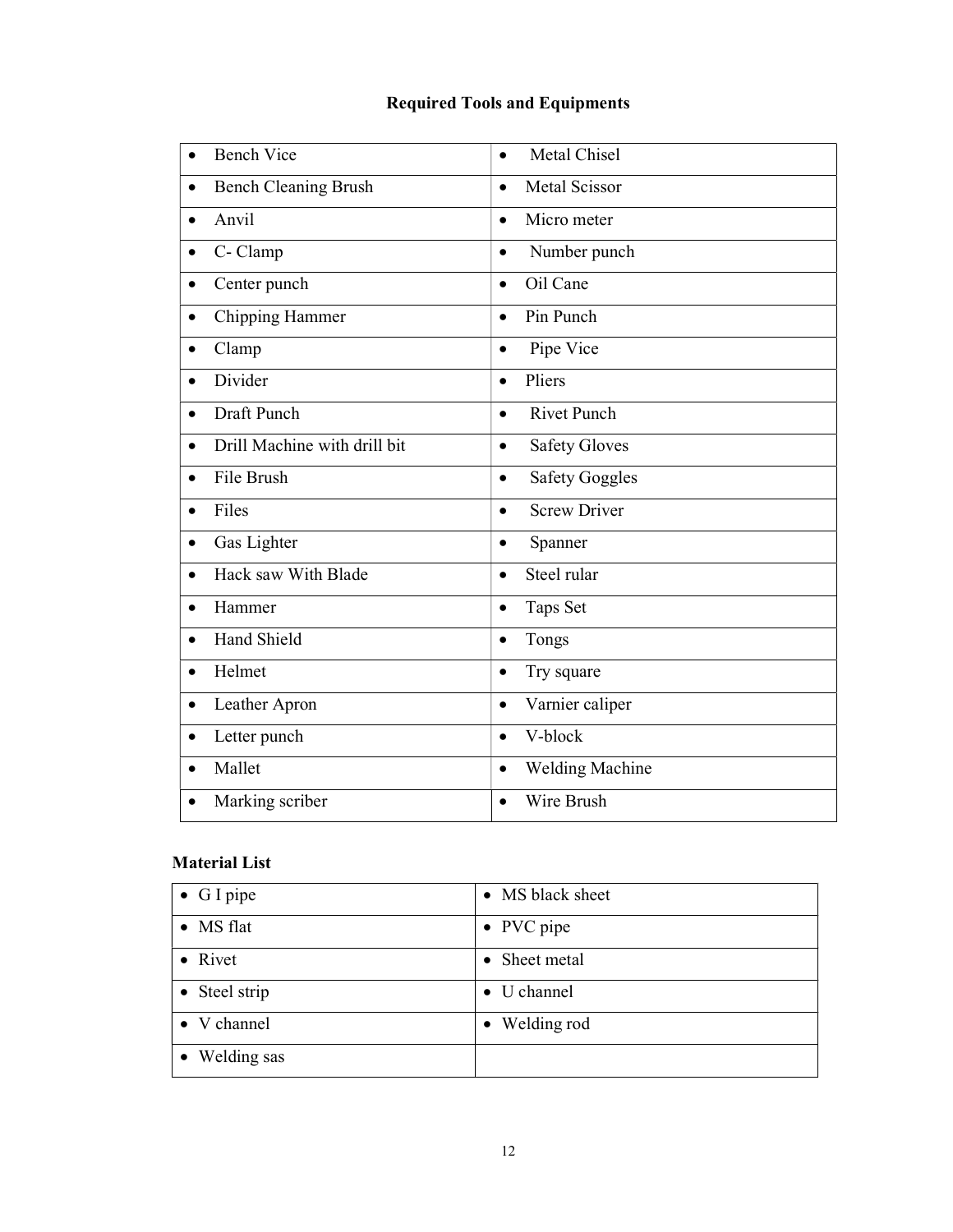### Safety Rules

### Work shop safety rules

- 1. Keep the work shop neat and clean.
- 2. Wear workshop/lab apron.
- 3. Wear covered footwear, never use rubber chappals.
- 4. Don't run, sought, smoke inside the workshop.
- 5. Never place sharp materials such as scribers and scraps on the floor.
- 6. Place heated work piece under the board.
- 7. Store the inflammable materials such as oil, grease etc, away from the working place.

### Hand tools Safety Rules

- 1. The right tools should be used and handled carefully.
- 2. Place the tools in the proper place in a perfect manner.
- 3. Never use files, screw drivers, scrapers etc. without handle.
- 4. Check up hammer, see it is well wedged or not, don't use a cracked handle.
- 5. Remove oil substances on the face of the hammer and no top of the chisel while working.
- 6. Wear goggles and place chipping screen while chipping.
- 7. Don't use mushroom head chisels.
- 8. Never store more tools in the working place than required.

### Machine Safety Rules

- 1. Don't start any machine before getting instruction or permission.
- 2. Never operate a new machine unless you know thoroughly of its mechanism and working conditions.
- 3. Ensure that metal body of electrical machine is earthed.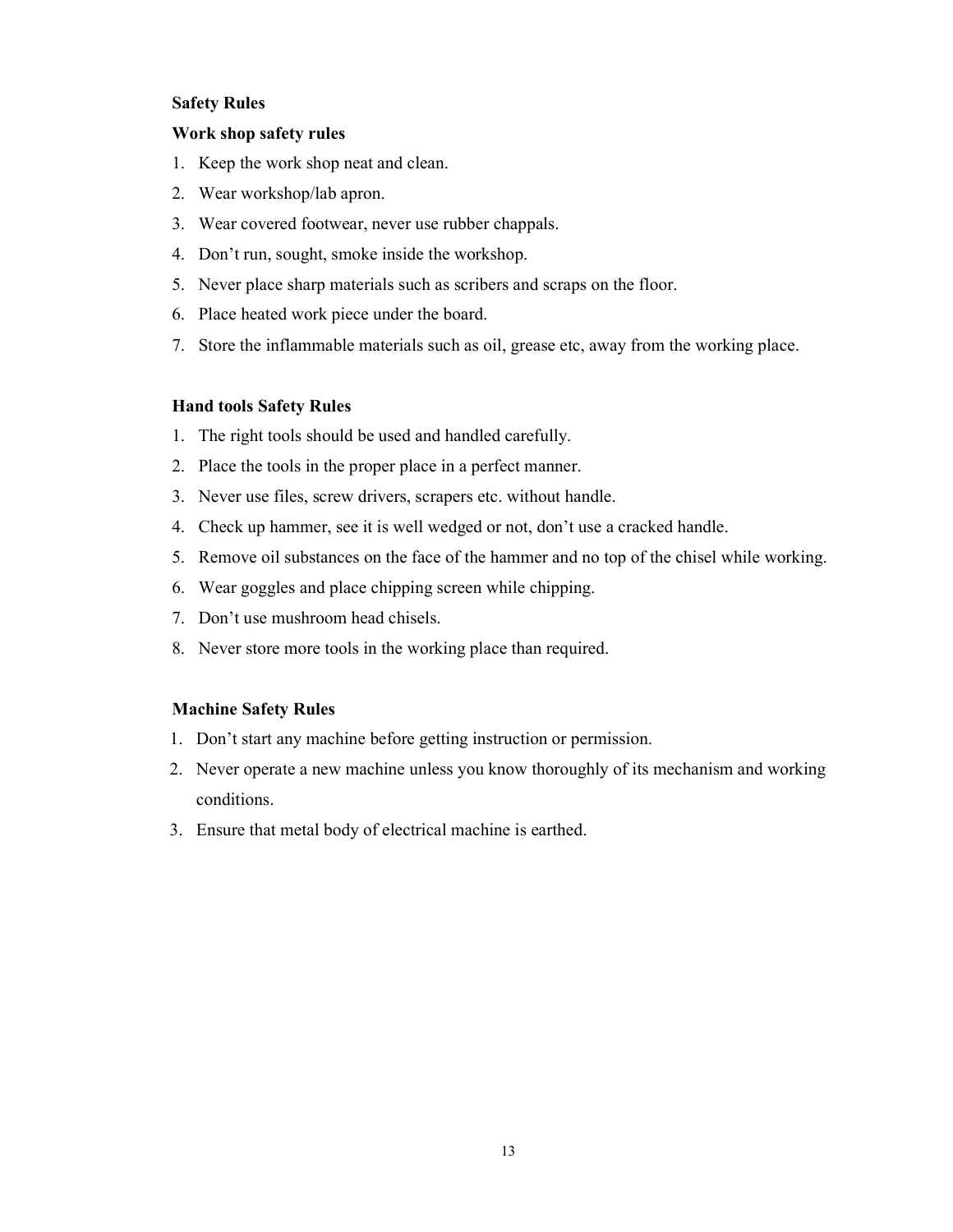### Electrical Installation

Course Nature: Practical Class per week: 9 hrs. Full mark: 220 Total Class: 351

| <b>Subject 3: Electrical Installation</b> |                                                                                                                                                                                                                                                                                                                                                                                                                                                                                                                                                                                                                                     |
|-------------------------------------------|-------------------------------------------------------------------------------------------------------------------------------------------------------------------------------------------------------------------------------------------------------------------------------------------------------------------------------------------------------------------------------------------------------------------------------------------------------------------------------------------------------------------------------------------------------------------------------------------------------------------------------------|
| <b>Description:</b>                       | This subject provides skill and knowledge related to<br>electrical installation. It also covers classification of<br>wiring, selection of materials, simple design and<br>installation of domestic, industrial and commercial<br>building.                                                                                                                                                                                                                                                                                                                                                                                          |
| <b>Objectives:</b>                        | At the end of the course the participants will be able to:<br>Select electrical tools, equipment, materials,<br>accessories, fitting and safety device as per drawing.<br>Install panel board, capacitor bank, cable tray,<br>٠<br>lightning arrestor, PABX, telephone distribution<br>board.<br>Interpret lay out and wiring diagram,<br>٠<br>Perform board wiring and brick wall wiring.<br>٠<br>Instal supporting assocessories (PVC conduit, metal<br>٠<br>box, distribution box, L.T. cable etc.)<br>Perform wiring system and electrical safety test,<br>٠<br>Connect and control single $&$ three phase motor<br>٠<br>system |

| S.N.             | <b>Objectives/Skill</b>                                                                           | <b>Contents</b>                                                                                                                      |   | <b>Time Hours</b> |              |
|------------------|---------------------------------------------------------------------------------------------------|--------------------------------------------------------------------------------------------------------------------------------------|---|-------------------|--------------|
|                  |                                                                                                   |                                                                                                                                      | T | Pr.               | <b>Total</b> |
| $1_{\cdot}$      | Handle electrical tools and<br>equipment.                                                         | Tools and equipment for<br><b>Electrical installation</b><br>Introduction<br><b>Types</b><br>Importance & use<br>$\bullet$<br>Safety | 3 | 11                | 14           |
| $\overline{2}$ . | Select the electrical<br>materials                                                                | <b>Electrical materials</b><br>Introduction<br><b>Types</b><br>٠<br>Importance and use                                               | 3 | 11                | 14           |
| 3.               | Select the electrical<br>accessories                                                              | <b>Electrical accessories</b><br>Introduction<br><b>Types</b><br>Importance & use                                                    | 3 | 11                | 14           |
| 4.               | Select protective device.                                                                         | <b>Protective device</b><br>Introduction<br><b>Types</b><br>Importance & use                                                         | 3 | 11                | 14           |
| 5.               | Provide first aid services<br>Perform simulation first aid<br>to simulated electrocuted<br>person | <b>First aid</b><br>Introduction<br>$\bullet$<br>Importance and application<br>$\bullet$<br>Process                                  | 1 | 3                 | 4            |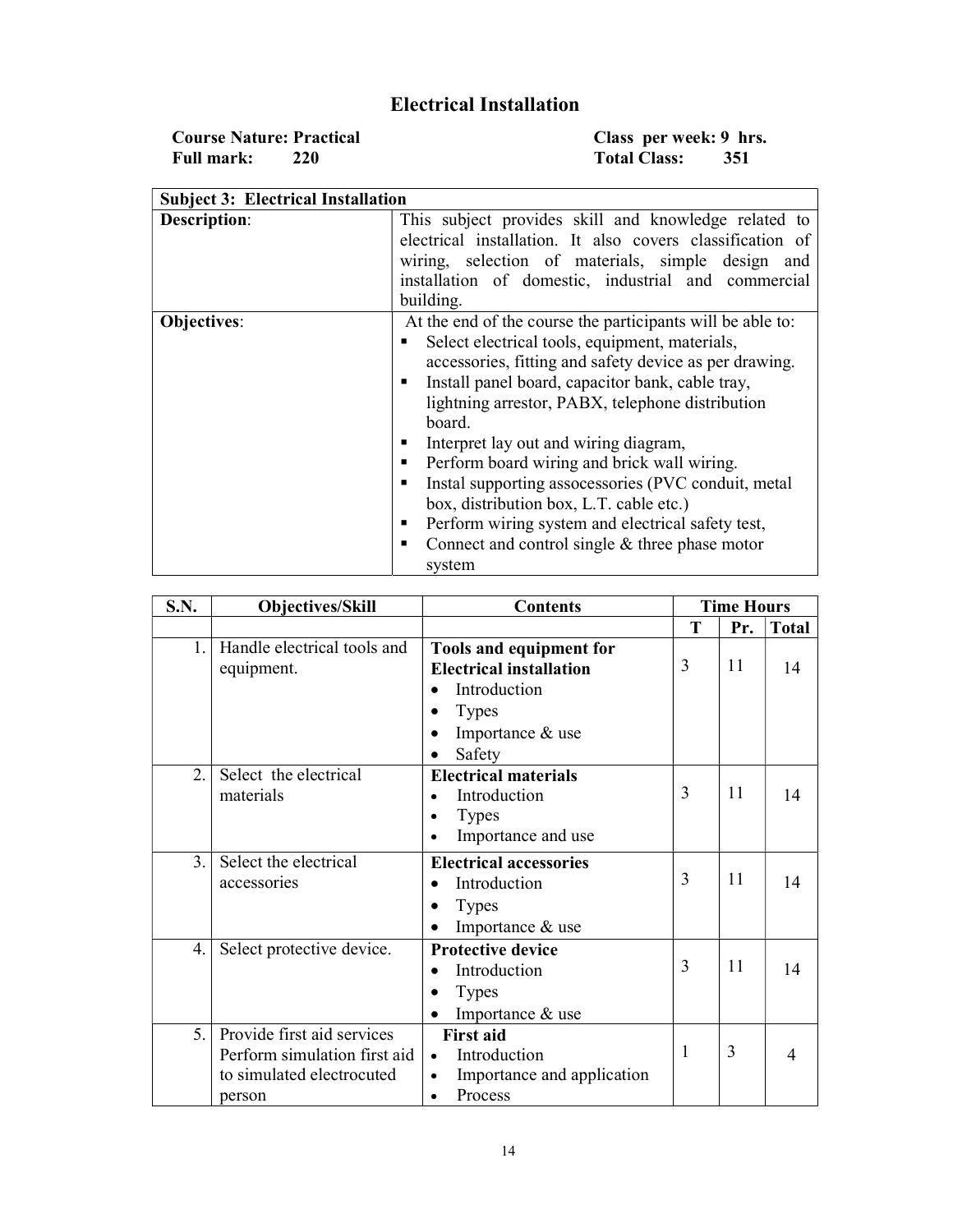| Install electrical fitting<br>6.                                                                                                                                                                                                                                                                                     | <b>Electrical fitting</b><br>Introduction<br>$\bullet$<br><b>Types</b><br>$\bullet$<br>Importance & use<br>$\bullet$<br>Process<br>Safety                                                                                                                     | 5              | 20             | 25 |
|----------------------------------------------------------------------------------------------------------------------------------------------------------------------------------------------------------------------------------------------------------------------------------------------------------------------|---------------------------------------------------------------------------------------------------------------------------------------------------------------------------------------------------------------------------------------------------------------|----------------|----------------|----|
| Interpret lay out and circuit<br>7.<br>diagram                                                                                                                                                                                                                                                                       | <b>Electrical diagram</b><br>Introduction<br>$\bullet$<br><b>Types</b><br>$\bullet$<br>Importance and use<br>$\bullet$                                                                                                                                        | 1              | $\overline{4}$ | 5  |
| 8.<br>Perform joints.<br>conduit<br>wire and cable                                                                                                                                                                                                                                                                   | Joint<br>Introduction<br>$\bullet$<br><b>Types</b><br>$\bullet$<br>Importance and use<br>$\bullet$<br>Advantages<br>$\bullet$                                                                                                                                 | 3              | 11             | 14 |
| Perform board wiring.<br>9.1<br>One way switching<br>$\bullet$<br>Two way switching<br>$\bullet$<br>Intermediate switching.<br>$\bullet$<br>Call bell circuit<br>$\bullet$<br>Go down circuit<br>$\bullet$<br>Power and light<br>$\bullet$<br>socket/light indicator<br>Fuse and protective<br>$\bullet$<br>devices. | Wiring<br>Introduction<br>$\bullet$<br><b>Types</b><br>$\bullet$<br>Controlling and protective<br>$\bullet$<br>devices<br>Importance and use<br>$\bullet$<br>Process<br>$\bullet$<br>safety<br>$\bullet$                                                      | 6              | 62             | 68 |
| 10 Perform wiring on brick<br>wall (surface and<br>concealed) Install<br>Main switch<br>$\bullet$<br>Install DB<br>$\bullet$<br>KWH meter<br>$\bullet$<br>Fan and fan<br>$\bullet$<br>regulator/dimmer<br>corridor lighting<br>$\bullet$<br>Lay the pipe in<br>concrete slab on<br>building.                         | Wiring<br>Introduction<br>Types of wiring system<br>$\bullet$<br>Merits and demerits<br>$\bullet$<br>Importance and use<br>$\bullet$<br>Process<br>$\bullet$<br>Concept and importance of<br>$\bullet$<br>estimating and costing of<br>installation<br>Safety | 8              | 30             | 38 |
| 11 Install supporting materials<br>(surface and conceal)<br>PVC conduit<br>metal box<br>$\bullet$<br>distribution board<br>$\bullet$<br>cable tray<br>$\bullet$                                                                                                                                                      | <b>Supporting materials</b><br>Introduction<br><b>Types</b><br>$\bullet$<br>Importance and use<br>$\bullet$<br>Process<br>$\bullet$<br>safety<br>$\bullet$                                                                                                    | 6              | 24             | 30 |
| 12 Perform Laying of L.T.<br>cable.                                                                                                                                                                                                                                                                                  | LT cable<br>Introduction<br>$\bullet$<br><b>Types</b><br>$\bullet$<br>Importance and use<br>$\bullet$<br>Process<br>$\bullet$<br>safety                                                                                                                       | $\overline{2}$ | 8              | 10 |
| 13 Perform earthing and<br>install lightning arrestor.                                                                                                                                                                                                                                                               | <b>Earthing and lightning</b><br>arrestor                                                                                                                                                                                                                     | $\overline{3}$ | 12             | 15 |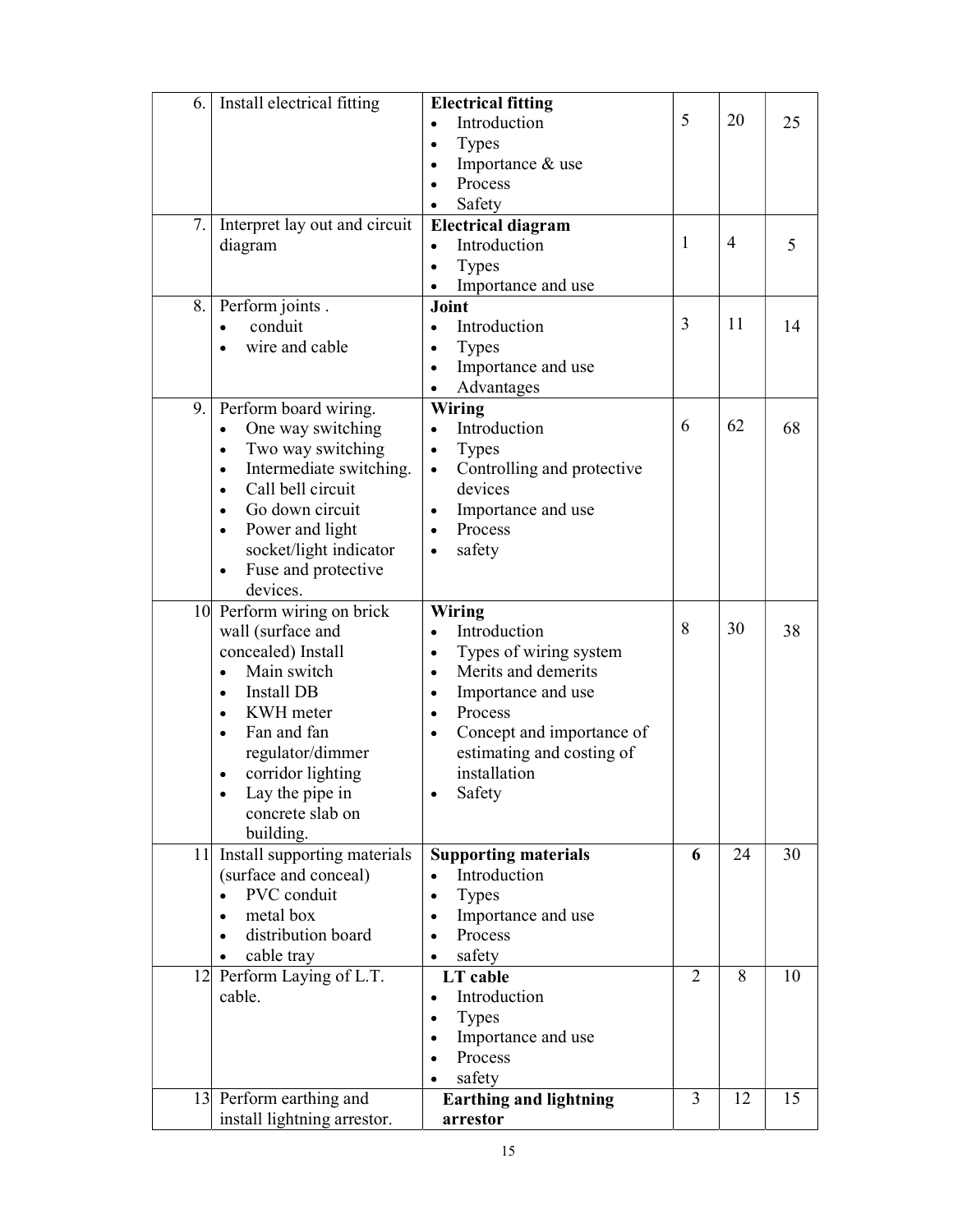|    |                                                                                                                        | Introduction<br>$\bullet$<br>Importance and application<br>$\bullet$                                                                                                                                                                                  |                             |     |     |
|----|------------------------------------------------------------------------------------------------------------------------|-------------------------------------------------------------------------------------------------------------------------------------------------------------------------------------------------------------------------------------------------------|-----------------------------|-----|-----|
|    |                                                                                                                        | Types<br>$\bullet$<br>Process of earthing                                                                                                                                                                                                             |                             |     |     |
|    | 14 Install PABX, telephone<br>distribution board and tag.                                                              | <b>PABX</b> telephone distribution<br>board and tag.<br>Introduction<br>$\bullet$<br><b>Types</b><br>$\bullet$<br>Importance and application<br>$\bullet$<br>color code and tag<br>termination method.<br>Process<br>$\bullet$<br>safety<br>$\bullet$ | $\overline{2}$              | 20  | 22  |
|    | 15 Connect single and three<br>phase supply by using<br>change over switch                                             | <b>Supply connection</b><br>(single & three phase)<br>Introduction<br><b>Types</b><br>$\bullet$<br>Importance and application<br>$\bullet$<br>Process<br>$\bullet$<br>safety                                                                          | 3                           | 16  | 19  |
|    | 16 Test electrical safety:<br>Insulation test.<br>$\bullet$<br>Earth test<br>$\bullet$<br>Continuity test<br>$\bullet$ | <b>Electrical safety test</b><br>Introduction<br>$\bullet$<br><b>Types</b><br>$\bullet$<br>Importance and application<br>$\bullet$<br>Process<br>$\bullet$<br>safety                                                                                  | $\mathcal{D}_{\mathcal{L}}$ | 8   | 10  |
|    | $\overline{17}$ Operate isolating switch:<br><b>MCB</b><br>$\bullet$<br><b>MCCB</b><br>$\bullet$<br><b>ACB</b>         | <b>Isolating switches</b><br>Introduction<br>$\bullet$<br><b>Types</b><br>$\bullet$<br>Importance and application<br>$\bullet$<br>Process<br>safety                                                                                                   | $\overline{2}$              | 8   | 10  |
| 18 | Perform circuit test.<br>Open<br>$\bullet$<br>Close<br>$\bullet$<br>Short                                              | <b>Circuit test</b><br>Introduction<br>$\bullet$<br><b>Types</b><br>٠<br>Importance and application<br>$\bullet$<br>Process<br>$\bullet$<br>safety                                                                                                    | $\overline{2}$              | 4   | 6   |
|    | 19 Identify energy<br>conservation and perform<br>solar home system<br>installation                                    | Solar home system<br>Introduction<br>$\bullet$<br>Importance and application<br>$\bullet$<br>Components<br>$\bullet$<br>Process<br>$\bullet$<br>Safety                                                                                                | $\overline{4}$              | 15  | 19  |
|    |                                                                                                                        | <b>Total</b>                                                                                                                                                                                                                                          | 62                          | 289 | 351 |

### Reference Books:

- Electrical Wiring Ramu subedi.
- Viduit Bitaran Sambhu Prasad Upadhya.
- Fundamental of Electricity Bbinod and Shreekrishna Panthi.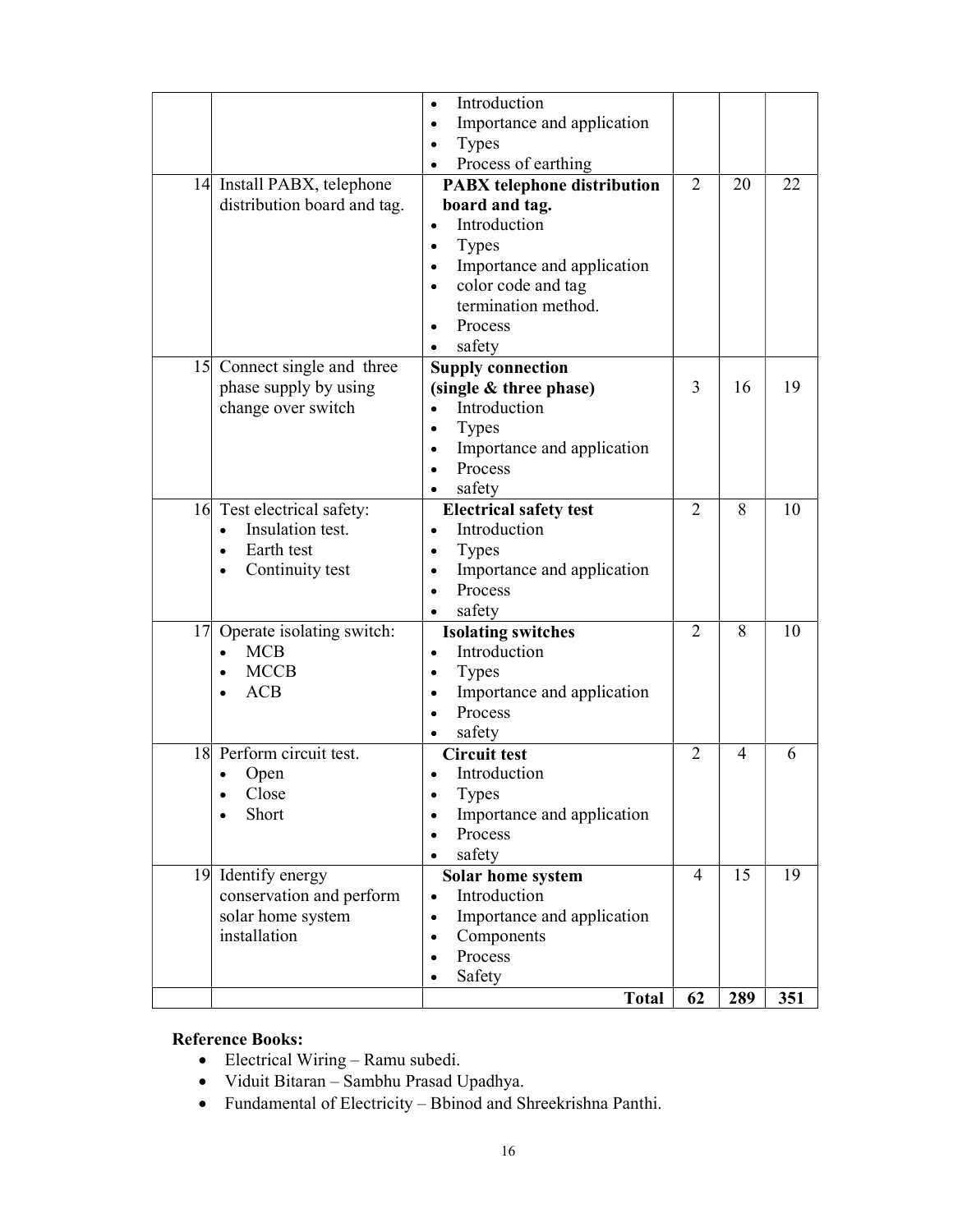### Required tools and equipment

| Metal electrical tool box     | Augur/barma<br>٠                          |
|-------------------------------|-------------------------------------------|
| Allen key set                 | Measuring tape                            |
| $\bullet$                     | $\bullet$                                 |
| Flat pliers                   | Cable cutter                              |
| Cable drawer                  | Chisel                                    |
| $\bullet$                     | ٠                                         |
| Spanner set                   | Ttry square/bottom                        |
| $\bullet$                     | ٠                                         |
| Clamp on meter                | Combinational pliers                      |
| ٠                             | $\bullet$                                 |
| Crimping tools                | Cutting pliers                            |
| $\bullet$                     | $\bullet$                                 |
| Earth resistance tester       | Extension ladder (sliding type)           |
| $\bullet$                     | $\bullet$                                 |
| File different size/ models   | Finishing towel (Ruksa)                   |
| ٠                             | ٠                                         |
| Hand drill machine            | Folding ladder<br>$\bullet$               |
| Screw driver set              | Hammer                                    |
| ٠                             | $\bullet$                                 |
| Marking scriber               | Hand grinder                              |
| $\bullet$                     | $\bullet$                                 |
| Hand hacksaw frame with blade | Level pipe<br>$\bullet$                   |
| Nose pliers                   | Phase tester                              |
| $\bullet$                     | $\bullet$                                 |
| Frequency meter               | Pipe cutter                               |
| $\bullet$                     | $\bullet$                                 |
| Megger                        | Pulling spring<br>$\bullet$               |
| Multi meter                   | Shovel                                    |
| $\bullet$                     | $\bullet$                                 |
| Ammeter(AC/DC)                | Soldering lead, paste and flux            |
| $\bullet$                     | $\bullet$                                 |
| Voltmeter (AC/DC)             | Sprit level<br>$\bullet$                  |
| Ohm meter                     | Wire stripper/cable stripper<br>$\bullet$ |
| Phase tester                  | Whole saw cutter<br>$\bullet$             |
| Plumb bob                     | Soldering iron with stand                 |

### Materials list

| All types of one way switch<br>$\bullet$ | Bracket holder                      |
|------------------------------------------|-------------------------------------|
| Ceiling rose<br>$\bullet$                | Dimmer switch                       |
| Floating switch<br>$\bullet$             | Fluorescent lamp holder             |
| Lamp holder<br>$\bullet$                 | Lux switch/photo switch             |
| Main switch<br>$\bullet$                 | Pendent holder                      |
| Push bottom switches<br>$\bullet$        | Rotary switch<br>٠                  |
| Screw type bulb holder<br>$\bullet$      | Socket outlet terminal              |
| Starter holder<br>$\bullet$              | Surface tumbler switch              |
| Timer.<br>$\bullet$                      | Two way switch                      |
| MCB, MCCB, ACB, OCB, ELCB<br>$\bullet$   | Complete solar home system set 35 W |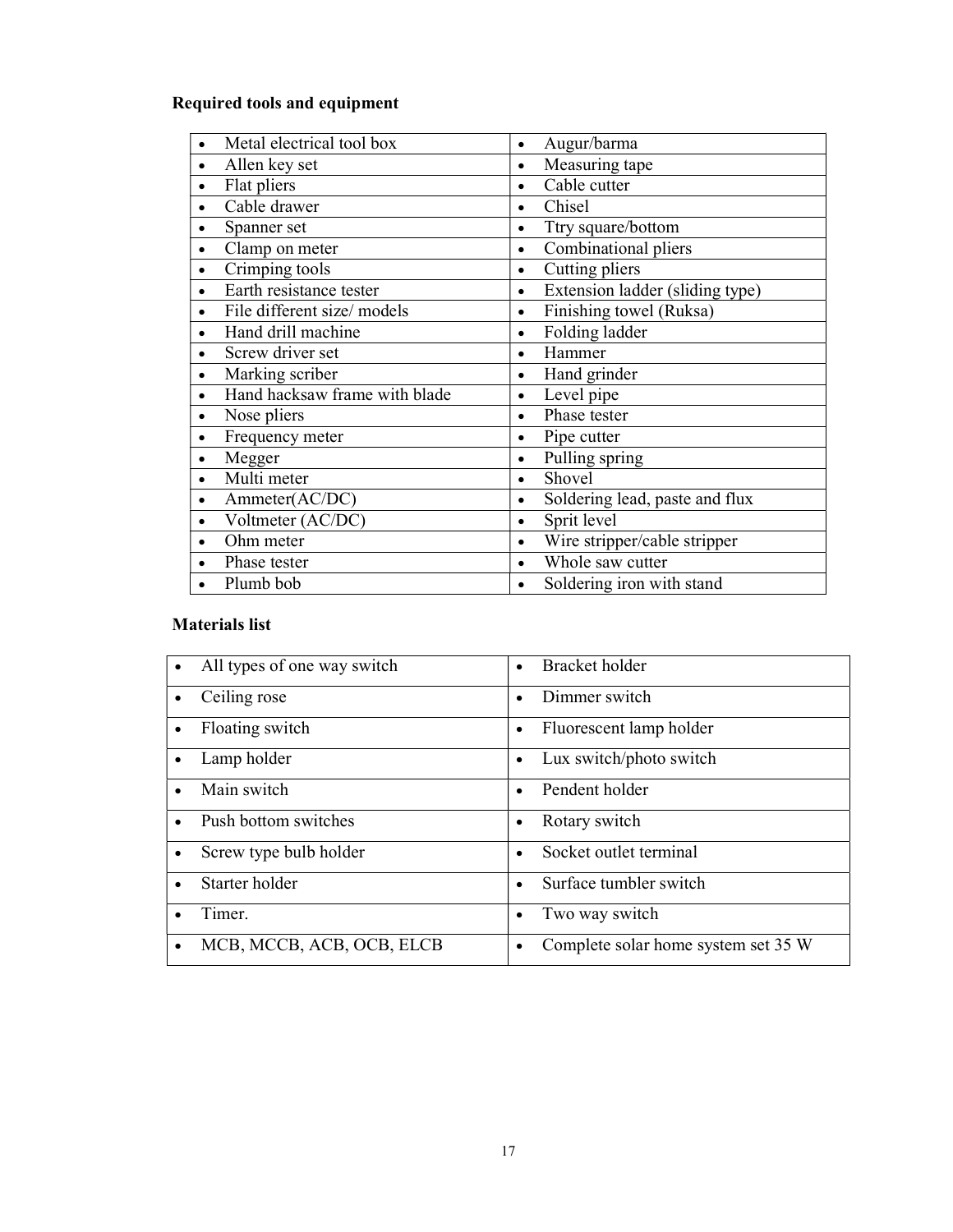## Repair and Maintenance

| <b>Course nature: Practical</b> | Class per Week: 7 hrs. |
|---------------------------------|------------------------|
| <b>Full Marks: 170</b>          | Total hours: 273 hrs.  |

|                     | Subject: 4: Repair & Maintenance                                             |  |  |  |  |  |
|---------------------|------------------------------------------------------------------------------|--|--|--|--|--|
| <b>Description:</b> | This course provides skill and knowledge of domestic and commercial          |  |  |  |  |  |
|                     | electrical appliances and equipment. The fundamental facts of preventive     |  |  |  |  |  |
|                     | and post fault maintenance have been emphasized in this course. This course  |  |  |  |  |  |
|                     | also provides skill and knowledge to repair and maintenance of single, three |  |  |  |  |  |
|                     | phase electrical motor, their rewinding, transformer and D.C. motor.         |  |  |  |  |  |
| <b>Objectives:</b>  | At the end of the course the participants will be able to:                   |  |  |  |  |  |
|                     | Repair and maintenance of domestic appliances.                               |  |  |  |  |  |
|                     | Repair and maintenance of Industrial machine and tools.                      |  |  |  |  |  |
|                     | Develop simple lay out and wiring diagram of different types of electric     |  |  |  |  |  |
|                     | machine/equipment and appliances.                                            |  |  |  |  |  |
|                     | Dissemble and assemble various types of electrical machine and               |  |  |  |  |  |
|                     | equipment.                                                                   |  |  |  |  |  |
|                     | Perform basic maintenance of transformer<br>٠                                |  |  |  |  |  |
|                     | Perform single phase and three phase motor rewinding.<br>٠                   |  |  |  |  |  |
|                     | Apply safety precautions for electrical repair and maintenance work.         |  |  |  |  |  |

| <b>S.N.</b> | <b>Skill</b>                 | <b>Contents</b>                 |                | <b>Time hrs</b> |                |
|-------------|------------------------------|---------------------------------|----------------|-----------------|----------------|
|             |                              |                                 | Th             | Pr.             | <b>Total</b>   |
| 1.          | Repair/maintenance           | Concept of preventive and       | $\overline{2}$ | 12              | 14             |
|             | electrical appliances and    | corrective maintenance          |                |                 |                |
|             | accessories (Immersion       | Immersion heater, rod heater,   |                |                 |                |
|             | heater/rod, Iron, kettle and | Iron, Kettle, Hotplate, heating |                |                 |                |
|             | hot plate)                   | element                         |                |                 |                |
|             |                              | Introduction                    |                |                 |                |
|             |                              | Importance and use              |                |                 |                |
|             |                              | Working principle and           |                |                 |                |
|             |                              | function                        |                |                 |                |
|             |                              | Process<br>$\bullet$            |                |                 |                |
|             |                              | connection diagram<br>$\bullet$ |                |                 |                |
|             |                              | Log book/work report            |                |                 |                |
| 2.          | Repair/maintain Rice         | <b>Electrical Cooker, oven,</b> | $\overline{2}$ | 12              | 14             |
|             | Cooker, oven, geyser.        | Geyser, heating element         |                |                 |                |
|             |                              | Introduction                    |                |                 |                |
|             |                              | Importance and use              |                |                 |                |
|             |                              | Working principle and           |                |                 |                |
|             |                              | function                        |                |                 |                |
|             |                              | Process<br>$\bullet$            |                |                 |                |
|             |                              | connection diagram              |                |                 |                |
|             |                              | Log book/work report            |                |                 |                |
| 3.          | Repair and maintain          | <b>Electrical toaster</b>       | 1              | 6               | $\overline{7}$ |
|             | electrical toaster.          | Introduction                    |                |                 |                |
|             |                              | Importance and use              |                |                 |                |
|             |                              | Working principle and           |                |                 |                |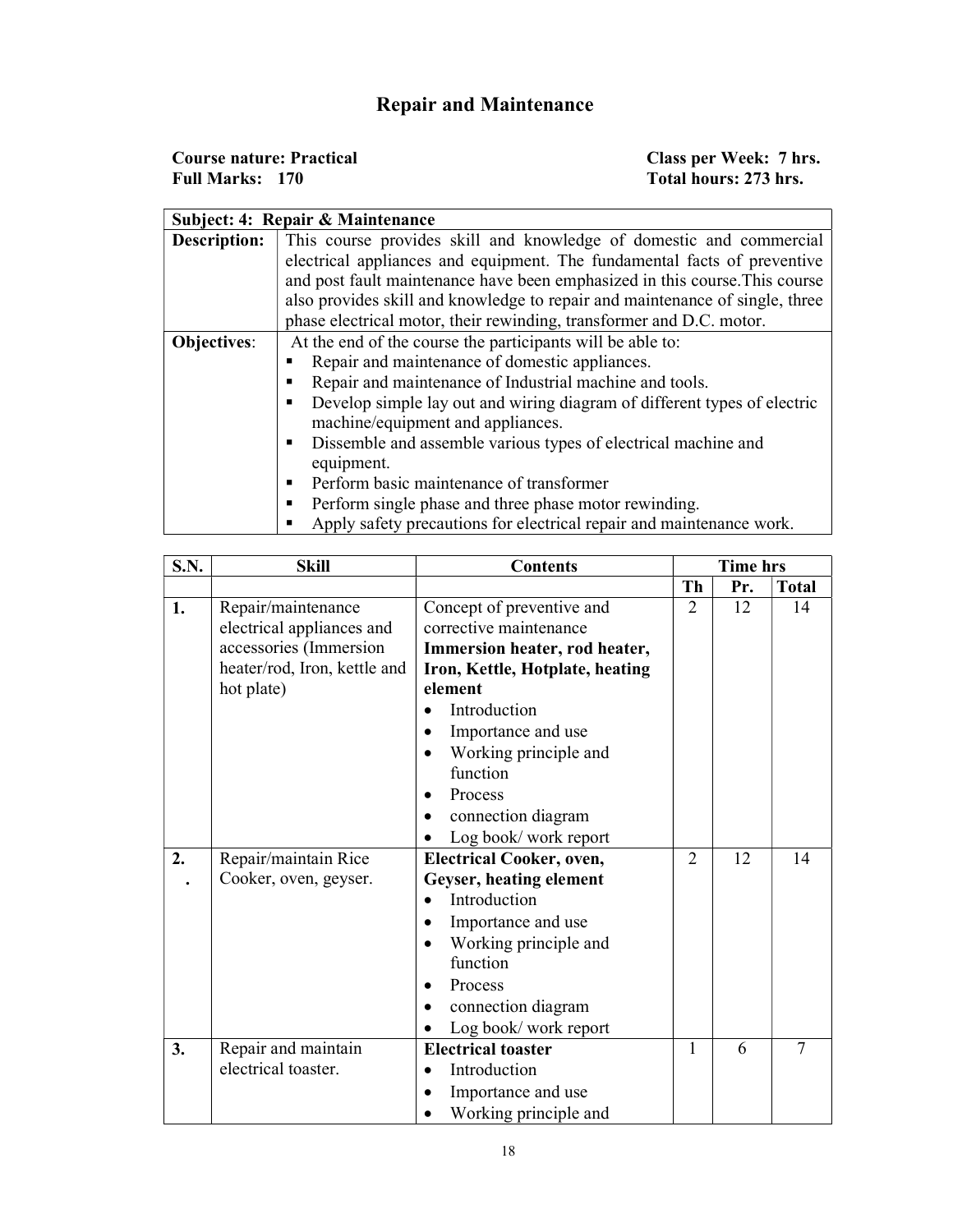|    |                           | function                           |                |    |        |
|----|---------------------------|------------------------------------|----------------|----|--------|
|    |                           | Process<br>$\bullet$               |                |    |        |
|    |                           | connection diagram                 |                |    |        |
|    |                           | Log book/work report               |                |    |        |
| 4. | Repair and maintain fan   | Fan heater, Hair dryer             | $\mathbf{1}$   | 6  | $\tau$ |
|    | heater/electrical hair    | Introduction<br>$\bullet$          |                |    |        |
|    | dryer                     | Importance and use<br>$\bullet$    |                |    |        |
|    |                           | Working principle and<br>$\bullet$ |                |    |        |
|    |                           | function                           |                |    |        |
|    |                           | Process<br>$\bullet$               |                |    |        |
|    |                           | connection diagram<br>٠            |                |    |        |
|    |                           | Log book/work report<br>$\bullet$  |                |    |        |
| 5. | Repair and maintain       | Vacuum cleaner                     | $\mathbf{1}$   | 6  | 7      |
|    | vacuum cleaner.           | Introduction                       |                |    |        |
|    |                           | Importance and use<br>$\bullet$    |                |    |        |
|    |                           | Working principle and<br>$\bullet$ |                |    |        |
|    |                           | function                           |                |    |        |
|    |                           | Process<br>$\bullet$               |                |    |        |
|    |                           | connection diagram<br>$\bullet$    |                |    |        |
|    |                           | Log book/work report               |                |    |        |
| 6. | Repair and maintain       | Mixture/grinder                    | 1              | 6  | 7      |
|    | mixture/grinder.          | Introduction<br>$\bullet$          |                |    |        |
|    |                           | Importance and use<br>$\bullet$    |                |    |        |
|    |                           | Working principle and<br>$\bullet$ |                |    |        |
|    |                           | function                           |                |    |        |
|    |                           | Process<br>$\bullet$               |                |    |        |
|    |                           | connection diagram<br>$\bullet$    |                |    |        |
|    |                           | Log book/work report<br>$\bullet$  |                |    |        |
| 7. | Repair and maintain       | <b>Drill machine</b>               | 1              | 6  | 7      |
|    | portable drill machine.   | Introduction<br>$\bullet$          |                |    |        |
|    |                           | Importance and use<br>$\bullet$    |                |    |        |
|    |                           | Working principle and              |                |    |        |
|    |                           | function                           |                |    |        |
|    |                           | Process<br>$\bullet$               |                |    |        |
|    |                           | connection diagram<br>$\bullet$    |                |    |        |
|    |                           | Log book/work report               |                |    |        |
| 8. | Repair and maintain table | Fan                                | 1              | 6  | $\tau$ |
|    | fan, ceiling fan/exhaust  | Introduction<br>$\bullet$          |                |    |        |
|    | fan.                      | <b>Types</b><br>$\bullet$          |                |    |        |
|    |                           | Importance and use<br>$\bullet$    |                |    |        |
|    |                           | Working principle and<br>$\bullet$ |                |    |        |
|    |                           | function                           |                |    |        |
|    |                           | Process                            |                |    |        |
|    |                           | connection diagram<br>$\bullet$    |                |    |        |
|    |                           | Log book/work report<br>$\bullet$  |                |    |        |
| 9. | Repair and maintain       | <b>Electrical Installation</b>     | $\overline{4}$ | 17 | 21     |
|    | Domestic/Commercial/      | Introduction<br>$\bullet$          |                |    |        |
|    | Industrial installation   | Importance and use<br>$\bullet$    |                |    |        |
|    |                           | Process<br>$\bullet$               |                |    |        |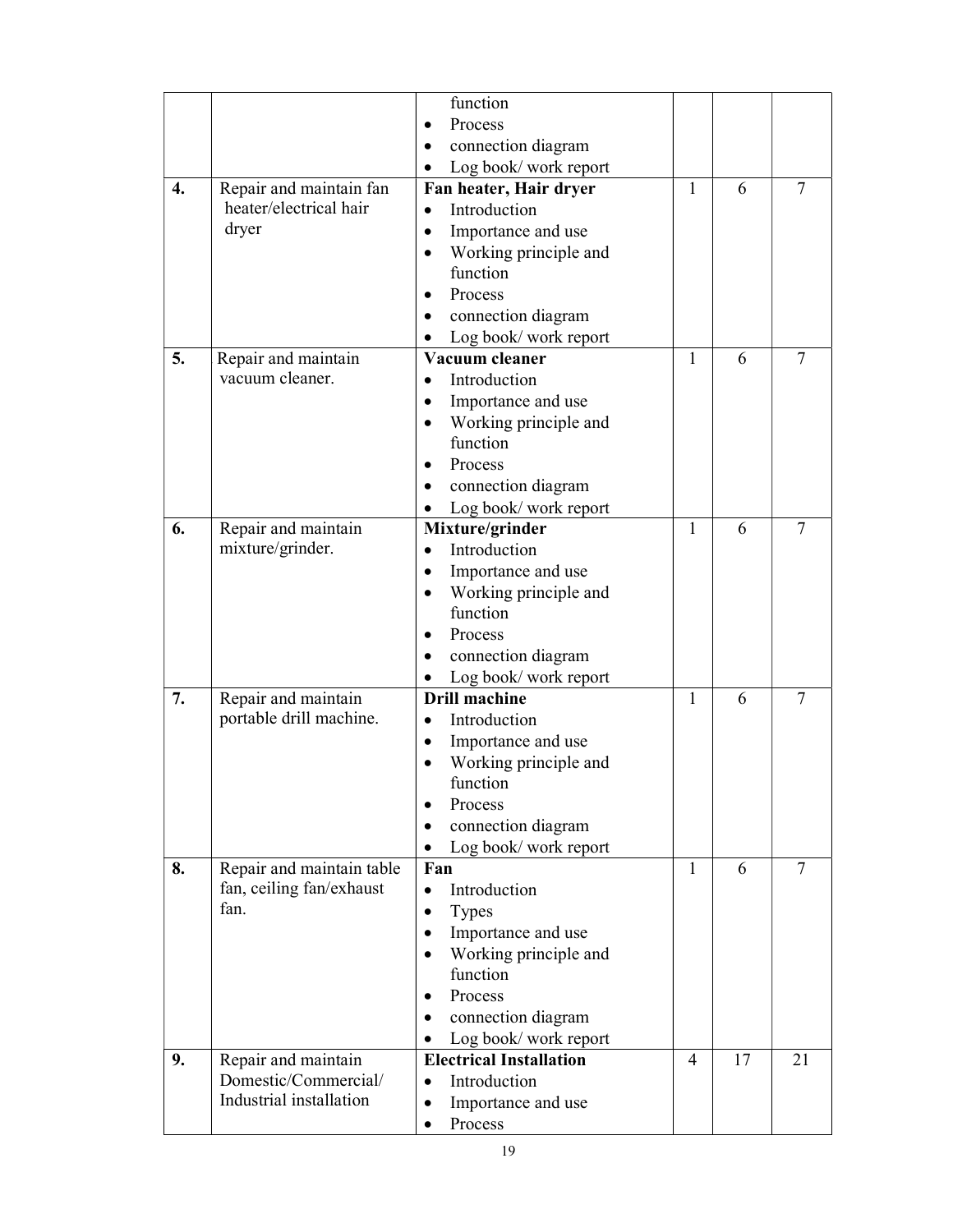|     |                        | connection diagram<br>$\bullet$            |                |    |    |
|-----|------------------------|--------------------------------------------|----------------|----|----|
|     |                        | Fault finding & remedies<br>$\bullet$      |                |    |    |
|     |                        |                                            |                |    |    |
|     |                        | Log book/work report<br>٠                  |                |    |    |
| 10. | Repair and maintain AC | AC single phase motor                      | 4              | 38 | 42 |
|     | single phase motor.    | Introduction<br>$\bullet$                  |                |    |    |
|     |                        | Importance and use<br>$\bullet$            |                |    |    |
|     |                        | Process of repair and<br>$\bullet$         |                |    |    |
|     |                        | maintenance                                |                |    |    |
|     |                        | Process of dismantle and                   |                |    |    |
|     |                        | assemble                                   |                |    |    |
|     |                        | Size/types<br>$\bullet$                    |                |    |    |
|     |                        | connection diagram<br>$\bullet$            |                |    |    |
|     |                        | • calculation of turns and size            |                |    |    |
|     |                        | Rewinding and installing<br>$\bullet$      |                |    |    |
|     |                        | process of coil                            |                |    |    |
|     |                        | Log book/work report<br>$\bullet$          |                |    |    |
| 11. | Repair and maintain AC | AC three phase motor                       | 4              | 45 | 49 |
|     | three phase motor      | (Balance)                                  |                |    |    |
|     | (Balance)              | Introduction<br>$\bullet$                  |                |    |    |
|     |                        | Importance and use<br>$\bullet$            |                |    |    |
|     |                        | Process of repair and                      |                |    |    |
|     |                        | maintenance                                |                |    |    |
|     |                        | Process of dismantle and<br>$\bullet$      |                |    |    |
|     |                        | assemble                                   |                |    |    |
|     |                        | Size<br>$\bullet$                          |                |    |    |
|     |                        | connection diagram<br>$\bullet$            |                |    |    |
|     |                        | calculation of turns and size<br>$\bullet$ |                |    |    |
|     |                        |                                            |                |    |    |
|     |                        | Rewinding and installing<br>$\bullet$      |                |    |    |
|     |                        | process of coil                            |                |    |    |
|     |                        | Log book/work report                       |                |    |    |
| 12. | Repair and maintain AC | AC three phase motor                       | 4              | 45 | 49 |
|     | three phase motor      | (Unbalance)                                |                |    |    |
|     | (Unbalance)            | Introduction                               |                |    |    |
|     |                        | Importance and use                         |                |    |    |
|     |                        | Process of repair and<br>$\bullet$         |                |    |    |
|     |                        | maintenance                                |                |    |    |
|     |                        | Process of dismantle and                   |                |    |    |
|     |                        | assemble                                   |                |    |    |
|     |                        | Size<br>$\bullet$                          |                |    |    |
|     |                        | connection diagram<br>$\bullet$            |                |    |    |
|     |                        | calculation of turns and size<br>$\bullet$ |                |    |    |
|     |                        | Rewinding and installing<br>$\bullet$      |                |    |    |
|     |                        | process of coil                            |                |    |    |
|     |                        | Log book/work report<br>$\bullet$          |                |    |    |
| 13. | Repair and maintain    | Generator                                  | $\overline{2}$ | 19 | 21 |
|     | <b>Generator Set</b>   | Introduction<br>$\bullet$                  |                |    |    |
|     |                        | Importance and use<br>$\bullet$            |                |    |    |
|     |                        | Types of generator                         |                |    |    |
|     |                        | Process of maintenance                     |                |    |    |
|     |                        |                                            |                |    |    |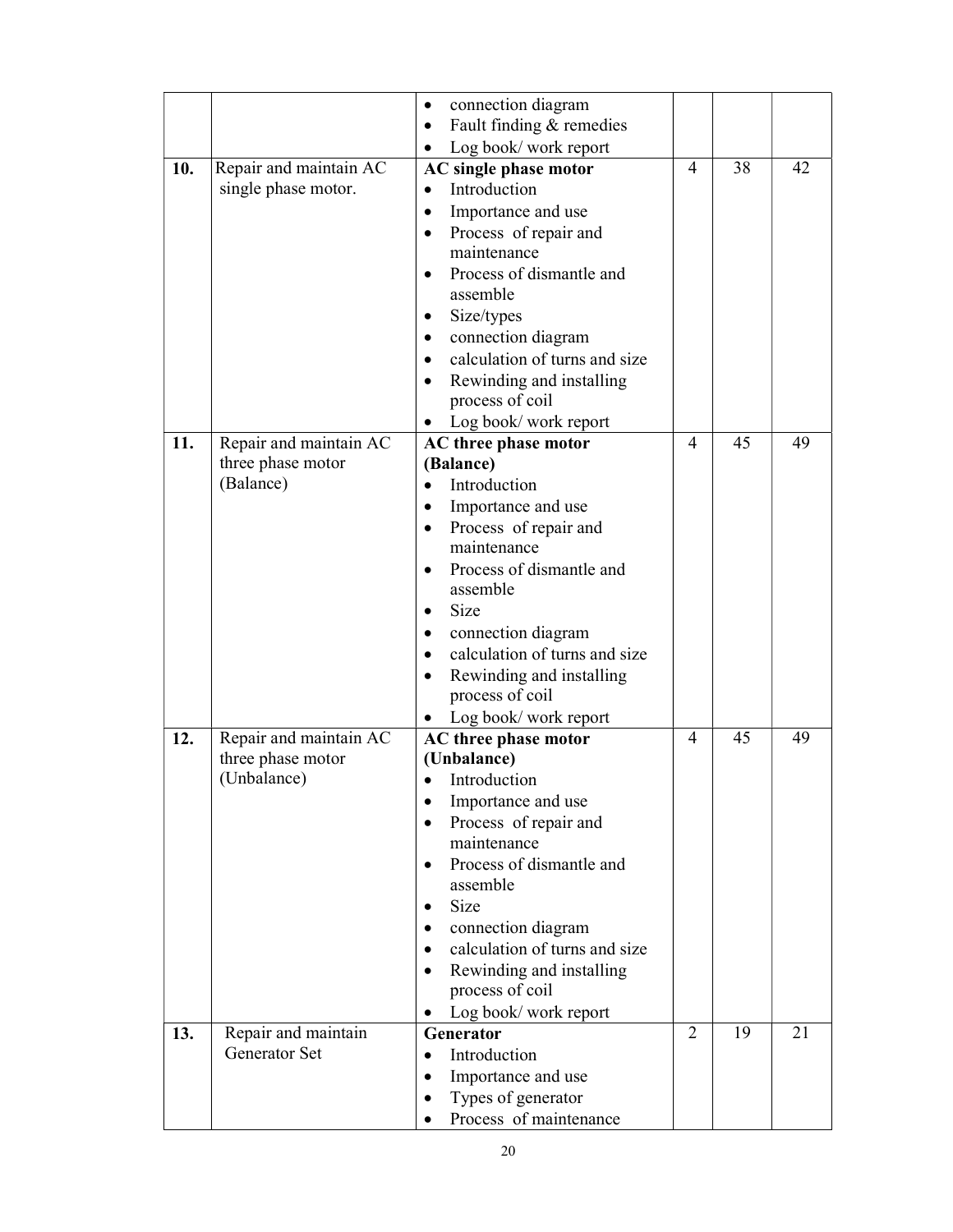|     |                                                                             | Trouble shooting                                                                                                                                                                                                                 |                |                          |        |
|-----|-----------------------------------------------------------------------------|----------------------------------------------------------------------------------------------------------------------------------------------------------------------------------------------------------------------------------|----------------|--------------------------|--------|
| 14. | Repair and maintain<br>single phase low voltage<br>transformer.             | Single phase low voltage<br>transformer<br>Introduction<br>Parts/components<br>Importance and use<br>Process<br>connection diagram<br>calculation of turns and size<br>Binding and installing<br>process<br>Log book/work report | $\overline{2}$ | 12                       | 14     |
| 15. | Repair and maintain<br>Invertors, converters, solar<br>panel, D.C. battery. | Invertors, converters, solar<br>penal<br>Introduction<br>Importance and use<br>Process<br>connection diagram<br>Log book/work report                                                                                             | $\overline{2}$ | $\overline{\phantom{0}}$ | $\tau$ |
|     |                                                                             | <b>Total</b>                                                                                                                                                                                                                     | 32             | 241                      | 273    |

### Reference Books:

- Electrical installation by Heinz Graff
- Industrial Wiring by J.A. Faindery

### Required tools and equipment

| Adjustable wrench           | Allen key set<br>٠                       |
|-----------------------------|------------------------------------------|
| Ammeter(AC/DC)              | Cable knife<br>٠                         |
| Combination pliers          | Cutter pliers<br>٠                       |
| File different size/ models | Flat pliers<br>٠                         |
| Hammer                      | Hand hacksaw with blade<br>٠             |
| Line tester                 | mallet<br>٠                              |
| Marking scriber             | Measuring tape<br>٠                      |
| Metal electric tool box set | Micro miter<br>٠                         |
| Multi meter                 | Nose pliers (flat and round)<br>٠        |
| Ohm meter                   | Screw driver set (star and philips)<br>٠ |
| Slide wrench                | Soldering iron with stand<br>٠           |
| Soldering lead              | Soldering paste/flux<br>٠                |
| Standard wire gauge         | Voltmeter (AC/DC)<br>٠                   |
| Wire stripper               |                                          |

### Safety Precaution:

- Never use broken handle tools
- Use always insulated tools
- Beware of live wires.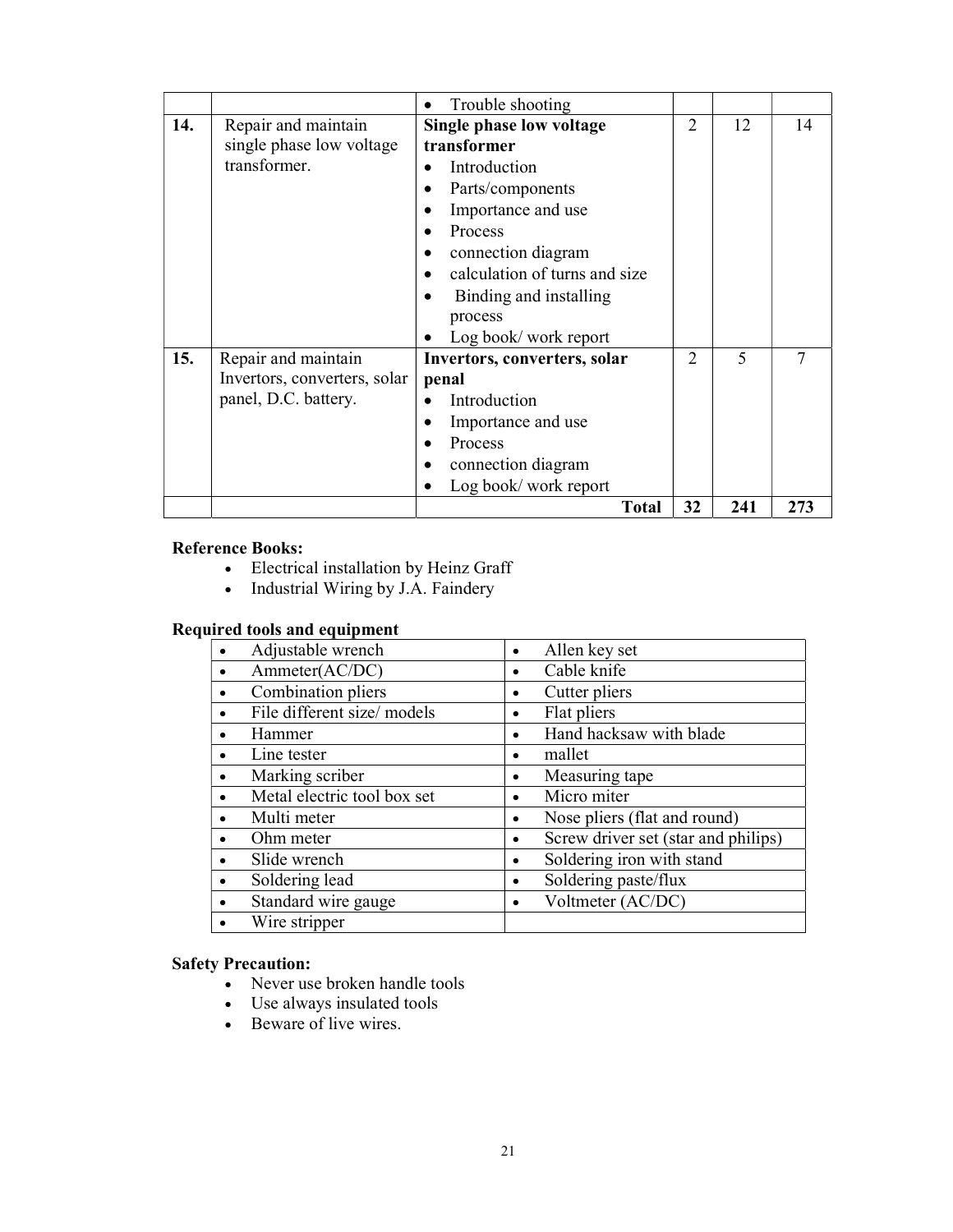### Engineering Drawing and Computer Application

| <b>Course nature: Practical</b> | Class per Week: 1+4 |
|---------------------------------|---------------------|
| <b>Full Marks: 130</b>          | Total hours: 195    |

|                                                       | <b>Subject 5: Engineering Drawing &amp; Computer Application</b>                 |  |  |  |  |  |  |
|-------------------------------------------------------|----------------------------------------------------------------------------------|--|--|--|--|--|--|
| <b>Description:</b>                                   | This course provides skill and knowledge on drawing instrument, standard         |  |  |  |  |  |  |
|                                                       | drawing symbol, lettering, lines, scales, geometrical drawing, electric circuit  |  |  |  |  |  |  |
|                                                       | diagram of domestic, commercial & Industrial installation This course also       |  |  |  |  |  |  |
|                                                       | covers layout diagram & connection diagram of electrical appliance, machines     |  |  |  |  |  |  |
|                                                       | service drop cable in transmission & distribution system using computer aided    |  |  |  |  |  |  |
|                                                       | design.                                                                          |  |  |  |  |  |  |
| <b>Objectives:</b>                                    | At the end of the course the participants will be able to:                       |  |  |  |  |  |  |
| Draw line, curve and plan of geometrical solids.<br>٠ |                                                                                  |  |  |  |  |  |  |
|                                                       | Sketch freehand and three dimensional objects.<br>٠                              |  |  |  |  |  |  |
|                                                       | Read, interpret Electrical symbols to use in different circuit diagram.<br>٠     |  |  |  |  |  |  |
|                                                       | Read, interpret and draw electrical connection diagram in transmission $\&$<br>٠ |  |  |  |  |  |  |
|                                                       | distribution system.                                                             |  |  |  |  |  |  |
|                                                       | Draw the development diagram of single phase $\&$ three phase motors'<br>٠       |  |  |  |  |  |  |
|                                                       | component, equipment, & machines.                                                |  |  |  |  |  |  |
|                                                       | Use Computer Aided Drafting (CAD) Software<br>п                                  |  |  |  |  |  |  |
|                                                       | Use AUTOCAD as electrical drafting tool.<br>п                                    |  |  |  |  |  |  |
|                                                       | Construct 2D Engineering Drawing using AUTOCAD.<br>٠                             |  |  |  |  |  |  |
|                                                       | Annotate a drawing with Text, Dimensioning.<br>п                                 |  |  |  |  |  |  |
|                                                       | Edit drawing using CAD Software                                                  |  |  |  |  |  |  |

| S.N. | <b>Skill</b>                                                                                                     | <b>Contents</b>                                                                                                                                                                     | <b>Time hrs</b> |                |              |
|------|------------------------------------------------------------------------------------------------------------------|-------------------------------------------------------------------------------------------------------------------------------------------------------------------------------------|-----------------|----------------|--------------|
|      |                                                                                                                  |                                                                                                                                                                                     | Th.             | Pr.            | <b>Total</b> |
|      | <b>Geometrical Engineering Drawing</b>                                                                           |                                                                                                                                                                                     |                 |                |              |
| 1.1  | Handle basic drawing<br>tools/instruments                                                                        | Drawing tools & instruments<br>Introduction<br><b>Types</b><br>Importance and use.<br>Handling techniques<br>precautions                                                            | $\overline{2}$  | $\overline{2}$ | 4            |
| 2.   | Prepare drawing sheet with<br>title block.                                                                       | Drawing sheets and title block<br>Introduction<br>Types and size<br>Importance and use.<br><b>Border</b> lines                                                                      | 1               | $\mathfrak{2}$ | 3            |
| 3.   | Draw free hand sketches.<br>Straight lines<br>(horizontal, vertical and<br>inclined)<br>Circles<br>Arcs & curves | <b>Free hand sketch</b><br>Introduction<br>$\bullet$<br>Concept and importance of<br>$\bullet$<br>sketching<br>Difference between sketch and<br>drawing<br>Handling techniques<br>٠ | 1               | 3              | 4            |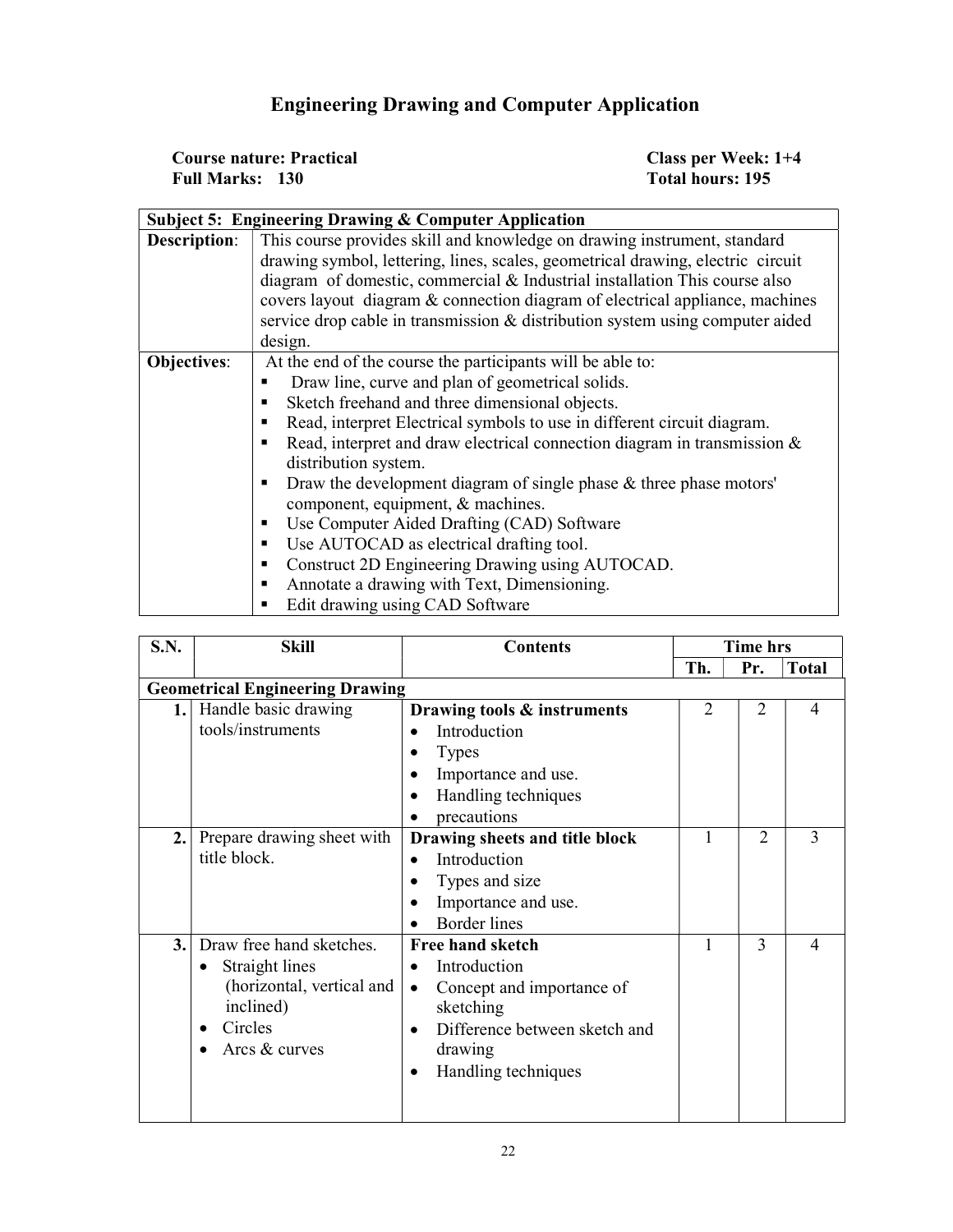| 4. | Apply different scales         | <b>Scale</b>                                 | 1              | $\overline{2}$ | 3              |
|----|--------------------------------|----------------------------------------------|----------------|----------------|----------------|
|    | (linear and non-linear)        | Introduction<br>$\bullet$                    |                |                |                |
|    |                                | <b>Types</b>                                 |                |                |                |
|    |                                | Importance and use                           |                |                |                |
|    |                                | Representative fraction                      |                |                |                |
| 5. | Draw different types of        | <b>Lines</b>                                 | 1              | 1              | $\overline{2}$ |
|    | lines.                         | Introduction<br>$\bullet$                    |                |                |                |
|    |                                |                                              |                |                |                |
|    |                                | <b>Types</b>                                 |                |                |                |
|    |                                | Importance and use                           |                |                |                |
| 6. | Write lettering                | Lettering                                    | 1              | $\overline{2}$ | 3              |
|    | English                        | introduction<br>$\bullet$                    |                |                |                |
|    |                                | Importance and use                           |                |                |                |
|    |                                | Types and size                               |                |                |                |
|    |                                | process.                                     |                |                |                |
| 7. | Construct regular              | <b>Geometrical figures</b>                   | $\mathbf{1}$   | $\overline{2}$ | 3              |
|    | geometrical figure:            | Introduction                                 |                |                |                |
|    | Rectangle                      | Drawing process                              |                |                |                |
|    | Square                         |                                              |                |                |                |
|    | Triangle                       |                                              |                |                |                |
|    | circle                         |                                              |                |                |                |
| 8. |                                |                                              | 1              | 3              | 4              |
|    | Construct regular<br>polygons. | Regular polygon<br>Introduction              |                |                |                |
|    |                                |                                              |                |                |                |
|    | Pentagon                       | Process                                      |                |                |                |
|    | Hexagon                        |                                              |                |                |                |
|    | Octagon                        |                                              |                |                |                |
| 9. | Draw an ellipse                | <b>Ellipse</b>                               | 1              | $\overline{2}$ | 3              |
|    |                                | Introduction                                 |                |                |                |
|    |                                | Process                                      |                |                |                |
|    |                                | Method<br>$\bullet$                          |                |                |                |
|    | 10 Perform the dimension the   | <b>Dimensioning</b>                          | $\mathbf{1}$   | 1              | $\overline{2}$ |
|    | drawing objects.               | Introduction<br>$\bullet$                    |                |                |                |
|    |                                | <b>Types</b>                                 |                |                |                |
|    |                                | Importance and use                           |                |                |                |
|    |                                | Process                                      |                |                |                |
|    | 11 Draw orthographic           | Projection                                   | 3              | 13             | 16             |
|    | projection.                    | Introduction                                 |                |                |                |
|    |                                | $\bullet$                                    |                |                |                |
|    | First angle                    | Types of projection                          |                |                |                |
|    | Third angle                    | Importance                                   |                |                |                |
|    |                                | Difference between first and<br>$\bullet$    |                |                |                |
|    |                                | third angle projection                       |                |                |                |
|    |                                | Introduction, uses and types of<br>$\bullet$ |                |                |                |
|    |                                | sectional drawing                            |                |                |                |
|    |                                | Process<br>$\bullet$                         |                |                |                |
|    | 12 Draw isometric views.       | <b>Isometric projection</b><br>٠             | $\overline{2}$ | 6              | 8              |
|    |                                | Introduction<br>$\bullet$                    |                |                |                |
|    |                                | Importance                                   |                |                |                |
|    |                                | Process                                      |                |                |                |
|    |                                |                                              |                |                |                |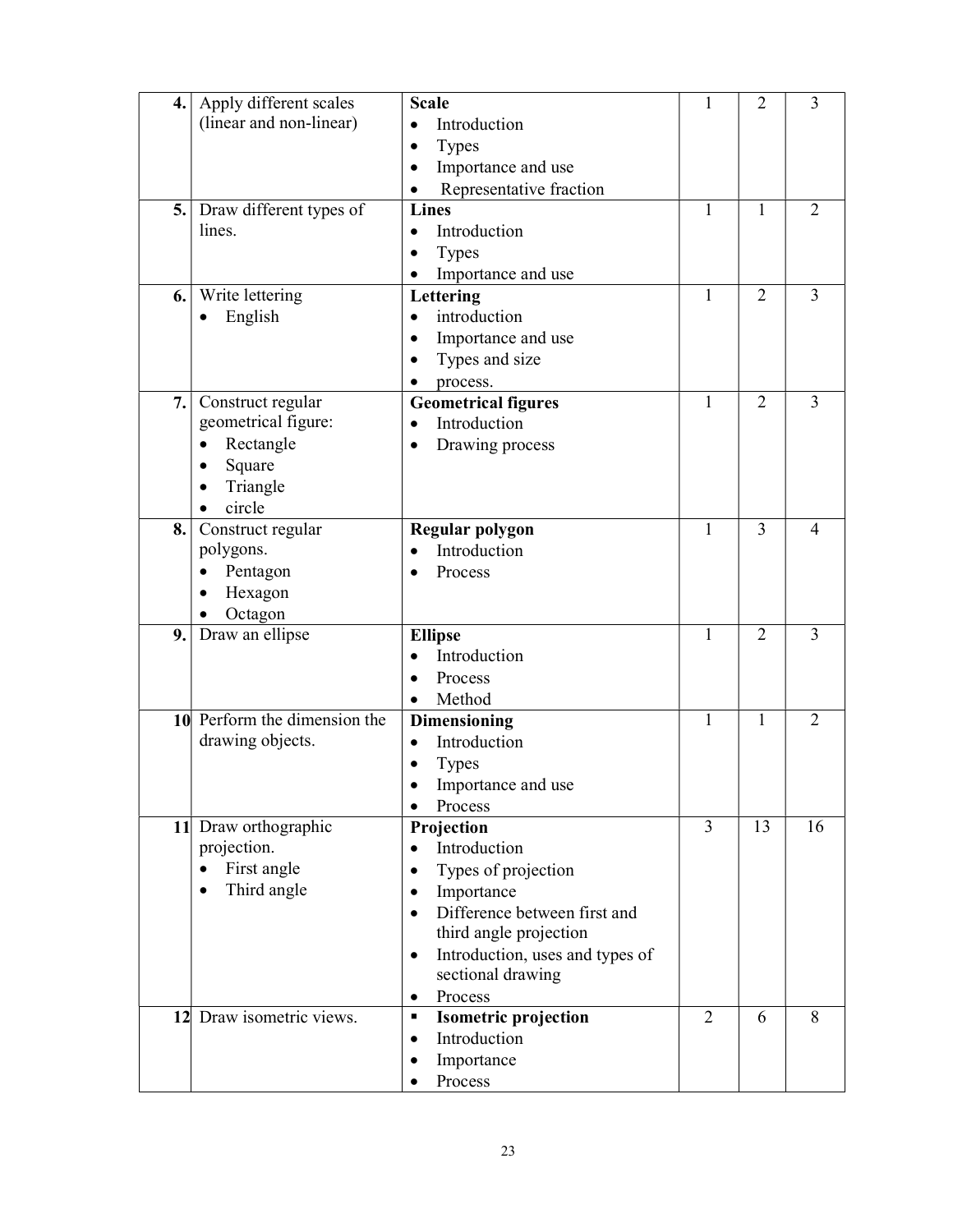|                 | <b>Elctrical Engineering Drawing</b>     |                                           |                |                |                |  |
|-----------------|------------------------------------------|-------------------------------------------|----------------|----------------|----------------|--|
|                 | 13. Draw electrical symbols              | <b>Electrical Symbols</b>                 | 1              | $\overline{2}$ | $\overline{3}$ |  |
|                 |                                          | Introduction<br>$\bullet$                 |                |                |                |  |
|                 |                                          | Importance and use<br>$\bullet$           |                |                |                |  |
|                 |                                          | Process<br>$\bullet$                      |                |                |                |  |
|                 | 14. Draw the electrical                  | <b>Electrical diagram</b>                 | $\mathbf{1}$   | 3              | 4              |  |
|                 | diagram                                  | Introduction                              |                |                |                |  |
|                 | Lay out                                  | Importance and use                        |                |                |                |  |
|                 | Wiring                                   | Process                                   |                |                |                |  |
|                 | Connection                               |                                           |                |                |                |  |
|                 | 15. Draw complete diagram                | <b>Building drawing</b>                   | 3              | 14             | 17             |  |
|                 | of domestic, commercial                  | Introduction<br>$\bullet$                 |                |                |                |  |
|                 | building system with                     | Importance<br>$\bullet$                   |                |                |                |  |
|                 | architechural building                   | Material estimating and costing           |                |                |                |  |
|                 | plan and cost calculation.               | Process                                   |                |                |                |  |
|                 | 16. Draw Motor control                   | Motor control and power diagram.          | $\overline{2}$ | 20             | 22             |  |
|                 | system diagram                           | Introduction<br>$\bullet$                 |                |                |                |  |
|                 | <b>DOL</b><br>$\bullet$                  | Importance and use<br>$\bullet$           |                |                |                |  |
|                 | Star/Delta                               | Process<br>$\bullet$                      |                |                |                |  |
|                 | Forward/reverse                          |                                           |                |                |                |  |
|                 | Two place                                |                                           |                |                |                |  |
| 17 <sub>1</sub> | Draw winding diagram                     | winding diagram of motors and             | $\overline{2}$ | 10             | 12             |  |
|                 | of different types motor                 | connection diagram of single phase        |                |                |                |  |
|                 | and connection diagram                   | motor.                                    |                |                |                |  |
|                 | of single phase motor.                   | Introduction<br>$\bullet$                 |                |                |                |  |
|                 |                                          | Types of motors<br>$\bullet$              |                |                |                |  |
|                 |                                          | Types of winding<br>$\bullet$             |                |                |                |  |
|                 |                                          | Types of layer<br>$\bullet$               |                |                |                |  |
|                 |                                          | Importance and use<br>$\bullet$           |                |                |                |  |
|                 |                                          | Name plate                                |                |                |                |  |
|                 |                                          | Parts of motor<br>$\bullet$               |                |                |                |  |
|                 | 18. Draw single line diagram             | Single line diagram of power<br>$\bullet$ | $\overline{2}$ | $\overline{2}$ | 4              |  |
|                 | of generation,                           | supply system                             |                |                |                |  |
|                 | transmission and                         | Introduction<br>$\bullet$                 |                |                |                |  |
|                 | distribution system.                     | <b>Types</b><br>$\bullet$                 |                |                |                |  |
|                 |                                          | Importance and use<br>$\bullet$           |                |                |                |  |
|                 |                                          | Nepal Electrical authority (NEA)          |                |                |                |  |
|                 |                                          | rule, regulation and standard.            |                |                |                |  |
|                 | <b>Computer application and auto CAD</b> |                                           |                |                |                |  |
|                 | 19. Familiarize with                     | <b>Computer application</b>               | 6              | 10             | 16             |  |
|                 | computer application                     | Introduction<br>$\bullet$                 |                |                |                |  |
|                 |                                          | Process<br>$\bullet$                      |                |                |                |  |
|                 |                                          | Operation<br>$\bullet$                    |                |                |                |  |
|                 |                                          | MS Word                                   |                |                |                |  |
|                 |                                          | MS Excel                                  |                |                |                |  |
|                 |                                          | E-mail/internet                           |                |                |                |  |
|                 |                                          |                                           |                |                |                |  |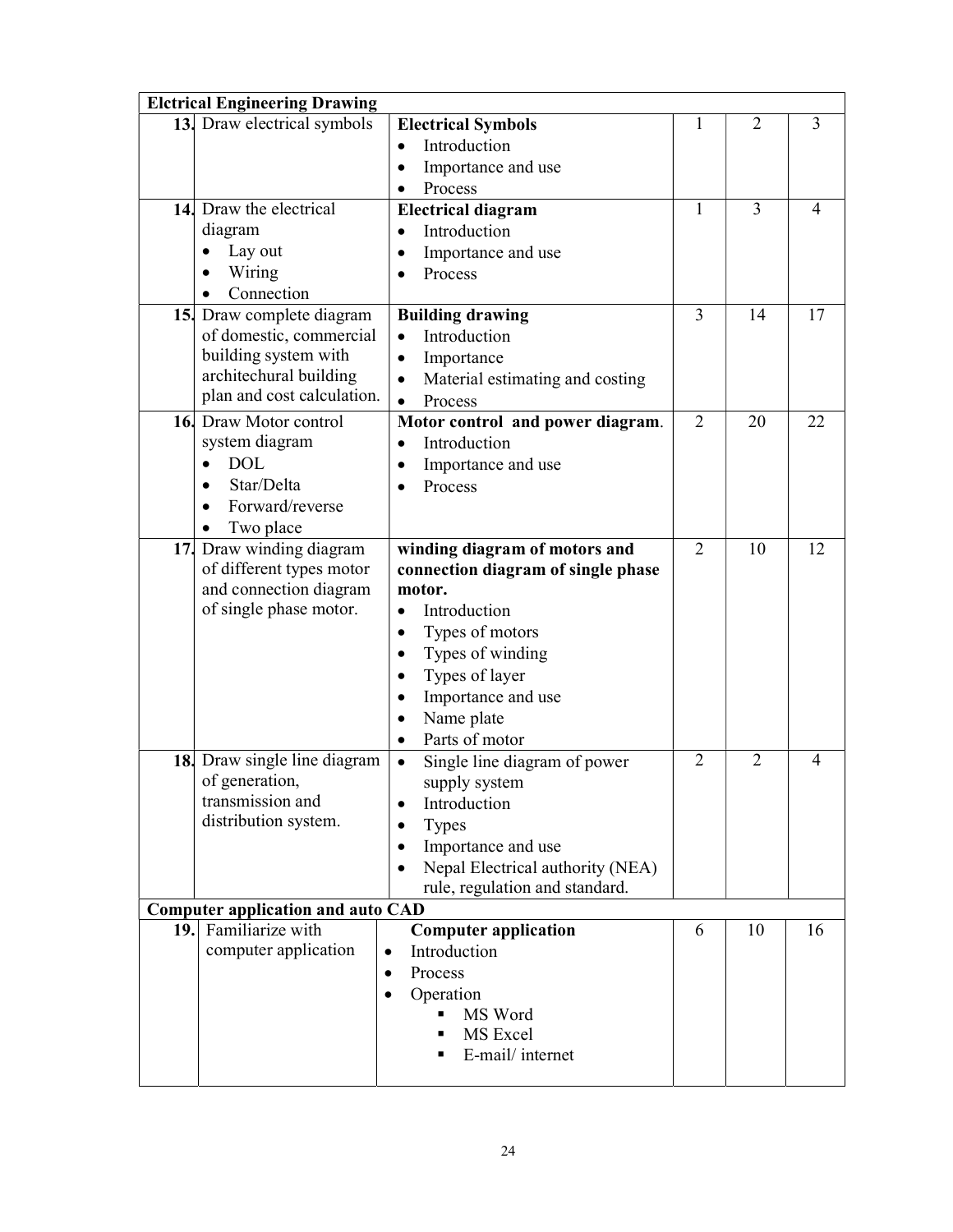| 20. | Start up Computer<br>Aided Drafting (CAD)<br>software | Introduction<br>$\blacksquare$<br>Enlist different types of CAD<br>$\blacksquare$<br>software.<br>System requirement for CAD<br>٠<br>Startup CAD from start menu<br>٠<br>Interpret CAD graphics window<br>٠<br>including screen layout, pull-down<br>menus, screen icons, command line<br>and dialogue boxes.<br>Modify display<br>٠<br>Introduce and arrange toolbar<br>٠<br>Managing unit/limit<br>٠<br>Start, organize and save file<br>٠ | $\mathbf{1}$ | 1              | $\overline{2}$ |
|-----|-------------------------------------------------------|----------------------------------------------------------------------------------------------------------------------------------------------------------------------------------------------------------------------------------------------------------------------------------------------------------------------------------------------------------------------------------------------------------------------------------------------|--------------|----------------|----------------|
| 21. | Set up a Drawing                                      | Explain how to start drawing from<br>٠<br>scratch, using wizard and, using<br>and creating a template file.<br>Describe setting preferences (units,<br>٠<br>angle, direction, area)                                                                                                                                                                                                                                                          | 0.25         | $\overline{2}$ | 2.25           |
| 22. | Manage Toolbar                                        | Standard tool bar<br>$\blacksquare$<br>Draw tool bar<br>$\blacksquare$<br>Modify toolbar<br>٠<br>Dimensioning tool bar<br>$\blacksquare$<br>Other<br>٠                                                                                                                                                                                                                                                                                       | 0.25         | 0.5            | 0.75           |
| 23. | Draw lines                                            | Different system<br>٠<br>Relative, Cartesian and absolute<br>coordinate system.<br>Start and end point of a line<br>٠<br>Different methods of drawing a line<br>٠<br>in CAD<br>Options available in drawing line in<br>٠<br>CAD (Undo, Close)                                                                                                                                                                                                | 1.50         | 1.00           | 2.5            |
|     | 24. Draw rectangle                                    | Corner points (first and other)<br>$\blacksquare$<br>Options available in drawing<br>٠<br>rectangle (chamfer, fillet)<br>Chamfer distance<br>٠<br>Fillet radius<br>٠                                                                                                                                                                                                                                                                         | 0.25         | 0.50           | 0.75           |
| 25. | Draw arc                                              | Identify arc among various types of<br>٠<br>geometric shapes.<br>Describe different options for<br>٠<br>drawing arc (3 points method, Start<br>Center method, Start End method,<br>Center Start method                                                                                                                                                                                                                                       | 0.25         | 0.75           | $\mathbf{1}$   |
| 26. | Draw circle                                           | Describe different options for<br>$\blacksquare$<br>drawing arc (Center Radius<br>method, Center Diameter method,<br>2P method, 3P method, Tan, Tan<br>Radius method, Tan, Tan, Tan<br>method)                                                                                                                                                                                                                                               | 0.25         | 0.50           | 0.75           |
| 27. | Draw polygon                                          | Describe different options for<br>$\blacksquare$<br>drawing polygon (center, edge)                                                                                                                                                                                                                                                                                                                                                           | 0.25         | 0.50           | 0.75           |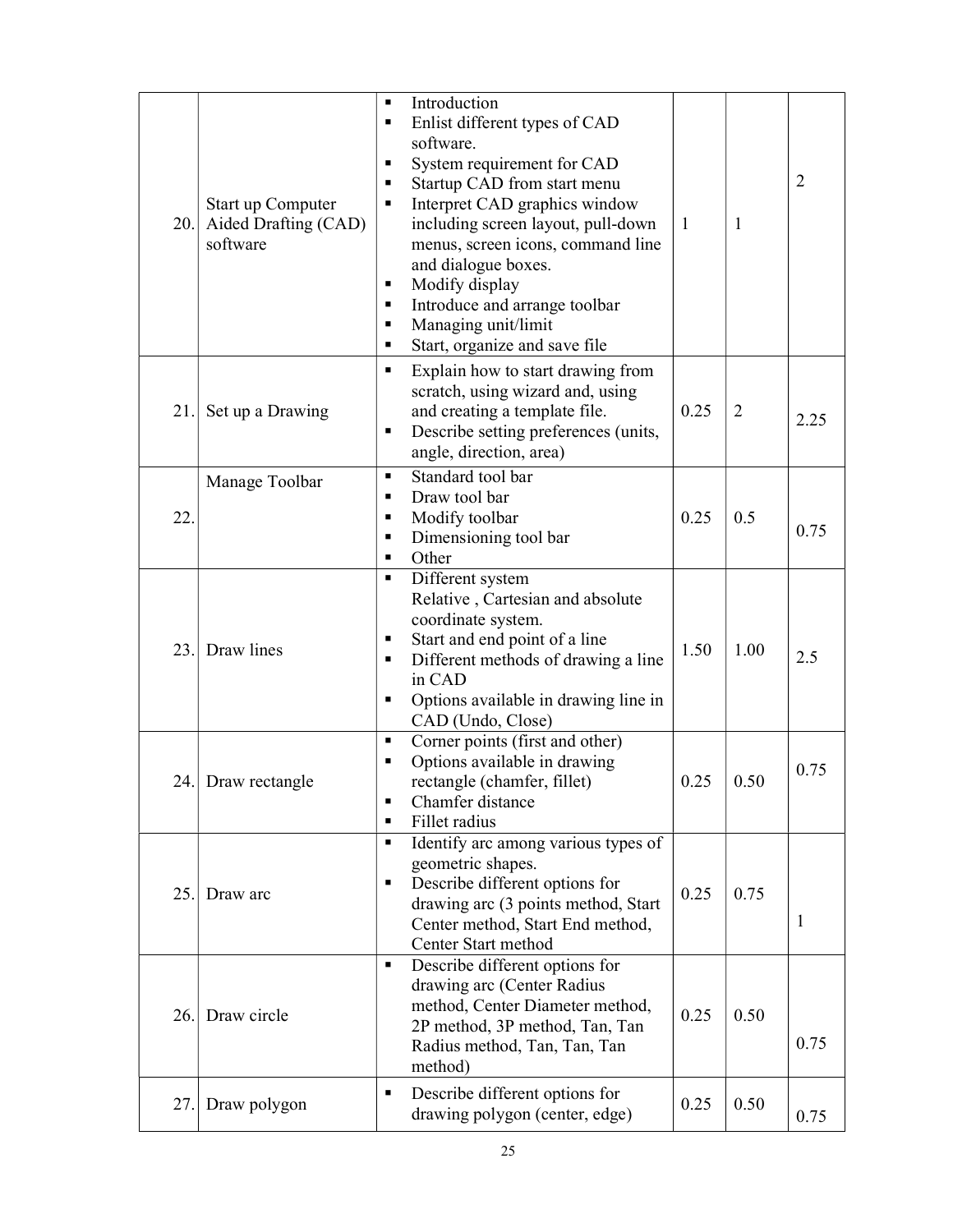| 28. | Manage lines                             | Line properties<br>п<br>Line weight<br>п<br>Line color<br>٠<br>Line loading<br>٠                                                                                                             | 0.25 | 0.50 | 0.75 |
|-----|------------------------------------------|----------------------------------------------------------------------------------------------------------------------------------------------------------------------------------------------|------|------|------|
| 29. | Draw an Isometric<br>drawing             | Concept Isometric snap and<br>п<br>rectangular snap<br>Setting of isometric snap<br>п                                                                                                        | 0.50 | 1.00 | 1.5  |
|     | 30. Draw Ellipse                         | Ellipse in rectangular snap<br>٠<br>• Center Radius method<br>Center Diameter method<br>Ellipse in isometric snap<br>п                                                                       | 0.50 | 0.75 | 1.25 |
| 31. | Relocate object using<br>Move command    | Different methods of selecting<br>٠<br>objects for editing such as window,<br>crossing, fence, all<br>• Base point<br>Second point of displacement<br>٠                                      | 0.25 | 0.50 | 0.75 |
| 32. | Relocate object using<br>rotate command  | Define rotation angle<br>п<br>Explain Reference Point.<br>п                                                                                                                                  | 0.25 | 0.50 | 0.75 |
| 33. | Duplicate object using<br>Copy command   | Differentiate Multiple copy and<br>٠<br>Single copy.<br>Explain the procedure for<br>Ξ<br>duplicating object using copy<br>command.                                                          | 0.25 | 0.50 | 0.75 |
| 34. | Duplicate object using<br>Mirror command | State the purpose of Mirror.<br>٠<br>Explain First point and Second<br>п<br>point of mirror line<br>Second point of mirror line<br>٠<br>Describe options available in<br>٠<br>mirror command | 0.25 | 1.00 | 1.25 |
| 35. | Duplicate object using<br>Offset command | Describe options available for<br>٠<br>• Offset distance<br>Through                                                                                                                          | 0.25 | 1.00 | 1.25 |
| 36. | Duplicate object using<br>Array command  | Differentiate Rectangular Array<br>٠<br>and Polar Array<br>Explain Rows, Columns ad<br>$\blacksquare$<br>Distance, Center point, number,<br>angle and rotation                               | 0.25 | 1.00 | 1.25 |
| 37. | Modify object using<br>Break command     | Define break line<br>Ξ<br>Break the selected object between<br>٠<br>two points                                                                                                               | 0.25 | 0.5  | 0.75 |
| 38. | Modify object using<br>Explode command   | Define explode<br>$\blacksquare$<br>Break a compounded object into its<br>٠<br>component object                                                                                              | 0.25 | 0.5  | 0.75 |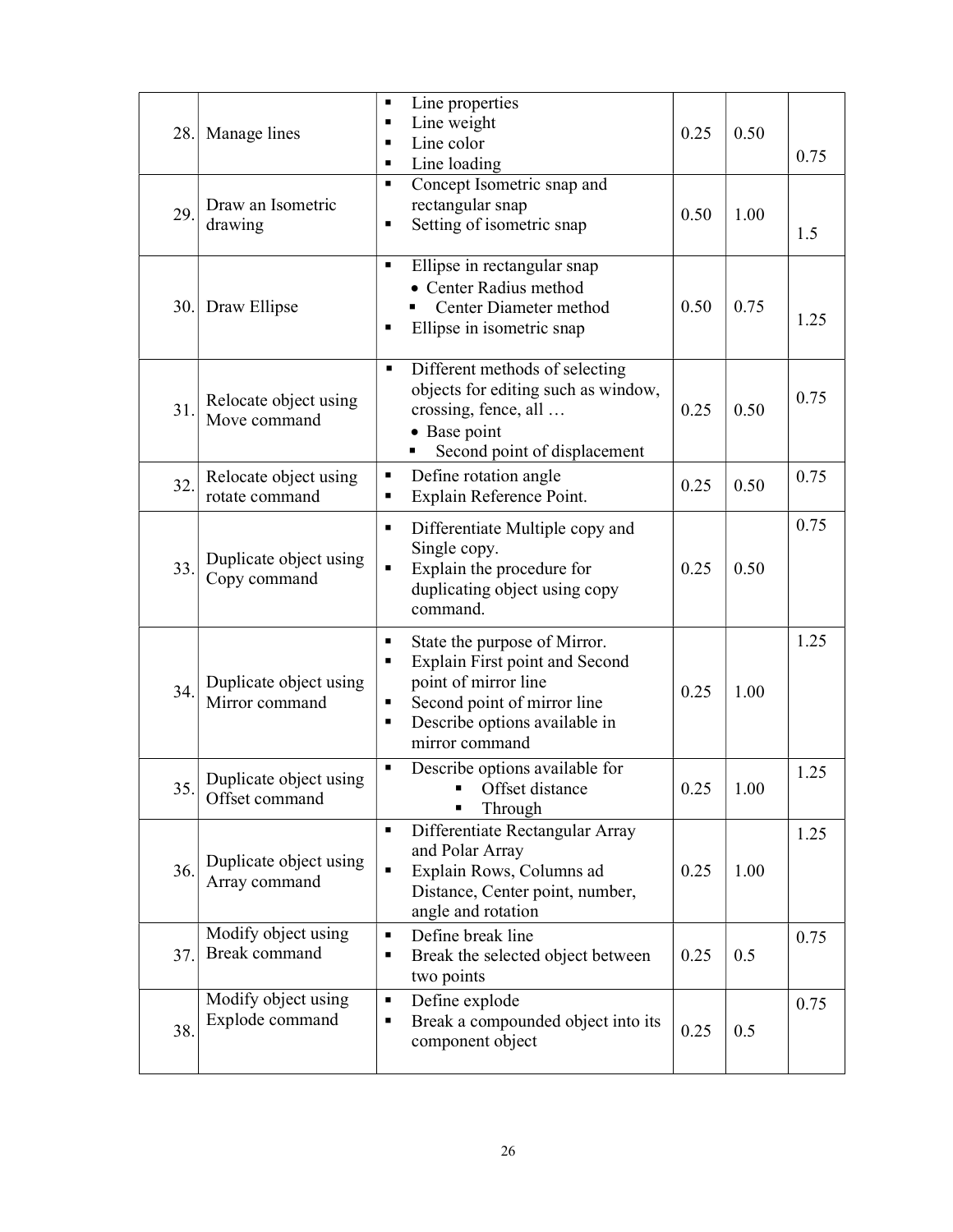| 39. | Modify object using<br>Trim command    | Define Cutting edge<br>Е<br>Explain the options available for<br>п<br>trimming object (project, edge,<br>undo)                                                                                                                                                                                                             | 0.25 | 0.50 | 0.75 |
|-----|----------------------------------------|----------------------------------------------------------------------------------------------------------------------------------------------------------------------------------------------------------------------------------------------------------------------------------------------------------------------------|------|------|------|
| 40. | Modify object using<br>Extend command  | Define Boundary edge<br>Е<br>State the procedure for modifying<br>П<br>object using Extend command.                                                                                                                                                                                                                        | 0.25 | 1.00 | 1.25 |
| 41. | Modify object using<br>Fillet command  | Differentiate Chamfer and Fillet.<br>٠<br>Explain the options available for<br>П<br>filleting object i.e. fillet radius                                                                                                                                                                                                    | 0.25 | 0.50 | 0.75 |
| 42. | Modify object using<br>chamfer command | Explain the options available for<br>$\blacksquare$<br>chamfering object i.e. Distance,<br>angle                                                                                                                                                                                                                           | 0.25 | 0.50 | 0.75 |
| 43. | Create a Layer                         | Define Layer.<br>Е<br>Explain different attributes and<br>П<br>properties of a Layer (Line type,<br>line weight, Global Scale Factor,<br>Current Object Scale, Names,<br>Of/Off, Freeze/Thaw, Lock/unlock,<br>Color, Plot style, Plot/don't plot)<br>Explain the procedure for creating a<br>Е<br>layer.                   | 0.75 | 2.00 | 2.75 |
| 44. | Create text and text<br>styles.        | Differentiate Single line text<br>٠<br>[TEXT] and Multiline Text<br>[MTEXT]<br>Explain Style name, Font Name,<br>П<br>Style and Height<br>Describe Font effect, Width factor<br>п<br>and Oblique angle<br>Explain the procedure for creating<br>П<br>text styles.                                                          | 0.50 | 1.00 | 1.5  |
| 45. | Edit text                              | <b>Multiline Text Editor</b><br>٠<br>Character<br>• Properties<br>• Line spacing<br>• Find/replace, import text<br>• Layer and symbol                                                                                                                                                                                      | 0.25 | 1.00 | 1.25 |
| 46. | Hatch the sectional<br>area            | Define hatching.<br>$\blacksquare$<br>Differentiate ISO Hatch Pattern,<br>٠<br>User Defined Hatch Pattern, Pre-<br>Defined Hatch and Associative<br>Hatch<br>Explain Boundary set, copying of<br>٠<br>hatch properties, pick point, hatch<br>angle, scale, pattern, and object<br>selection.<br>modify the hatched pattern | 0.50 | 2.00 | 2.5  |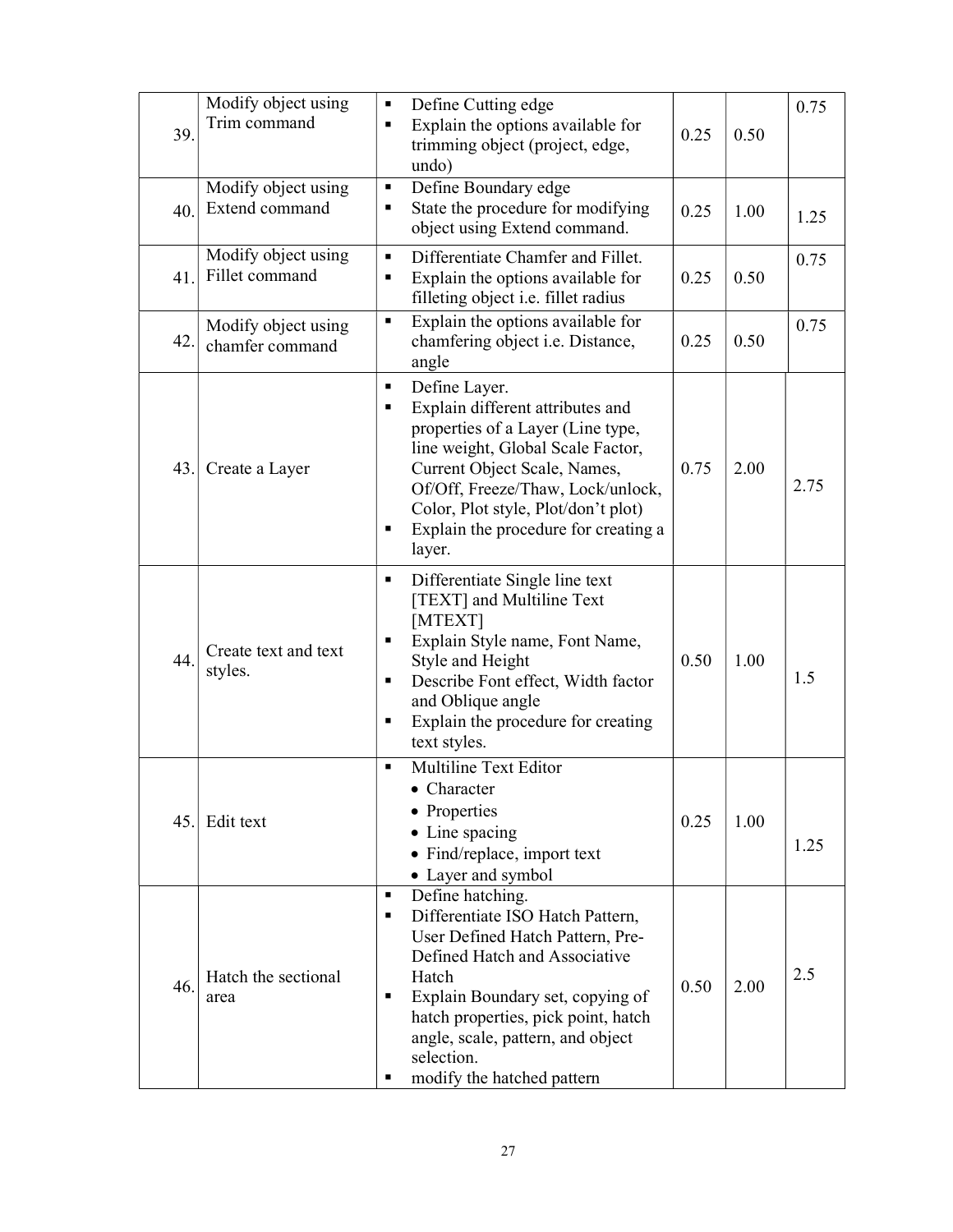| 47. | <b>Create Block</b>                                                                                           | Definition<br>٠<br>Name<br>٠<br>Pick point<br>п<br>selection<br>٠                                                                                                                                                                                                                                                                                                                                                                              | 0.25             | 1.00       | 1.25 |
|-----|---------------------------------------------------------------------------------------------------------------|------------------------------------------------------------------------------------------------------------------------------------------------------------------------------------------------------------------------------------------------------------------------------------------------------------------------------------------------------------------------------------------------------------------------------------------------|------------------|------------|------|
| 48. | Add dimensions to a<br>drawing                                                                                | Interpret dimension elements<br>٠<br>(dimension text, lines and<br>arrowheads, leader, extension<br>lines, units, tolerance and center<br>marks)<br>Describe dimension types (linear,<br>٠<br>aligned, ordinate, radius, diameter,<br>angular, baseline and continue)<br>Dimension dialog box<br>п<br>Lines and arrow<br>Dimension and text<br>Fit<br>Unit<br>Tolerances<br>Modify Dimension style<br>٠<br>Dimension in isometric drawing<br>٠ | 0.50             | 1.00       | 1.5  |
| 49. | Configure<br>Plotters/Printers                                                                                | Define Plotter Manager<br>٠<br>Explain Plot Style Manager<br>п<br>State the Printer/Plotter Installation<br>٠<br>process                                                                                                                                                                                                                                                                                                                       | 0.5              | 1.0        | 1.5  |
|     | 50. Plot drawing                                                                                              | Explain paper size and paper units,<br>٠<br>drawing orientation, plot area and<br>plot scale, plot offset.<br>Describe the procedure for printing<br>٠<br>a drawing.                                                                                                                                                                                                                                                                           | 0.5              | 1.0        | 1.5  |
| 51. | Draw Orthographic drawing<br>Create Electrical Symbol.<br>Layout and wiring diagram.<br>Motor control system. | Prepare the following drawings and submit (e-copy and hard<br>copy both) using CAD software. (Project Work)<br>Draw Isometric/Oblique drawing<br>Dimensioning in Orthographic and Isometric drawing.<br>Civil /Architectural/Electrical plan                                                                                                                                                                                                   | $\boldsymbol{0}$ | 23.0       | 23   |
|     |                                                                                                               | <b>Total</b>                                                                                                                                                                                                                                                                                                                                                                                                                                   | 44               | <b>190</b> | 195  |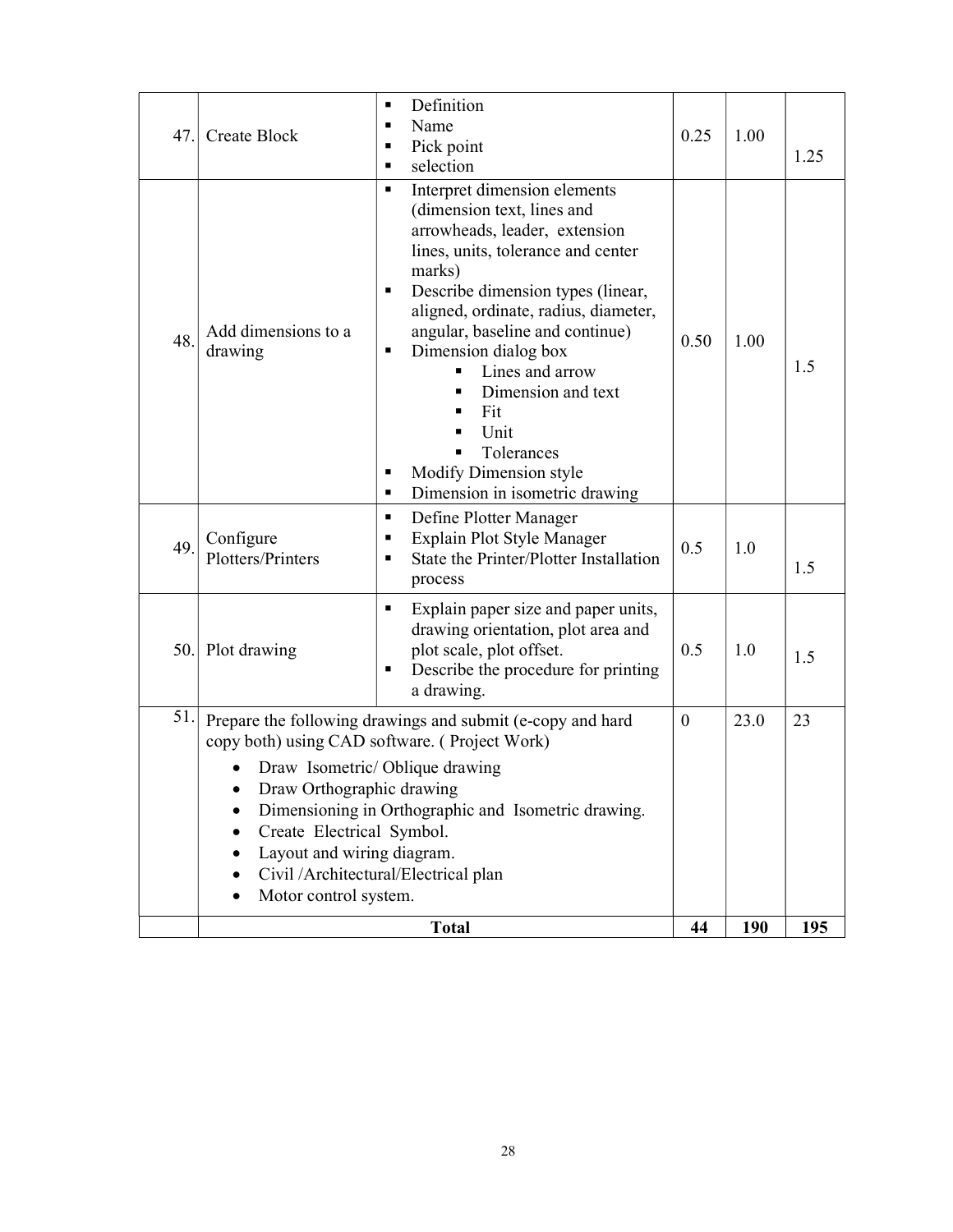### References Books:

- Electrical Engineering Drawing Gupta
- Electrical Estimating and Costing A K Shawney
- Electric Circuit Diagram -GTZ Handout
- Motor Rewinding Rosenberg
- Electro Westernman table
- Engineering Drawing N.D. Bhatta
- Engineering Drawing W. J Lujadhar
- आधारभुत कम्प्युटर परिचय भाग १, २ र ३ कमल भट्टराई
- Kognet learning solution, Simple steps in AutoCAD, Dream tech press, India
- George Omura, Mastering AutoCAD 2013 and AutoCAD LT 2013, India

#### Required Tools and Instrument

|                      | Auto CAD software<br>$\bullet$ |
|----------------------|--------------------------------|
| Compass              | Computer<br>٠                  |
| Drawing Board        | Drawing sheet<br>$\bullet$     |
| Drawing sheet/paper  | Eraser<br>٠                    |
| Pencil<br>$\bullet$  | Protector<br>$\bullet$         |
| Rotary Pen (set) etc | Ruler<br>$\bullet$             |
| Set square           | T square<br>$\bullet$          |
| Tape                 | ٠                              |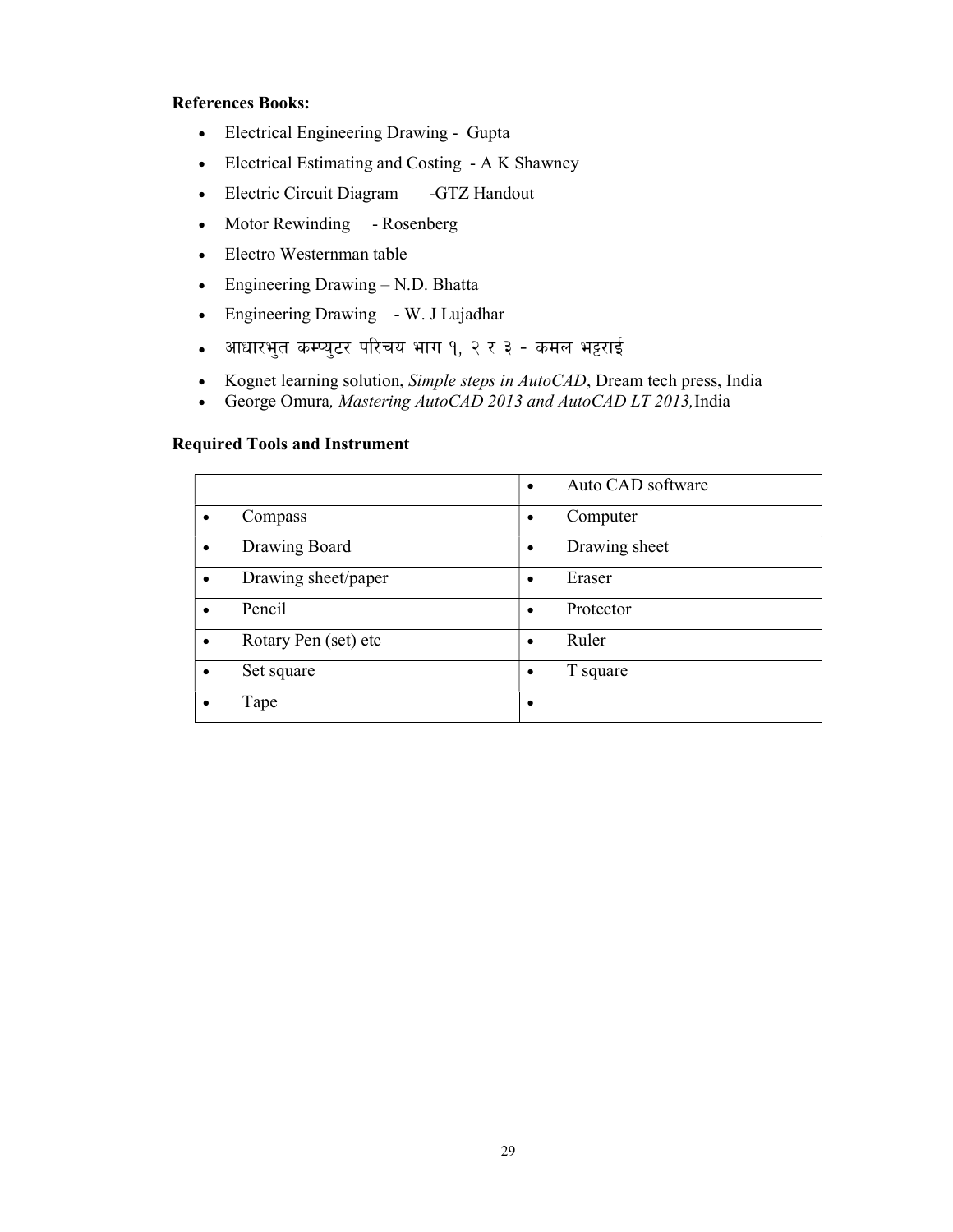## Electro-Technology

| <b>Course nature: Theory</b> | <b>Class per Week: 4</b> |
|------------------------------|--------------------------|
| <b>Full Marks: 100</b>       | Total hours: 156         |

|                     | <b>Subject 6: Electro-technology</b>                                         |  |  |  |  |  |
|---------------------|------------------------------------------------------------------------------|--|--|--|--|--|
| <b>Description:</b> | This subject provides to equip selected general SLC graduates with           |  |  |  |  |  |
|                     | Electro-Technology knowledge required for performing electrical              |  |  |  |  |  |
|                     | installation of domestic, commercial and industrial complexes.               |  |  |  |  |  |
| Objectives:         | At the end of the course the participants will be able to:                   |  |  |  |  |  |
|                     | Apply personal, equipment, machine, tools and workplace safety               |  |  |  |  |  |
|                     | including electrical rules.                                                  |  |  |  |  |  |
|                     | Identify tools, equipment, machines, materials used in electrical<br>٠       |  |  |  |  |  |
|                     | system                                                                       |  |  |  |  |  |
|                     | Apply the standard terms and terminologies used by electricians.<br>٠        |  |  |  |  |  |
|                     | Explain SI definitions, constitution of matter, and fundamental laws of<br>٠ |  |  |  |  |  |
|                     | electricity and electromagnetism.                                            |  |  |  |  |  |
|                     | Explain the basic concept and utilization of power generation,<br>٠          |  |  |  |  |  |
|                     | transmission and distribution                                                |  |  |  |  |  |
|                     | Explain, define and solve problems in D.C. and A.C. single and three<br>٠    |  |  |  |  |  |
|                     | phase circuits.                                                              |  |  |  |  |  |
|                     | Explain and apply the principles of operation, function and<br>٠             |  |  |  |  |  |
|                     | construction of electrical machines.                                         |  |  |  |  |  |
|                     | Explain and apply electrical measuring instrument and measurement.<br>٠      |  |  |  |  |  |
|                     | Explain and apply switchgear, control and protection devices<br>٠            |  |  |  |  |  |

| S.N. | <b>Skills</b>                                                                     | <b>Contents</b>                                                                                                                                                                                                                 | <b>Time</b>   |
|------|-----------------------------------------------------------------------------------|---------------------------------------------------------------------------------------------------------------------------------------------------------------------------------------------------------------------------------|---------------|
|      |                                                                                   |                                                                                                                                                                                                                                 | hrs.          |
| 1.   | Apply electricity rules and<br>regulations                                        | <b>Electricity rules and regulation</b><br>Concept of electrical energy<br>development in Nepal<br>Rules for – consumer, standard<br>voltage for distribution                                                                   | $\mathcal{L}$ |
|      |                                                                                   | Concept of NEA code of practice                                                                                                                                                                                                 |               |
| 2.   | Explain:<br>Modern theory of electron<br><b>Structure of Atom</b>                 | <b>Constitution of matter</b><br>Concept of modern electron theory:<br>٠<br>Matter, Molecule, Atom, Protons,<br>Neutrons, Electrons<br>Structure of Atom                                                                        | 3             |
| 3.   | Explain advantages and<br>application of A.C. and D.C.<br>Define:<br>EMF and P.D. | <b>Fundamental SI definitions</b><br>Introduction<br>Importance and Application<br>Advantges and disadvantages<br>$\bullet$<br>Current, Voltage and Resistance and<br>their measuring units<br>Cells and batteries<br>$\bullet$ | 6             |
|      | Current, voltage,<br>resistance and power<br>Cells and battery                    | EMF and potential difference                                                                                                                                                                                                    |               |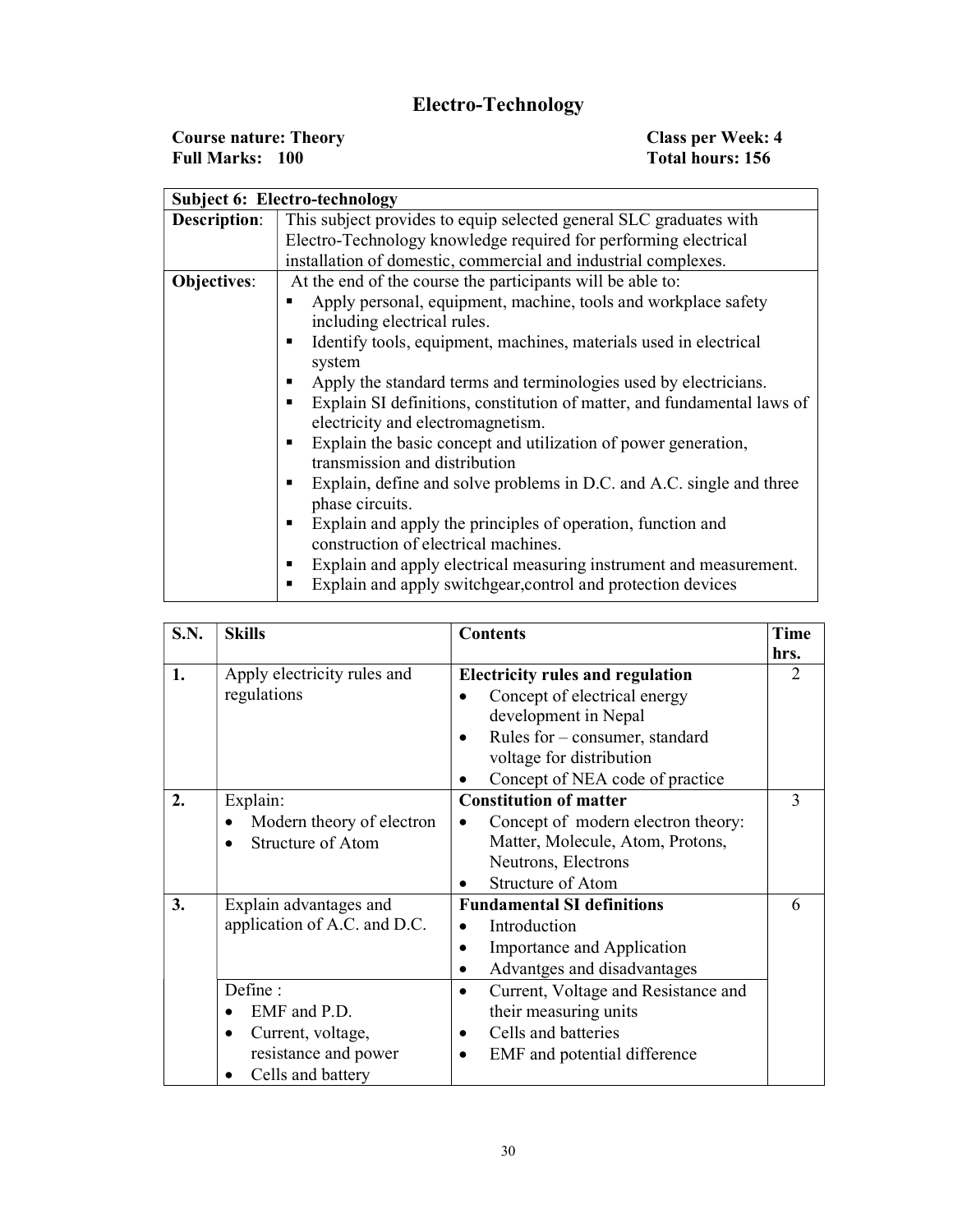| 4. | Explain:                               | <b>Laws of electricity</b>                        | 20 |
|----|----------------------------------------|---------------------------------------------------|----|
|    | Law of conservation of                 | Law of conservation of energy                     |    |
|    | energy                                 | Ohm's law<br>$\bullet$                            |    |
|    | Ohm's law<br>$\bullet$                 | Kirchhoff's laws<br>$\bullet$                     |    |
|    | Kirchhoff's law and their<br>$\bullet$ | Laws of resistance                                |    |
|    | application                            | Specific resistance<br>$\bullet$                  |    |
|    | Laws of resistance<br>$\bullet$        | Effect of temperature on resistance,<br>$\bullet$ |    |
|    | Specific resistance<br>$\bullet$       | temperature co-efficient of resistance            |    |
|    | Effect of temperature on<br>$\bullet$  | Connection of cells and battery<br>٠              |    |
|    | resistance                             | Effects of electric current<br>$\bullet$          |    |
|    | Connection of cells and<br>$\bullet$   |                                                   |    |
|    | battery                                |                                                   |    |
| 5. | Explain                                | <b>Engineering materials</b>                      |    |
|    | Conductor and insulator                | Introduction                                      | 8  |
|    | • Metal and non-metal                  | <b>Types</b><br>$\bullet$                         |    |
|    | • Ferrous/non ferrous metal            | Importance and use<br>$\bullet$                   |    |
|    |                                        | Properties<br>$\bullet$                           |    |
| 6. | Explain and compare :                  | <b>Electrical circuits</b>                        | 12 |
|    | • Resistances in series and            | Introduction<br>$\bullet$                         |    |
|    | parallel                               | <b>Types</b><br>$\bullet$                         |    |
|    | • Relation of voltage, current,        | Importance and use<br>$\bullet$                   |    |
|    | resistance, and power in               | Comparison<br>$\bullet$                           |    |
|    | series and parallel circuits           | Relation of voltage, current,<br>$\bullet$        |    |
|    |                                        | resistance, and power in series and               |    |
|    |                                        | parallel circuits                                 |    |
|    |                                        |                                                   |    |
| 7. | Explain work, energy and               | <b>Work, power and Energy</b>                     | 4  |
|    | power in electric circuit and          | Introduction<br>$\bullet$                         |    |
|    | their measuring units                  | <b>Types</b><br>$\bullet$                         |    |
|    |                                        | Importance and use<br>$\bullet$                   |    |
|    |                                        | Measuring units in M.K.S. and F.P.S.<br>$\bullet$ |    |
|    |                                        | system                                            |    |
| 8. | Explain the importance of              | <b>Magnetism Electromagnetism</b>                 | 16 |
|    | magnetism in electricity               | Importance of magnetism in<br>٠                   |    |
|    | Define magnetic terms and<br>$\bullet$ | electricity                                       |    |
|    | their measuring units                  | Magnetism terms- magnetic poles,<br>$\bullet$     |    |
|    |                                        | magnetic axis, magnetic field,                    |    |
|    |                                        | magnetic lines of force, magnetic                 |    |
|    |                                        | flux, magnetic field strength,                    |    |
|    |                                        | magnetic force (MMF) magnetic field               |    |
|    |                                        | intensity, reluctance, permeability               |    |
|    |                                        | Properties of lines of force                      |    |
|    |                                        | Dimagnetic, Paramagnetic,                         |    |
|    |                                        | Ferromagnetic materials                           |    |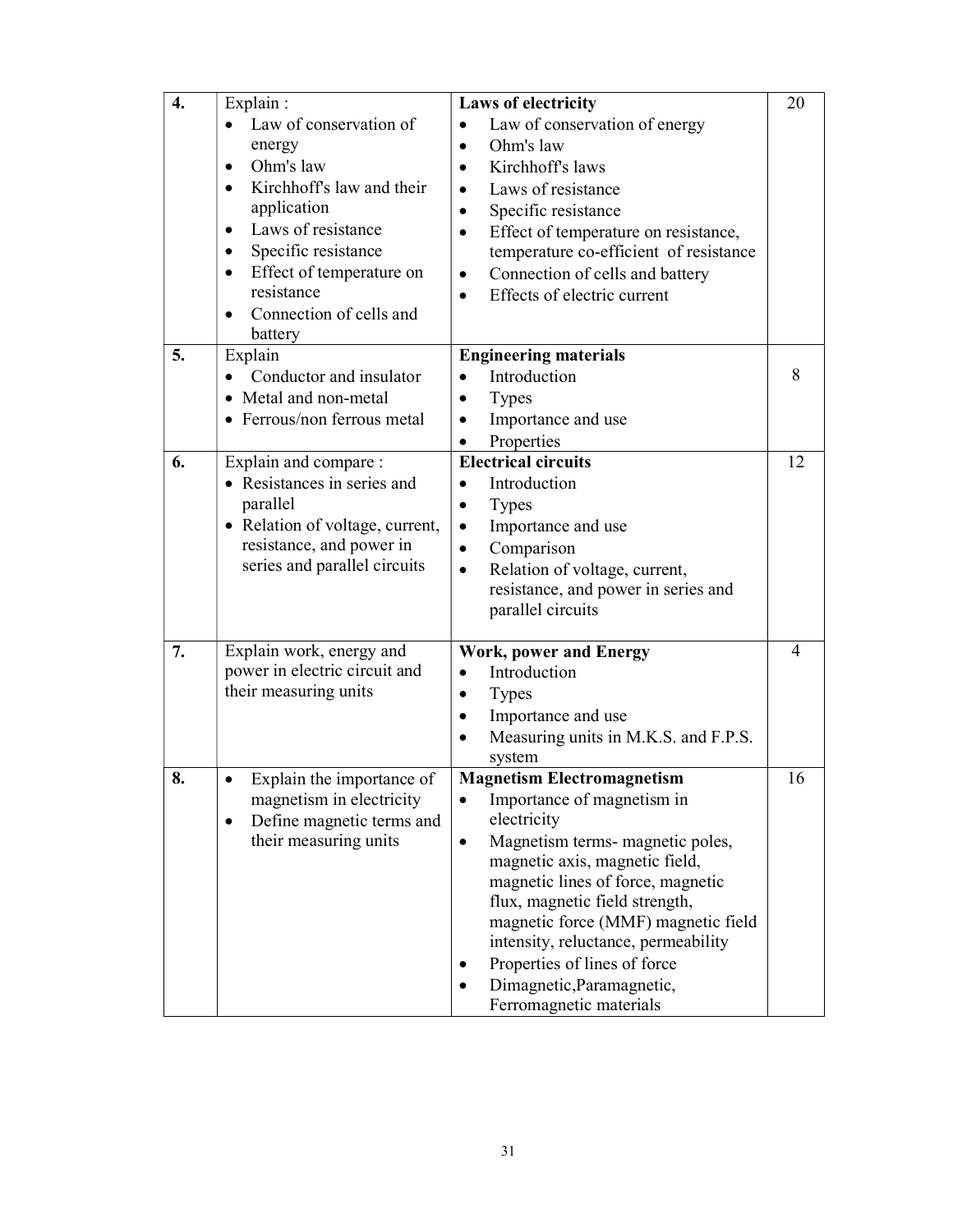| 9.  | Explain electromagnetism<br>$\bullet$<br>and its laws<br>Explain magnetic losses<br>Define:                                                                                                                                                                                        | Advantages of electro-magnetism<br>$\bullet$<br>Laws of electromagnetism<br>$\bullet$<br>Faraday's law of electromagnetic<br>$\bullet$<br>induction<br>Comparison between electric circuit<br>$\bullet$<br>and magnetic circuit<br>Self and mutual inductance<br>Eddy current and Hysteresis loss<br>$\bullet$<br><b>AC</b> definition and circuit                                                                                                                                                                                                          | 20 |
|-----|------------------------------------------------------------------------------------------------------------------------------------------------------------------------------------------------------------------------------------------------------------------------------------|-------------------------------------------------------------------------------------------------------------------------------------------------------------------------------------------------------------------------------------------------------------------------------------------------------------------------------------------------------------------------------------------------------------------------------------------------------------------------------------------------------------------------------------------------------------|----|
|     | Period, Cycle or frequency<br>$\bullet$<br>Amplitude, Peak<br>$\bullet$<br>Instantaneous and R.M.S.<br>$\bullet$<br>values<br>Form factor, in phase, out<br>$\bullet$<br>of phase<br>Inductance and inductive<br>$\bullet$<br>reactance<br>Capacitance and capacitive<br>reactance | Comparison between A.C. and<br>D.C.<br>Definition of:<br>Period<br>$\circ$<br>Cycle or frequency<br>O<br>Amplitude<br>$\circ$<br>Peak<br>$\circ$<br>Instantaneous and R.M.S. values,<br>$\circ$<br>Form factor, peak factor in phase,<br>$\circ$<br>out of phase<br>Inductance and inductive reactance<br>$\circ$<br>Capacitance and capacitive<br>O<br>reactance,                                                                                                                                                                                          |    |
|     | Explain and solve simple A.C.<br>circuits<br>Poly phase A.C.                                                                                                                                                                                                                       | Condensers in series and parallel<br>$\bullet$<br>Impedance<br>$\bullet$<br>Addition of vectors<br>$\bullet$<br>Pure resistive, inductive and<br>$\bullet$<br>capacitive circuit in A.C<br>Impedance triangle and power factor<br>$\bullet$<br>Cause of low power factor in<br>industrial areas and its improvement<br>Single and three phase circuits                                                                                                                                                                                                      |    |
| 10. | Explain the basic concept of<br>energy sources and power<br>generation in Nepal<br>Describe basic concept in sub-<br>station and sub-station<br>equipment                                                                                                                          | Generation, transmission, distribution<br>and Utilization of Electrical power<br>Sources of electrical Energy in Nepal:<br>Production of power sources:<br>$\bullet$<br>Solar and wind power station<br>Hydroelectric power station<br>Diesel and thermal power<br>station etc.<br>Power development of Nepal<br>$\bullet$<br><b>Total Power Generation of Nepal</b><br>$\bullet$<br>Concept of sub-station:<br>Sub-station equipment<br>$\bullet$<br>Circuit breakers<br>$\bullet$<br>Isolators<br>Bus-bars<br>Lightning arrestors<br>Types of sub-station | 20 |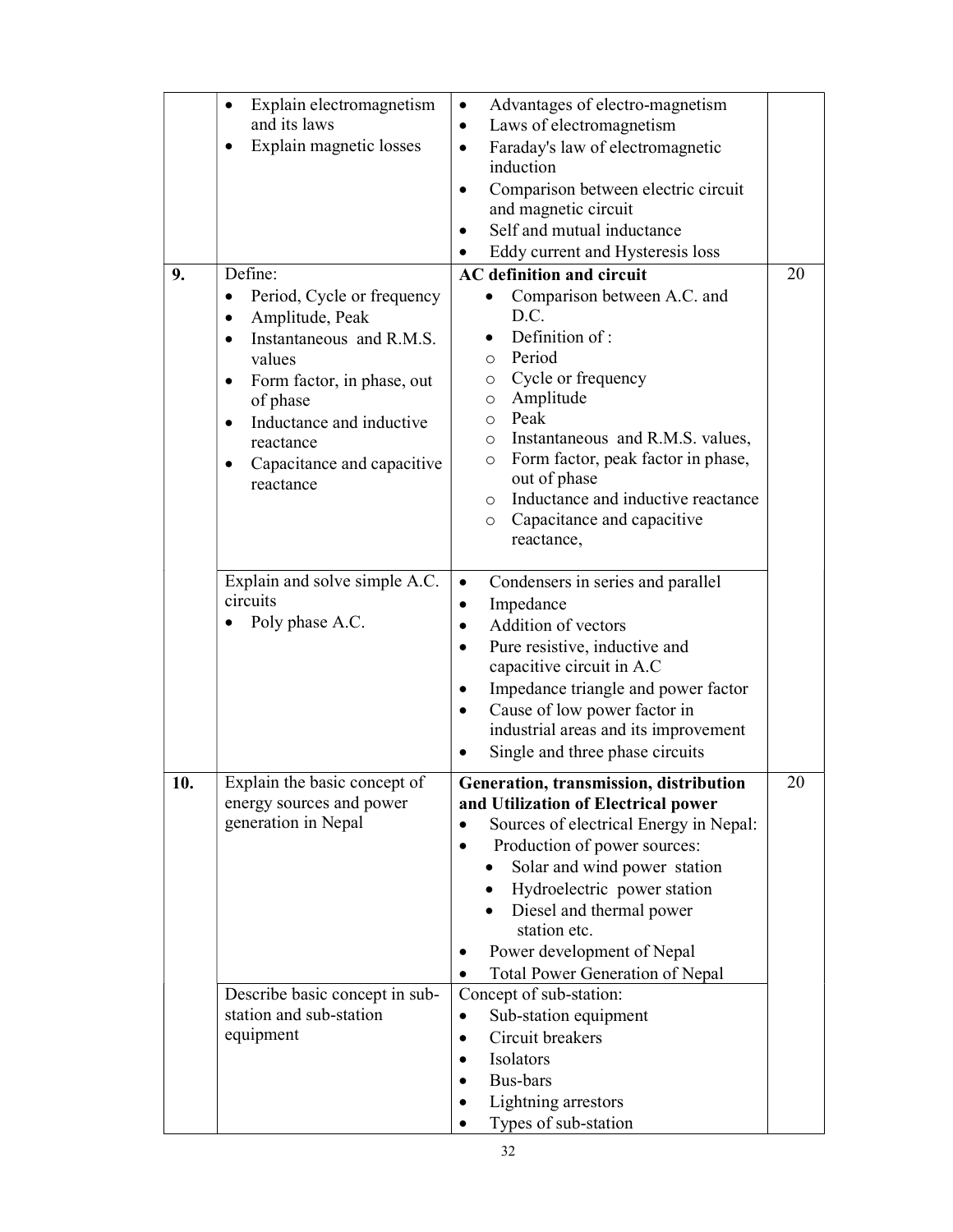|     |                                 | Pole type sub station<br>$\bullet$                                     |    |
|-----|---------------------------------|------------------------------------------------------------------------|----|
|     |                                 | Out door sub station<br>$\bullet$                                      |    |
|     |                                 | Indoor sub station<br>$\bullet$                                        |    |
|     |                                 | Switchgear, control and protection<br>$\bullet$                        |    |
|     |                                 | devices                                                                |    |
|     | Explain transmission system     | Importance of transmission system<br>$\bullet$                         |    |
|     |                                 | Concept of tower, pole, hard ware and<br>$\bullet$                     |    |
|     |                                 | <b>Insulators</b>                                                      |    |
|     |                                 | Advantages of H.V. Transmission<br>$\bullet$                           |    |
|     | Describe distribution system    | Methods of power distribution<br>$\bullet$                             |    |
|     | and service connection          |                                                                        |    |
|     |                                 | Comparison between overhead line<br>$\bullet$<br>and Underground cable |    |
|     |                                 | Domestic service connection and its<br>$\bullet$                       |    |
|     |                                 | components (feeder, distributor,                                       |    |
|     |                                 | service mains)                                                         |    |
|     |                                 | Poles, insulaters, stay set and other<br>٠                             |    |
|     |                                 | accessories                                                            |    |
|     |                                 | Voltage ranges<br>٠                                                    |    |
|     |                                 | Conductor spacing and sag                                              |    |
|     | Explain utilization of electric | $\bullet$                                                              |    |
|     | power                           | Utilization of electrical energy<br>$\bullet$                          |    |
|     | Explain illumination and its    | Agricultural sector<br>$\bullet$                                       |    |
|     | units                           | Industrial sector<br>$\bullet$                                         |    |
|     | Control and protection          | Domestic sector<br>$\bullet$                                           |    |
|     |                                 | Commercial sector<br>$\bullet$                                         |    |
|     |                                 | Transportation sector<br>$\bullet$                                     |    |
|     |                                 | Concept of illumination<br>٠                                           |    |
|     |                                 | Luminous flux, intensity<br>$\bullet$                                  |    |
|     |                                 | Candle power and solid angle<br>$\bullet$                              |    |
|     |                                 | Concept of energy efficiency<br>$\bullet$                              |    |
|     |                                 | Relays<br>$\bullet$                                                    |    |
|     |                                 | Lighting arrestor                                                      |    |
|     |                                 | System earthing                                                        |    |
|     |                                 | Equipment earthing                                                     |    |
| 11. | <b>Electrical Machines</b>      | Definition, Basic construction, working                                |    |
|     | Define and explain the basic    | principles and types of :                                              | 25 |
|     | construction and working of     | D.C. generator and its types                                           |    |
|     | electrical machines             | Alternator<br>$\bullet$                                                |    |
|     |                                 | Transformer<br>$\bullet$                                               |    |
|     |                                 | EMF equation of transformer                                            |    |
|     |                                 | Transformer ratio                                                      |    |
|     |                                 | Transformer tests and losses<br>$\bullet$                              |    |
|     |                                 | Parallel operation of alternator and                                   |    |
|     |                                 | transformer                                                            |    |
|     |                                 | D.C and A.C. Motors                                                    |    |
|     |                                 | (Definition, Basic construction, working                               |    |
|     |                                 | principles)                                                            |    |
|     |                                 | Single phase<br>$\bullet$                                              |    |
|     |                                 | Three phase motors                                                     |    |
|     |                                 | Split phase motor                                                      |    |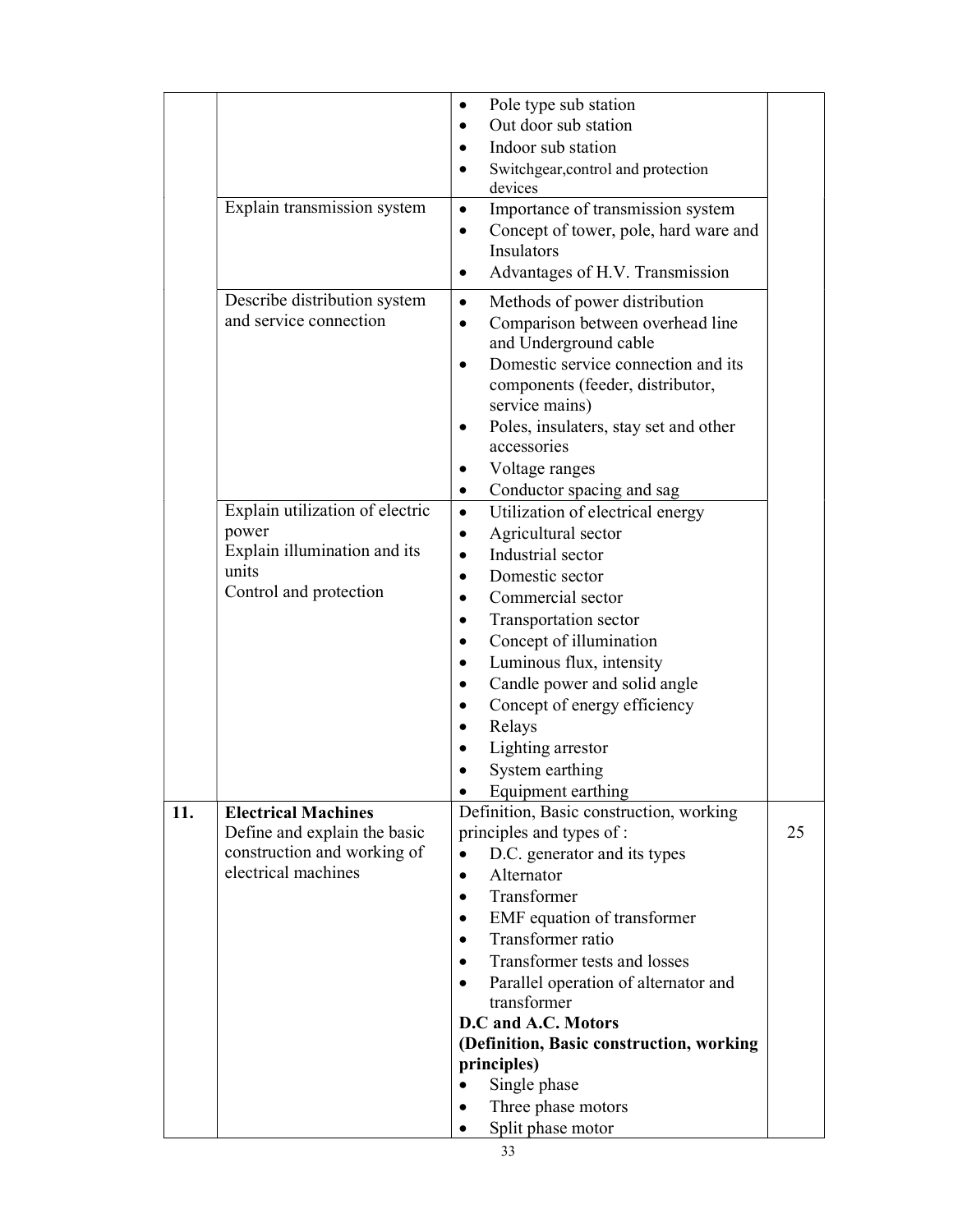|     |                              | Synchronous motors<br>$\bullet$                   |     |
|-----|------------------------------|---------------------------------------------------|-----|
|     |                              | Capacitor start induction motor                   |     |
|     |                              | Capacitor start capacitor run motors<br>$\bullet$ |     |
|     |                              | Universal and sheded pole motors<br>$\bullet$     |     |
|     |                              | Permanent capacitor motors                        |     |
|     |                              | Principle of induction motor<br>$\bullet$         |     |
|     |                              | Torque formula<br>$\bullet$                       |     |
|     |                              | Motor speed and sleep                             |     |
| 12. | Explain and apply electrical | <b>Electrical measuring instruments</b>           | 20  |
|     | measuring instrument and     | Concept of measuring units of                     |     |
|     | measurement                  | electrical quantities                             |     |
|     |                              | Types of measuring Instrument                     |     |
|     |                              | Basic Construction of measuring                   |     |
|     |                              | instruments on the basis of:                      |     |
|     |                              | Working principles                                |     |
|     |                              | Construction                                      |     |
|     |                              | Measurement                                       |     |
|     |                              | Basic Concept of different torques                |     |
|     |                              | Construction and working principles of:           |     |
|     |                              | Megger<br>$\bullet$                               |     |
|     |                              | Earth tester                                      |     |
|     |                              | Single and Three phase Energy meter               |     |
|     |                              | Watt meters                                       |     |
|     |                              | Power factor meter                                |     |
|     |                              | Frequency meter<br>$\bullet$                      |     |
|     |                              | Synchroscope                                      |     |
|     |                              | Lux meter                                         |     |
|     |                              | Increasing range of measuring instruments         |     |
|     |                              | Concept and use of C.T. and P.T.                  |     |
|     |                              | Measurement of specific gravity of                |     |
|     |                              | electrolyte in battery                            |     |
|     |                              | <b>Total</b>                                      | 156 |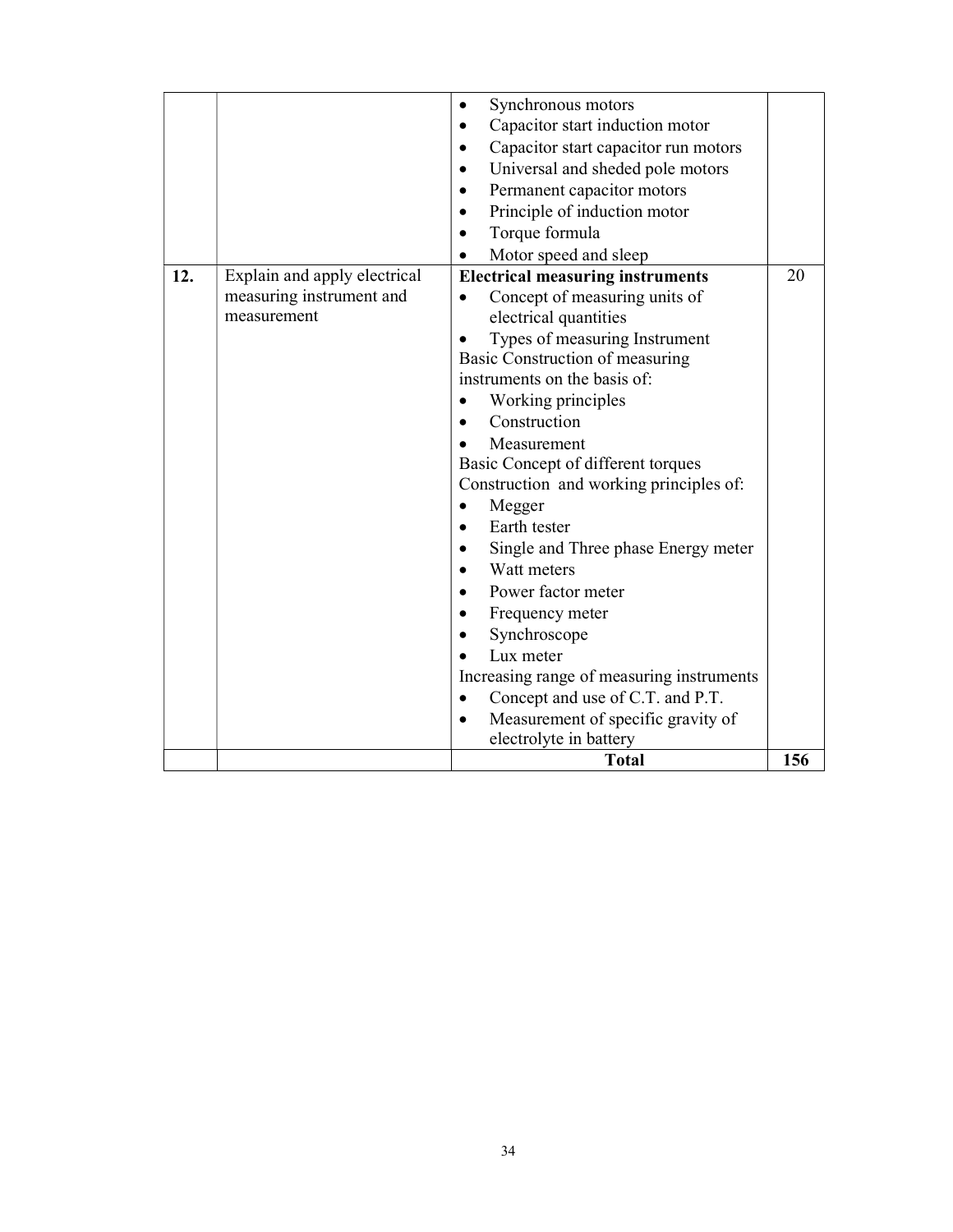### References Books:

- Basic Electrical Engineering M.L.Anwani
- Text Book of Electrical Engineering B. L. Theraja
- Installation Servicing and Maintenance S.N.Bhattacharya
- Generation, transmission and utilization of electrical power  $-A$ . T. Star
- Generation, transmission and utilization of electrical power  $-A$ . K. Showny
- $\bullet$  Basic electrical engineering volume I and II P.S. Dhogal
- NEA Rules and Standards
- Skill Standards for Building and Industrial Electrician Level 1, 2 & 3– NSTB, CTEVT

### Required Materials

- Board Markers
- Paper Markers
- Charts
- Demonstration kit
- Graphs
- Ovehead projectors
- Photographic visuals etc.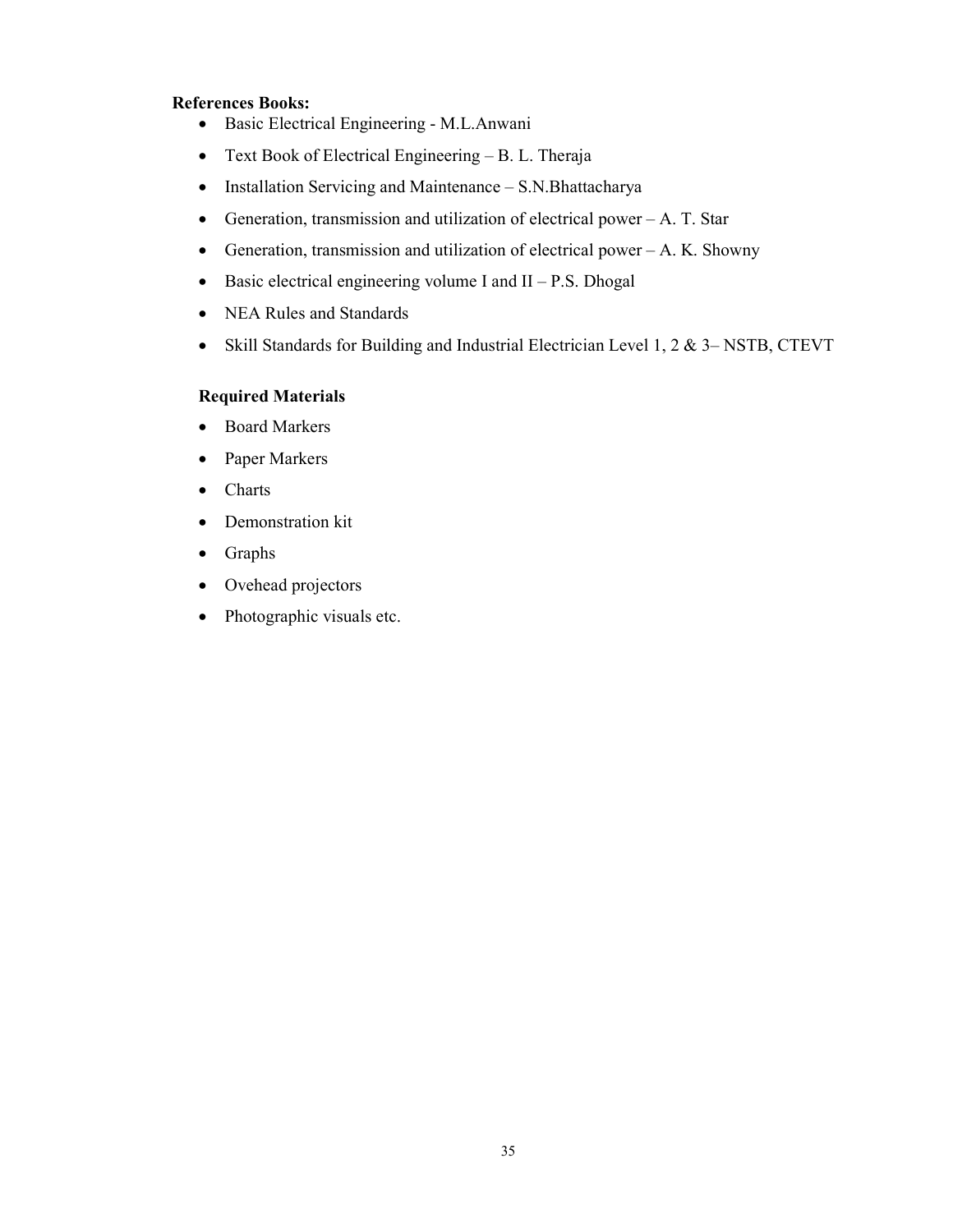## Motor Installation and Control System

| <b>Course nature: Practical</b> | Class per Week: 5 hrs. |
|---------------------------------|------------------------|
| <b>Full Marks:</b>              | Total Class: 195 hrs.  |

| <b>Subject 7: Motor Installation and Control System</b>                   |                                                                         |  |  |
|---------------------------------------------------------------------------|-------------------------------------------------------------------------|--|--|
| Description:                                                              | This subject provides skill and knowledge related to motor installation |  |  |
|                                                                           | and control system of single and three phase electrical system.         |  |  |
| At the end of the course the participants will be able to:<br>Objectives: |                                                                         |  |  |
|                                                                           | Interpret connection diagram of three phase induction motors.           |  |  |
|                                                                           | Connect three phase induction motors with various control and           |  |  |
| protection arrangements.                                                  |                                                                         |  |  |
|                                                                           | • Connect and start three phase induction motor using PLC               |  |  |

| <b>S.N.</b>      | <b>Skill</b>               | <b>Related Technical Knowledge</b>   | <b>Time Hours</b> |     |              |
|------------------|----------------------------|--------------------------------------|-------------------|-----|--------------|
|                  |                            |                                      | Th.               | Pr. | <b>Total</b> |
| 1.               | Install DOL starter to     | 3-Phase starter/single phase         | 3                 | 14  | 17           |
|                  | control induction          | (Relay,contractor,switch,multi-meter |                   |     |              |
|                  | motor.                     | and MCB)                             |                   |     |              |
|                  |                            | ·Introduction                        |                   |     |              |
|                  |                            | $\bullet$ Types                      |                   |     |              |
|                  |                            | •Importance and uses                 |                   |     |              |
|                  |                            | • Function                           |                   |     |              |
|                  |                            | • Advantages and limitations         |                   |     |              |
|                  |                            | • Procedure                          |                   |     |              |
|                  |                            | • Control and power circuit diagram  |                   |     |              |
|                  |                            | • Log Book/work report               |                   |     |              |
| $\overline{2}$ . | Install forward/reverse    | 3-Phase starter (forward/reverse)    | $\overline{4}$    | 21  | 25           |
|                  | starter to control 3       | • Introduction                       |                   |     |              |
|                  | phase induction motor      | $\bullet$ Types                      |                   |     |              |
|                  | (two direction motor.      | •Importance and uses                 |                   |     |              |
|                  |                            | • Function                           |                   |     |              |
|                  |                            | • Advantages and limitations         |                   |     |              |
|                  |                            | • Procedure                          |                   |     |              |
|                  |                            | Control and power circuit diagram    |                   |     |              |
|                  |                            | Log Book/work report<br>$\bullet$    |                   |     |              |
| 3.               | Install star/delta starter | 3-Phase starter (star/delta)         | $\overline{4}$    | 22  | 26           |
|                  | (manual) to control 3      | • Introduction                       |                   |     |              |
|                  | phase induction motor.     | $\bullet$ Types                      |                   |     |              |
|                  |                            | •Importance and uses                 |                   |     |              |
|                  |                            | • Function                           |                   |     |              |
|                  |                            | • Advantages and limitations         |                   |     |              |
|                  |                            | $\bullet$ Procedure                  |                   |     |              |
|                  |                            | Control and power circuit diagram    |                   |     |              |
|                  |                            | Log Book/work report<br>$\bullet$    |                   |     |              |
| 4.               | Install star/delta starter | Star/delta semi- automatic           | 4                 | 22  | 26           |
|                  | (semi-auto) to control 3   | • Introduction                       |                   |     |              |
|                  | phase induction motor.     | $\bullet$ Types                      |                   |     |              |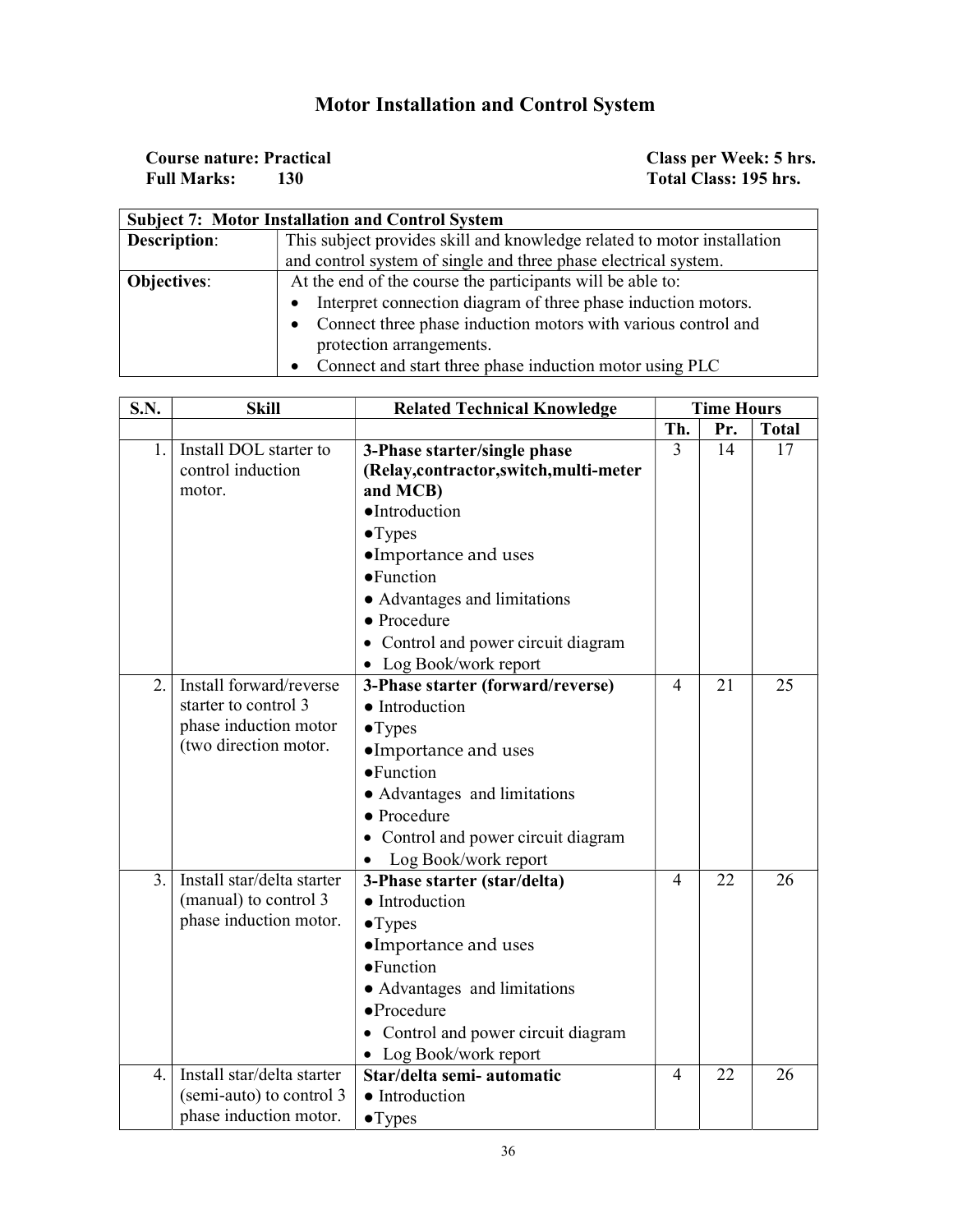|    |                            | •Importance and uses                           |                |     |     |
|----|----------------------------|------------------------------------------------|----------------|-----|-----|
|    |                            | • Function                                     |                |     |     |
|    |                            | Advantages and limitations                     |                |     |     |
|    |                            | Procedure                                      |                |     |     |
|    |                            | Control and power circuit diagram              |                |     |     |
|    |                            | • Log Book/work report                         |                |     |     |
| 5. | Install star/delta starter | Star/delta automatic                           | 4              | 21  |     |
|    | (automatic) to control 3   | • Introduction                                 |                |     | 25  |
|    | phase induction motor.     | $\bullet$ Types                                |                |     |     |
|    |                            | •Importance and uses                           |                |     |     |
|    |                            | • Function                                     |                |     |     |
|    |                            | • Advantages                                   |                |     |     |
|    |                            | $\bullet$ Procedure                            |                |     |     |
|    |                            | Control and power circuit diagram<br>$\bullet$ |                |     |     |
|    |                            | Log book/work report                           |                |     |     |
| 6. | Install slip ring starter  | 3-Phase starter slip ring motor                |                |     |     |
|    | to control slip ring       | (Compact)                                      | $\overline{2}$ | 14  | 16  |
|    | motor.                     | • Introduction                                 |                |     |     |
|    |                            | $\bullet$ Types                                |                |     |     |
|    |                            | •Importance and uses                           |                |     |     |
|    |                            | • Function                                     |                |     |     |
|    |                            | • Advantages and limitations                   |                |     |     |
|    |                            | •• Procedure                                   |                |     |     |
|    |                            | Control and power circuit diagram              |                |     |     |
|    |                            | Log book/work report                           |                |     |     |
| 7. | Install PLC starter for 3  | 3 phase starter                                | $\overline{4}$ | 17  | 21  |
|    | phase induction motor      | (PLC, Relay, Contractor, switch)               |                |     |     |
|    | control (DOL starter)      | • Introduction                                 |                |     |     |
|    |                            | •Types                                         |                |     |     |
|    |                            | •Importance and uses                           |                |     |     |
|    |                            | • Function                                     |                |     |     |
|    |                            | • Advantages and limitations                   |                |     |     |
|    |                            | • Procedure                                    |                |     |     |
|    |                            | Control and power circuit diagram              |                |     |     |
|    |                            | • Log book/work report                         |                |     |     |
|    |                            | <b>Total</b>                                   | 25             | 131 | 156 |

### Reference Books:

- Basic Electrical Engineering- A.L Anwani
- Basic Electrical Engineering- M.L Anwani
- Basic Electrical Engineering- P.S. Dhogal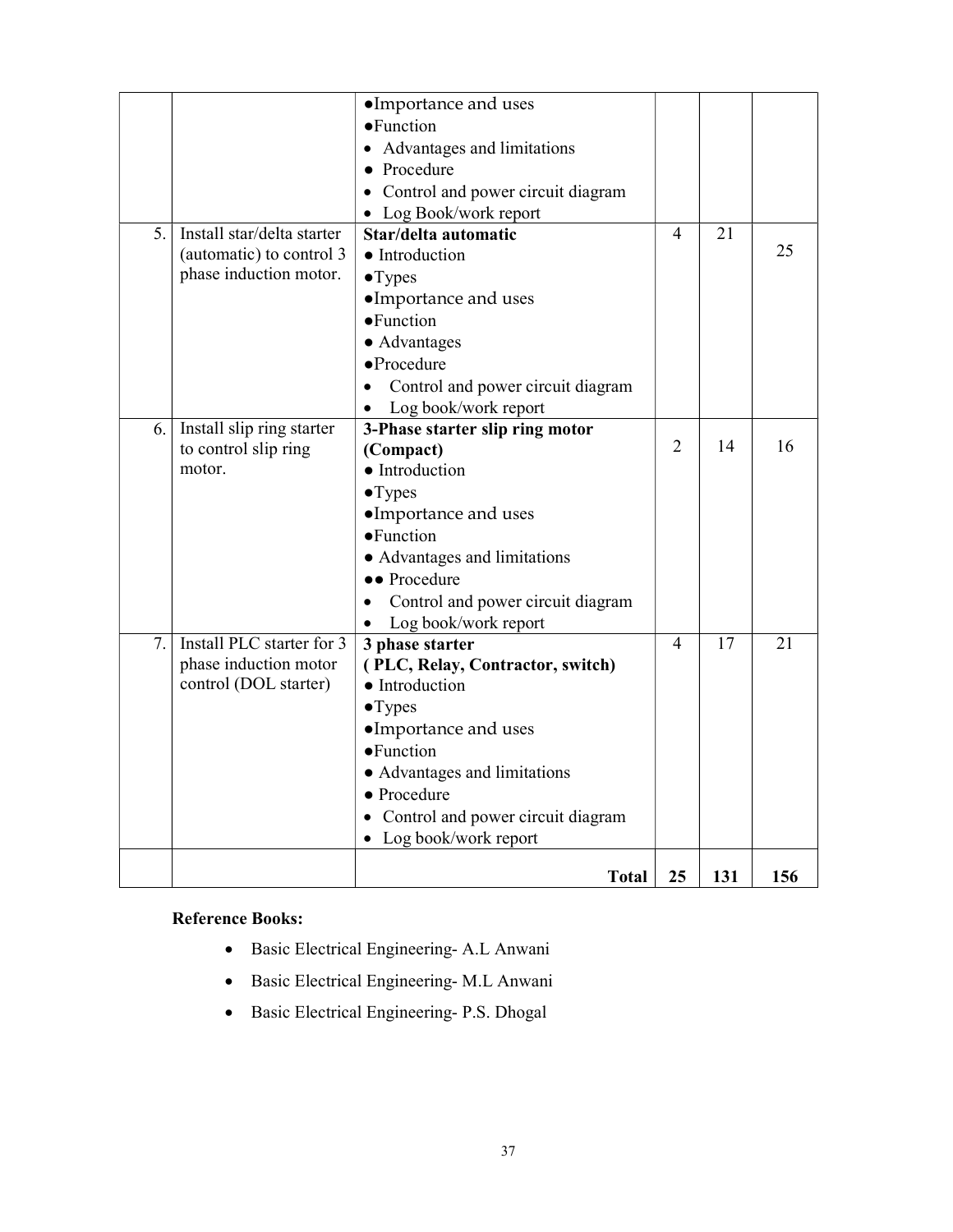### Required Tools and Equipment

| Ammeter                               | Cable Drum (Extension Cord)<br>$\bullet$  |
|---------------------------------------|-------------------------------------------|
| Clamp on Meter                        | <b>Combination Plier</b><br>$\bullet$     |
| Crimping tools<br>٠                   | DC Shunt Motor                            |
| Electrical Knife                      | <b>Frequency Meter</b><br>$\bullet$       |
| Hammer                                | Long Nose Plier<br>$\bullet$              |
| Marking Scriber<br>$\bullet$          | Measuring Tape<br>$\bullet$               |
| Meggar meter<br>٠                     | <b>Phase Tester</b><br>$\bullet$          |
| Programmable Logic Control (PLC)<br>٠ | Portable drill Machine                    |
| <b>Safety Gloves</b>                  | <b>Screw Driver set</b><br>$\bullet$      |
| Side cutter                           | Single Phase Induction Motor<br>$\bullet$ |
| Slide wrench                          | Slip ring Induction motor<br>$\bullet$    |
| Tacho meter                           | Three Phase Induction Motor<br>$\bullet$  |
| Voltmeter                             | Wire Striper                              |

### Required Materials

| Bi metal relay     | Cable Shoe                            |
|--------------------|---------------------------------------|
| $\bullet$          | $\bullet$                             |
| Cable Tie          | Cartridge fuse<br>$\bullet$           |
| Connector          | Contactor                             |
| $\bullet$          | $\bullet$                             |
| <b>DOL</b> Starter | <b>ELCB</b>                           |
| $\bullet$          | $\bullet$                             |
| Flexible Wire      | Indicator                             |
| $\bullet$          | $\bullet$                             |
| Nut bolts          | <b>PVC</b> Insulated Wire             |
| $\bullet$          | $\bullet$                             |
| <b>Screws</b>      | <b>Selector Switches</b><br>$\bullet$ |
| <b>SP MCB</b>      | Time Relay Switch                     |
| $\bullet$          | $\bullet$                             |
| <b>TP MCB</b>      | $\bullet$                             |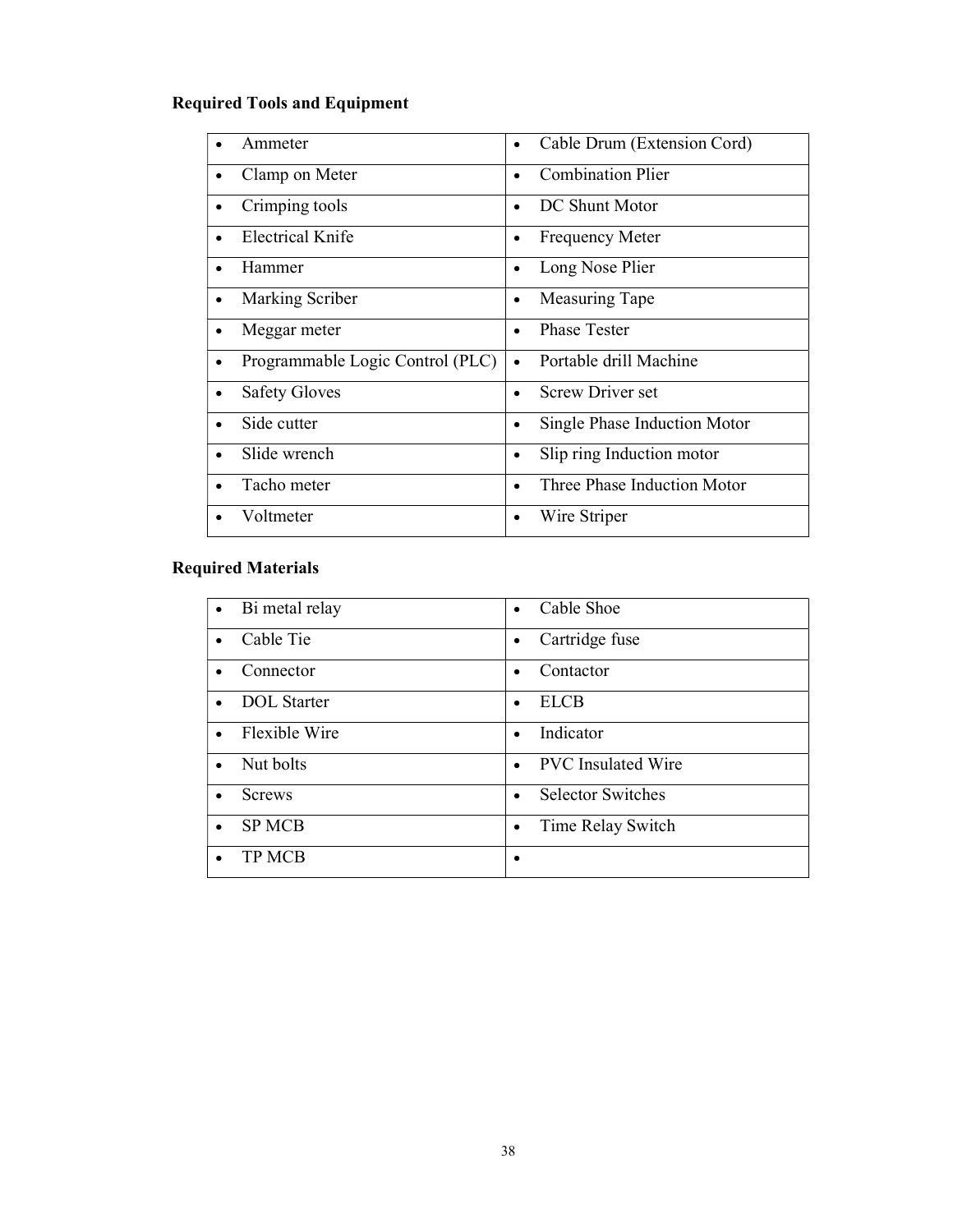## Power Distribution System

| <b>Course nature: Practical</b> | Class per Week: 2 hrs. |
|---------------------------------|------------------------|
| <b>Full Marks: 50</b>           | Total Class: 78 hrs.   |

 $\overline{\phantom{0}}$ 

|                                                                           | <b>Subject 8: Power Distribution System</b>                                         |  |  |  |  |  |  |
|---------------------------------------------------------------------------|-------------------------------------------------------------------------------------|--|--|--|--|--|--|
| <b>Description:</b>                                                       | This subject provides skill and knowledge related to the overhead primary           |  |  |  |  |  |  |
|                                                                           | distribution line 11KV and secondary distribution line 400/230V, construction of    |  |  |  |  |  |  |
|                                                                           | the distribution system and service connection to the customers.                    |  |  |  |  |  |  |
| Objectives:<br>At the end of the course the participants will be able to: |                                                                                     |  |  |  |  |  |  |
|                                                                           | Apply safety rules, tools and equipment.                                            |  |  |  |  |  |  |
|                                                                           | Follow NEA distribution rules and regulations.<br>٠                                 |  |  |  |  |  |  |
|                                                                           | Follow 11KV $\&$ 400/230V overhead line construction standards of NEA.<br>$\bullet$ |  |  |  |  |  |  |
|                                                                           | Familiarize with 11 KV and 400V/230V distribution System.<br>$\bullet$              |  |  |  |  |  |  |
|                                                                           | Select proper ACSR conductors & ABC cables.                                         |  |  |  |  |  |  |
|                                                                           | Familiarize with pole erection                                                      |  |  |  |  |  |  |
|                                                                           | String ACSR conductors on 11KV and 400/230V poles.                                  |  |  |  |  |  |  |
|                                                                           | Install fitting accessories of ABC Cable & ACSR conductors.<br>٠                    |  |  |  |  |  |  |
|                                                                           | Install Stay on poles of 11 KV and 400/230 V lines.<br>٠                            |  |  |  |  |  |  |
|                                                                           | Install earthing on pole mounted transformers.                                      |  |  |  |  |  |  |
|                                                                           | Demonstrate 11 KV primary and 400/230V secondary distribution lines, Pole           |  |  |  |  |  |  |
|                                                                           | mounted transformers.                                                               |  |  |  |  |  |  |
|                                                                           | Connect service line to the consumers.                                              |  |  |  |  |  |  |

| S.N.    | <b>Skills</b>                                             | <b>Contents</b>                                                                                                                                                                                                                                                                                                           | Time hrs. |                |              |
|---------|-----------------------------------------------------------|---------------------------------------------------------------------------------------------------------------------------------------------------------------------------------------------------------------------------------------------------------------------------------------------------------------------------|-----------|----------------|--------------|
|         |                                                           |                                                                                                                                                                                                                                                                                                                           | Th.       | Pr.            | <b>Total</b> |
| Unit 1. | <b>Overhead Line Construction</b>                         |                                                                                                                                                                                                                                                                                                                           |           |                |              |
| 1.      | Interpret occupational<br>documentation.                  | Electrical drawing symbols and<br>$\bullet$<br>legends<br>Drawings, specifications and<br>$\bullet$<br>standards<br>NEA distribution rules $\&$<br>$\bullet$<br>regulations and 11 KV and<br>400/230 V overhead line<br>construction standards.                                                                           | 1         | $\overline{2}$ | 3            |
| 2.      | Draw the single line<br>diagram of distribution<br>lines. | Electrical drawing standards<br>$\bullet$<br>Symbols and legends<br>٠<br>Process<br>$\bullet$<br>Single line diagram of 11 KV<br>feeders $& 400/230$ distribution<br>lines<br>NEA distribution rules $\&$<br>$\bullet$<br>regulations<br>NEA 11 KV and 400V/230V<br>$\bullet$<br>overhead line construction<br>standards. | 1         | 4              | 5            |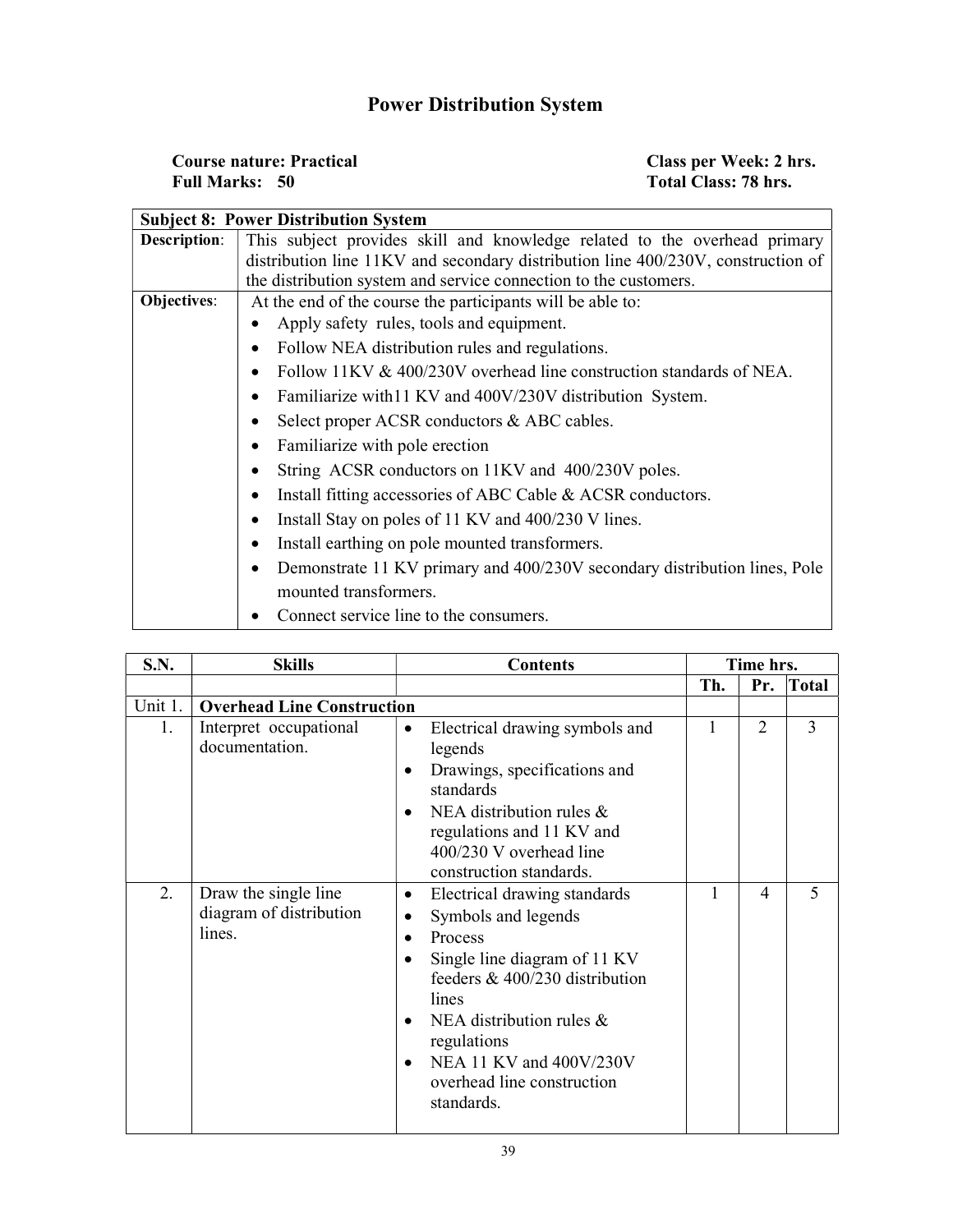| 3. | Perform route clearance.                | Route clearance                            |                |   |   |
|----|-----------------------------------------|--------------------------------------------|----------------|---|---|
|    |                                         | Importance<br>$\bullet$                    | 1              | 2 | 3 |
|    |                                         | Tool & equipment for clearing<br>٠         |                |   |   |
|    |                                         | routes                                     |                |   |   |
|    |                                         | Process<br>٠                               |                |   |   |
|    |                                         | Safety                                     |                |   |   |
| 4. | Install Guy wire on 11 KV               | <b>Guy wire installation</b>               | $\mathbf{1}$   | 4 | 5 |
|    | & 400V/230V pole                        | Introduction                               |                |   |   |
|    |                                         | Types and size of guy wire                 |                |   |   |
|    |                                         |                                            |                |   |   |
|    |                                         | Use of guy wire on 11 KV<br>$\bullet$      |                |   |   |
|    |                                         | Fitting accessories<br>٠<br>Tools used     |                |   |   |
|    |                                         | $\bullet$                                  |                |   |   |
|    |                                         | Process                                    |                |   |   |
|    |                                         | Safety                                     |                |   |   |
| 5. | String the Aluminum<br>conductors steel | <b>ACSR</b> conductors                     | 1              | 4 | 5 |
|    |                                         | Introduction<br>$\bullet$                  |                |   |   |
|    | Reinforced (ACSR)<br>11 KV & 400V/230V. | Types and size<br>$\bullet$                |                |   |   |
|    |                                         | Current caring capacity<br>$\bullet$       |                |   |   |
|    |                                         | Commercial names<br>$\bullet$              |                |   |   |
|    |                                         | Advantages and disadvantages<br>$\bullet$  |                |   |   |
|    |                                         | Fitting accessories<br>٠                   |                |   |   |
|    |                                         | Tools used<br>$\bullet$                    |                |   |   |
|    |                                         | Process                                    |                |   |   |
|    |                                         | Safety                                     |                |   |   |
|    | String the Aerial Bundle                | <b>Aerial Bundle Conductors (ABC)</b>      | 1              | 4 | 5 |
| 6. |                                         |                                            |                |   |   |
|    | Conductors (ABC) cable                  | cable                                      |                |   |   |
|    | $(11$ KV & 400V/230V)                   | Introduction<br>$\bullet$                  |                |   |   |
|    |                                         | Size<br>$\bullet$                          |                |   |   |
|    |                                         | Importance and use<br>٠                    |                |   |   |
|    |                                         | Single and double suspension<br>$\bullet$  |                |   |   |
|    |                                         | clamp of proper sizes                      |                |   |   |
|    |                                         | Anchor clamp                               |                |   |   |
|    |                                         | Fitting accessories                        |                |   |   |
|    |                                         | Tools used                                 |                |   |   |
|    |                                         | Process                                    |                |   |   |
|    |                                         | Safety                                     |                |   |   |
| 7. | Introduce and                           | <b>Transformer connection</b>              |                |   |   |
|    | Demonstrate pole                        | Introduction<br>$\bullet$                  | $\overline{2}$ | 6 | 8 |
|    | mounted distribution                    | Size and capacity<br>٠                     |                |   |   |
|    | transformer                             | Use<br>$\bullet$                           |                |   |   |
|    |                                         | Process<br>$\bullet$                       |                |   |   |
|    |                                         | Protective devices (D.O. fuse)<br>٠        |                |   |   |
|    |                                         | Gang operating switch<br>٠                 |                |   |   |
|    |                                         | Lighting arrester<br>$\bullet$             |                |   |   |
|    |                                         | Channels of proper sizes<br>٠              |                |   |   |
|    |                                         | MCCB of proper capacity on the             |                |   |   |
|    |                                         | LT line of the transformer                 |                |   |   |
|    |                                         | Four core cable of proper for<br>$\bullet$ |                |   |   |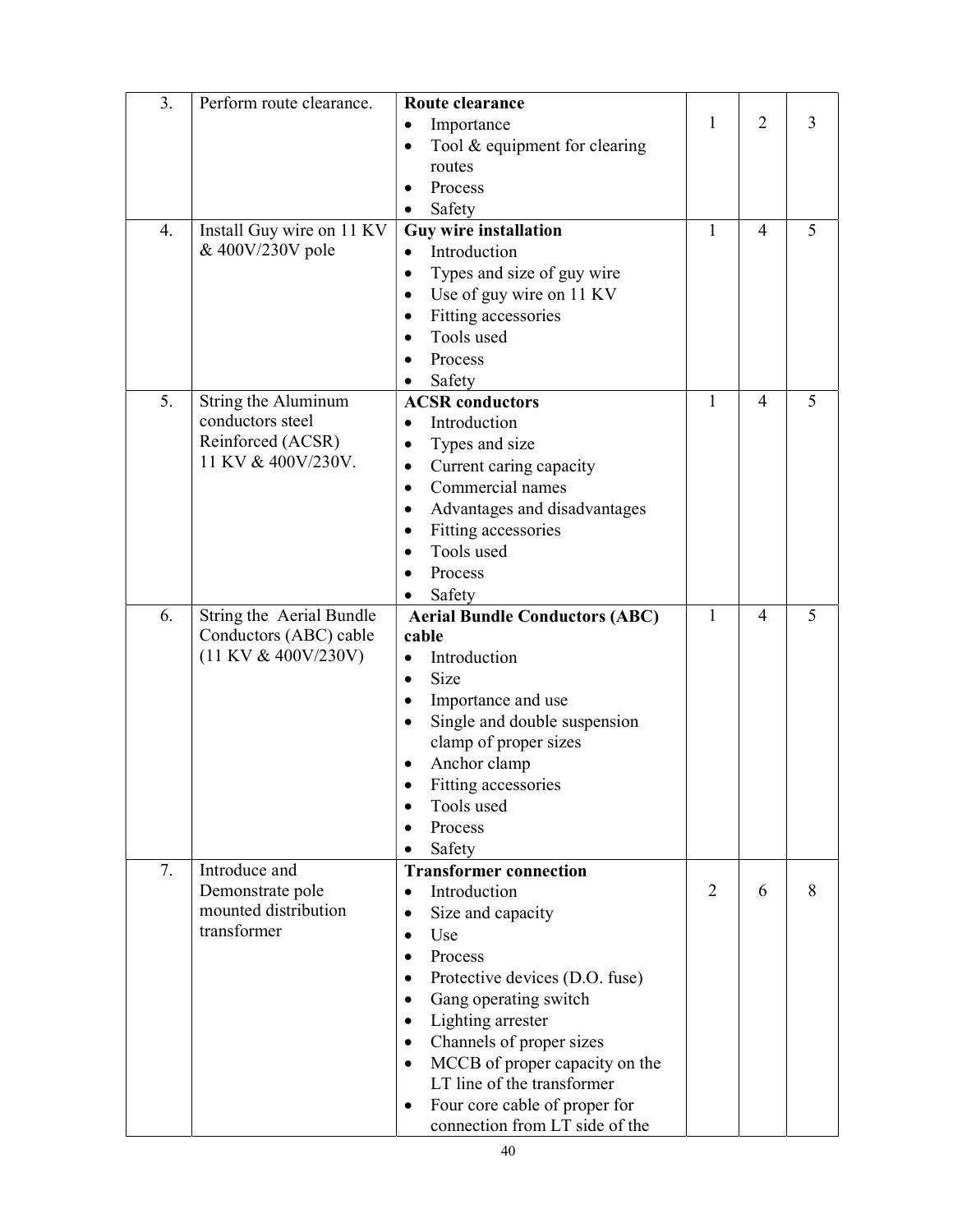|        |                                            | transformer to the MCCB                   |                |    |                |
|--------|--------------------------------------------|-------------------------------------------|----------------|----|----------------|
|        |                                            | Safety<br>$\bullet$                       |                |    |                |
| 8.     | Install earthing on the pole               | Earthing                                  | $\mathbf{1}$   | 6  | $\overline{7}$ |
|        | mounted transformer                        | Introduction<br>$\bullet$                 |                |    |                |
|        |                                            | Type<br>$\bullet$                         |                |    |                |
|        |                                            | Importance and use<br>$\bullet$           |                |    |                |
|        |                                            | Earthing materials<br>$\bullet$           |                |    |                |
|        |                                            | Measurement of earth<br>$\bullet$         |                |    |                |
|        |                                            | Process<br>$\bullet$                      |                |    |                |
|        |                                            | resistance                                |                |    |                |
| 9.     | Repair and maintain                        | <b>Repair and Maintenance of</b>          | $\overline{2}$ | 10 | 12             |
|        | overhead line 380                          | Overhead line 380 V/11KV                  |                |    |                |
|        | $V/11$ KV                                  | Introduction<br>$\bullet$                 |                |    |                |
|        |                                            | Type                                      |                |    |                |
|        |                                            | Importance                                |                |    |                |
|        |                                            | Testing and commissioning                 |                |    |                |
|        |                                            | Process                                   |                |    |                |
| Unit 2 | <b>Overhead Line Construction 400/230V</b> |                                           |                |    |                |
| 10.    | Install/binding(pin, scale,                | D-iron and shackle insulators             | $\overline{2}$ | 12 | 14             |
|        | disk insulator) D-iron and                 | Introduction<br>$\bullet$                 |                |    |                |
|        | Shackle insulators on                      | <b>Types</b><br>$\bullet$                 |                |    |                |
|        | poles                                      | Use<br>$\bullet$                          |                |    |                |
|        |                                            | Fitting accessories<br>$\bullet$          |                |    |                |
|        |                                            | Tools used<br>$\bullet$                   |                |    |                |
|        |                                            | Process<br>$\bullet$                      |                |    |                |
|        |                                            | Safety                                    |                |    |                |
| Unit 3 | <b>Underground cables</b>                  |                                           |                |    |                |
| 11.    | Perform cable joint<br>$\bullet$           | Cable joint                               | $\overline{2}$ | 4  | 6              |
|        | Lay underground<br>٠                       | Introduction<br>$\bullet$                 |                |    |                |
|        | cable                                      | <b>Types</b><br>$\bullet$                 |                |    |                |
|        |                                            | Importance and use<br>٠                   |                |    |                |
|        |                                            | Components of cable joints                |                |    |                |
|        |                                            | Cable joint material for overhead         |                |    |                |
|        |                                            | cable joint (Reychem)                     |                |    |                |
|        |                                            | Cable jointing materials for<br>$\bullet$ |                |    |                |
|        |                                            | underground (straight through             |                |    |                |
|        |                                            | joint)<br>Process                         |                |    |                |
|        |                                            |                                           |                |    |                |
|        |                                            | Application<br>Use of trench              |                |    |                |
|        |                                            | Process of trench                         |                |    |                |
|        |                                            |                                           |                |    |                |
|        |                                            |                                           |                |    |                |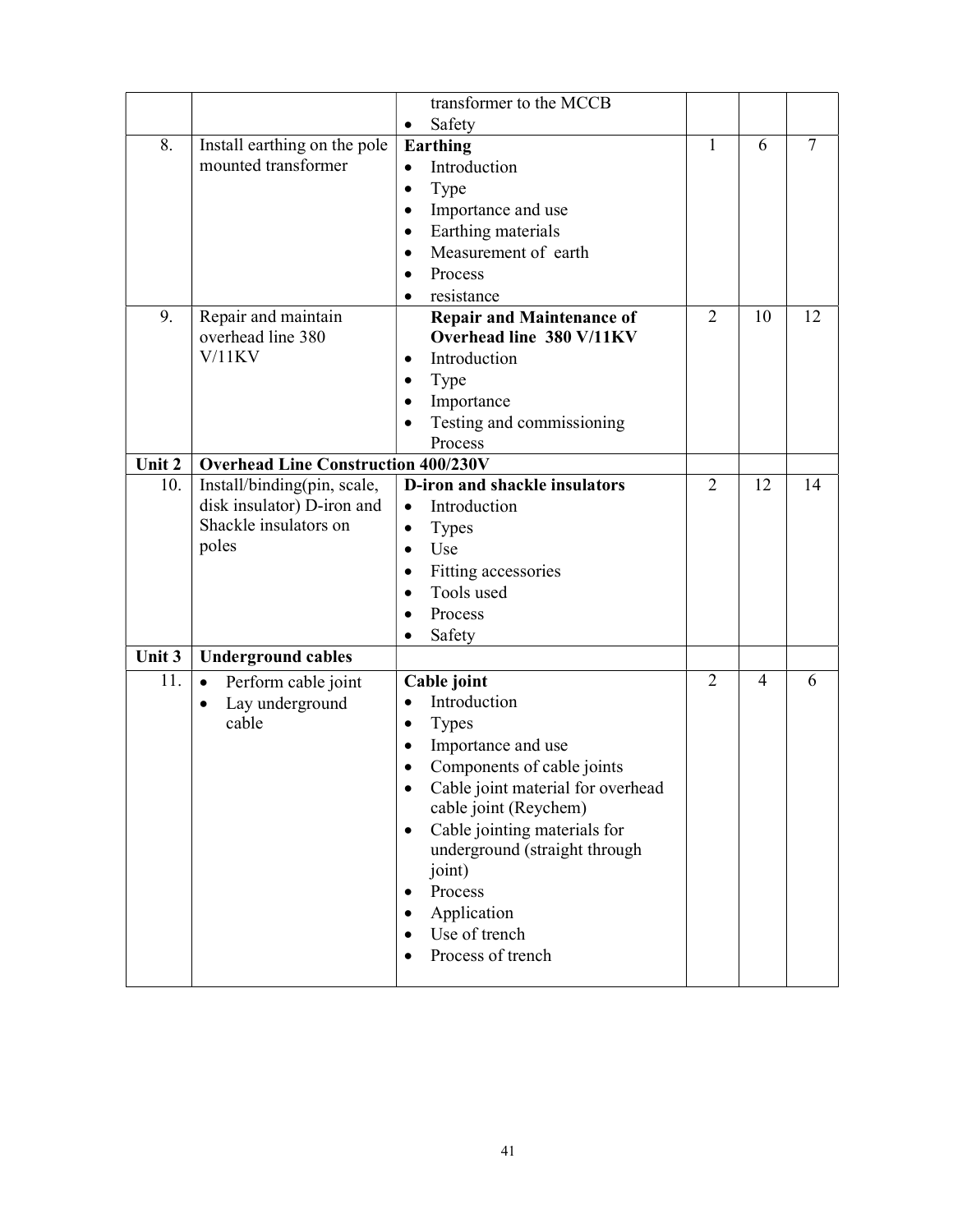| Unit 4. |                                                                                                                                   | <b>Consumers' Service Line Construction 400/230Volts.</b>                                                                                                                                                                                                                                                                                                                                        |    |                |    |
|---------|-----------------------------------------------------------------------------------------------------------------------------------|--------------------------------------------------------------------------------------------------------------------------------------------------------------------------------------------------------------------------------------------------------------------------------------------------------------------------------------------------------------------------------------------------|----|----------------|----|
| 12.     | Install & connect single<br>phase and three phase<br>consumers' service lines<br>as per NEA's distribution<br>rules and standards | Introduction<br>$\bullet$<br>Types, sizes<br>$\bullet$<br>Consumer service lines<br>$\bullet$<br>Concentric cables<br>$\bullet$<br>Importance and use<br>$\bullet$<br>Process<br>Wall bracket<br>Shackle insulator<br>$\bullet$<br>NEA distribution rules $\&$<br>$\bullet$<br>regulations<br>Insulated connector for connection<br>$\bullet$<br>of concentric cable on ABC cable<br>Safety<br>٠ |    | $\overline{4}$ | 5  |
|         |                                                                                                                                   | <b>Total</b>                                                                                                                                                                                                                                                                                                                                                                                     | 16 | 62             | 78 |

### Reference Books:

- NEA distribution rules and regulations
- 11 KV and 400/230 V construction standard of NEA
- Transmission and Distribution Raina

### Required Tools & Equipment:

| <b>Insulated Tools</b>                | • Long rubber gloves                             |
|---------------------------------------|--------------------------------------------------|
| Helmet                                | Rubber shoes                                     |
| Safety belt                           | Normal Sun glass                                 |
| Wooden or fiber laffer<br>$\bullet$   | Insulatd cross spanner                           |
| Mechanical dynometer<br>$\bullet$     | Shrink on end cap                                |
| come along clamp for ABC cable        | Cable tensioner                                  |
| Mounting wedge                        | Sabel                                            |
| <b>Earth Tester</b>                   | Pik                                              |
| • Come along clamp for ACSR conductor | Other tools & equipment as per need<br>$\bullet$ |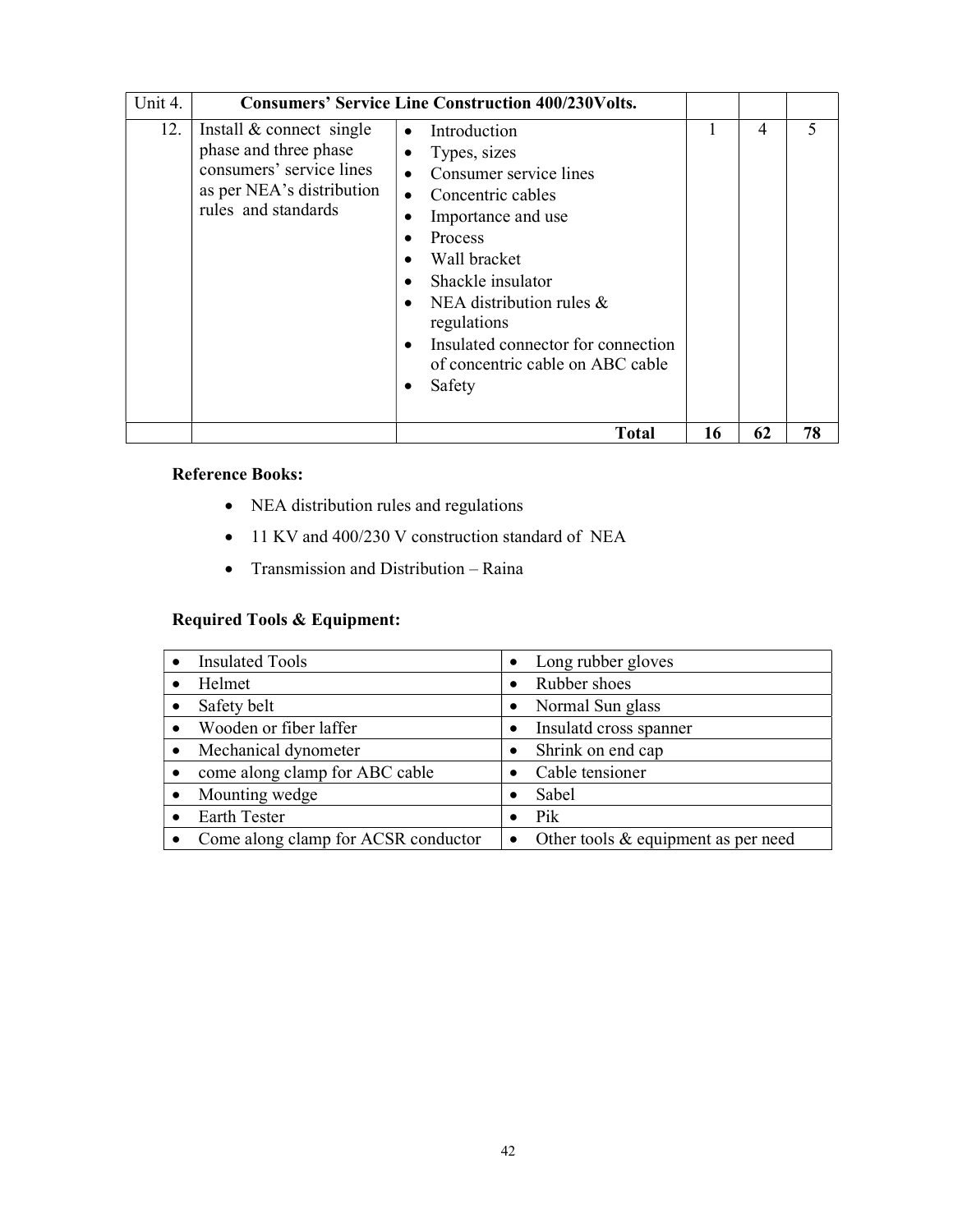### Basic Electronics

Course nature: Practical Class per Week: 3 hrs. Full Marks: 80 Total class: 117 hrs.

| <b>Subject 9: Basic Electronics</b>                                       |                                                                                                                                                               |  |  |  |  |
|---------------------------------------------------------------------------|---------------------------------------------------------------------------------------------------------------------------------------------------------------|--|--|--|--|
| <b>Description:</b>                                                       | This subject provides skill and knowledge related to basic electronics. This<br>consists of simple electronics projects, simple design and general concept of |  |  |  |  |
|                                                                           | digital electronics. It also covers electronics components used in electronics                                                                                |  |  |  |  |
|                                                                           | circuits.                                                                                                                                                     |  |  |  |  |
| At the end of the course the participants will be able to:<br>Objectives: |                                                                                                                                                               |  |  |  |  |
|                                                                           | Describe various electronics components.                                                                                                                      |  |  |  |  |
|                                                                           | Interpret their characteristics and applications.                                                                                                             |  |  |  |  |
|                                                                           | Calculate the value of electronics components.                                                                                                                |  |  |  |  |
|                                                                           | Test electronics components.                                                                                                                                  |  |  |  |  |
|                                                                           | Design electronic circuits using diodes.                                                                                                                      |  |  |  |  |
|                                                                           | Construct voltage regulator with transistor and zener diode.                                                                                                  |  |  |  |  |
|                                                                           | Construct NOT, AND, OR, NAND, NOR Logic gate in IC.                                                                                                           |  |  |  |  |
|                                                                           | Apply safety precaution during electronics works.                                                                                                             |  |  |  |  |

| <b>S.N.</b> | <b>Skills</b>                         | <b>Contents</b>                        |                |     | <b>Time Hours</b> |  |
|-------------|---------------------------------------|----------------------------------------|----------------|-----|-------------------|--|
|             |                                       |                                        | Th.            | Pr. | <b>Total</b>      |  |
| 1.          | Calculate and check the               | <b>Calculate the value of Resistor</b> | $\overline{2}$ | 12  | 14                |  |
|             | value of fixed and                    | (Multi-meter and color code)           |                |     |                   |  |
|             | variable resistor.                    | Introduction                           |                |     |                   |  |
|             |                                       | Purpose                                |                |     |                   |  |
|             |                                       | Importance and uses                    |                |     |                   |  |
|             |                                       | <b>Types</b>                           |                |     |                   |  |
|             |                                       | Function                               |                |     |                   |  |
|             |                                       | Setting procedure                      |                |     |                   |  |
|             |                                       | Advantage                              |                |     |                   |  |
|             |                                       | Log book/ Work report                  |                |     |                   |  |
| 2.          | Check the value of capacity Capacitor |                                        | $\overline{2}$ | 8   | 10                |  |
|             |                                       | Introduction                           |                |     |                   |  |
|             |                                       | Importance and uses                    |                |     |                   |  |
|             |                                       | <b>Types</b>                           |                |     |                   |  |
|             |                                       | Advantage                              |                |     |                   |  |
|             |                                       | Procedure                              |                |     |                   |  |
| 3.          | Check the value of Inducto Inductor   |                                        | $\overline{2}$ | 8   | 10                |  |
|             |                                       | Introduction                           |                |     |                   |  |
|             |                                       | Importance and uses                    |                |     |                   |  |
|             |                                       | <b>Types</b><br>$\bullet$              |                |     |                   |  |
|             |                                       | Advantage                              |                |     |                   |  |
|             |                                       | Procedure                              |                |     |                   |  |
| 4.          | Measure voltage and                   | <b>Series and Parallel circuits</b>    | $\overline{2}$ | 12  | 14                |  |
|             | current in series and                 | Introduction                           |                |     |                   |  |
|             | parallel circuit.                     | Importance and uses                    |                |     |                   |  |
|             |                                       | Connection procedure                   |                |     |                   |  |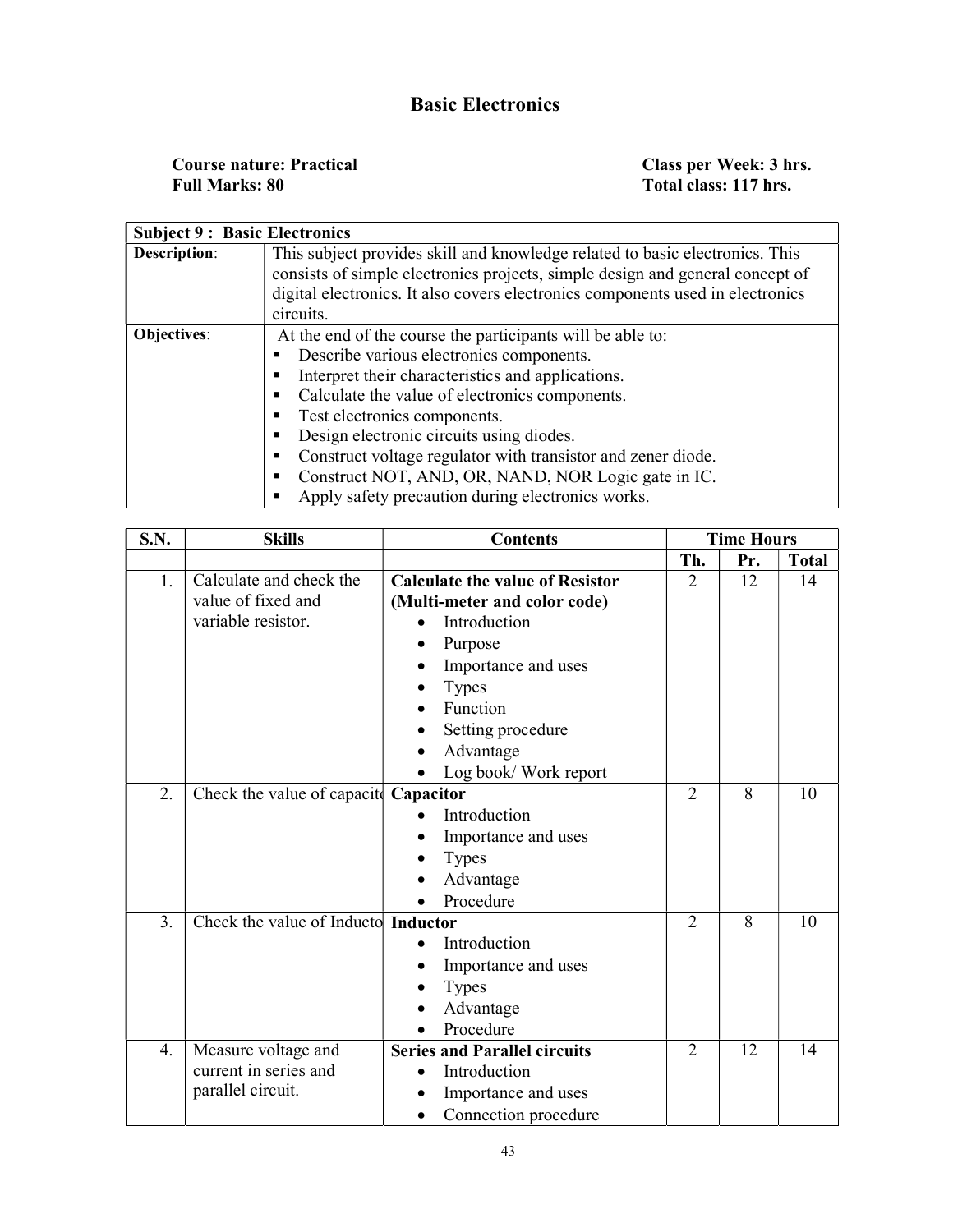| 5. | Perform silicon/germanium Semiconductor diode |                                     | $\overline{2}$ | 8  |        |
|----|-----------------------------------------------|-------------------------------------|----------------|----|--------|
|    | diode characteristic.                         | Introduction<br>$\bullet$           |                |    | 10     |
|    |                                               | Importance and uses<br>٠            |                |    |        |
|    |                                               | <b>Types</b>                        |                |    |        |
|    |                                               | Function                            |                |    |        |
|    |                                               | <b>Biases</b>                       |                |    |        |
|    |                                               | Introduction<br>$\bullet$           |                |    |        |
|    |                                               | Importance and uses                 |                |    |        |
|    |                                               | <b>Types</b><br>$\bullet$           |                |    |        |
|    |                                               | Advantage                           |                |    |        |
|    |                                               | Connection<br>$\bullet$             |                |    |        |
|    |                                               | DC power supply, V/I curve          |                |    |        |
|    |                                               | Introduction                        |                |    |        |
|    |                                               | Importance and uses                 |                |    |        |
|    |                                               | Connection                          |                |    |        |
|    |                                               |                                     |                |    |        |
| 6. | Caracterize Zener diode.                      | <b>Zener Diode</b>                  | $\overline{2}$ | 5  | $\tau$ |
|    |                                               | Introduction                        |                |    |        |
|    |                                               | Uses/application<br>$\bullet$       |                |    |        |
|    |                                               | Function<br>$\bullet$               |                |    |        |
|    |                                               | Advantage<br>$\bullet$<br>V/I curve |                |    |        |
|    |                                               | Introduction<br>$\bullet$           |                |    |        |
|    |                                               | Importance and uses<br>$\bullet$    |                |    |        |
| 7. | Perform bridge rectifier                      | <b>Rectifier Circuits</b>           | $\overline{2}$ | 8  |        |
|    | circuits.                                     | Introduction                        |                |    | 10     |
|    |                                               | Importance and uses                 |                |    |        |
|    |                                               | <b>Types</b>                        |                |    |        |
|    |                                               | Function                            |                |    |        |
|    |                                               | Connection                          |                |    |        |
|    |                                               | Advantage                           |                |    |        |
|    |                                               | Procedure                           |                |    |        |
|    |                                               | Transformer (6-0-6), oscilloscope   |                |    |        |
|    |                                               | Introduction                        |                |    |        |
|    |                                               | Uses                                |                |    |        |
|    |                                               | Types                               |                |    |        |
|    |                                               | Connection                          |                |    |        |
|    |                                               | Procedure                           |                |    |        |
| 8. | Perform transistor biasing                    | Transistor, biasing, data,          | $\overline{4}$ | 10 | 14     |
|    | plot and its characteristics.                 | amplification switching             |                |    |        |
|    |                                               | Introduction<br>$\bullet$           |                |    |        |
|    |                                               | Uses/application<br>$\bullet$       |                |    |        |
|    |                                               | Types                               |                |    |        |
|    |                                               | Function<br>$\bullet$               |                |    |        |
|    |                                               | Advantage<br>Connection             |                |    |        |
|    |                                               | Procedure                           |                |    |        |
|    |                                               |                                     |                |    |        |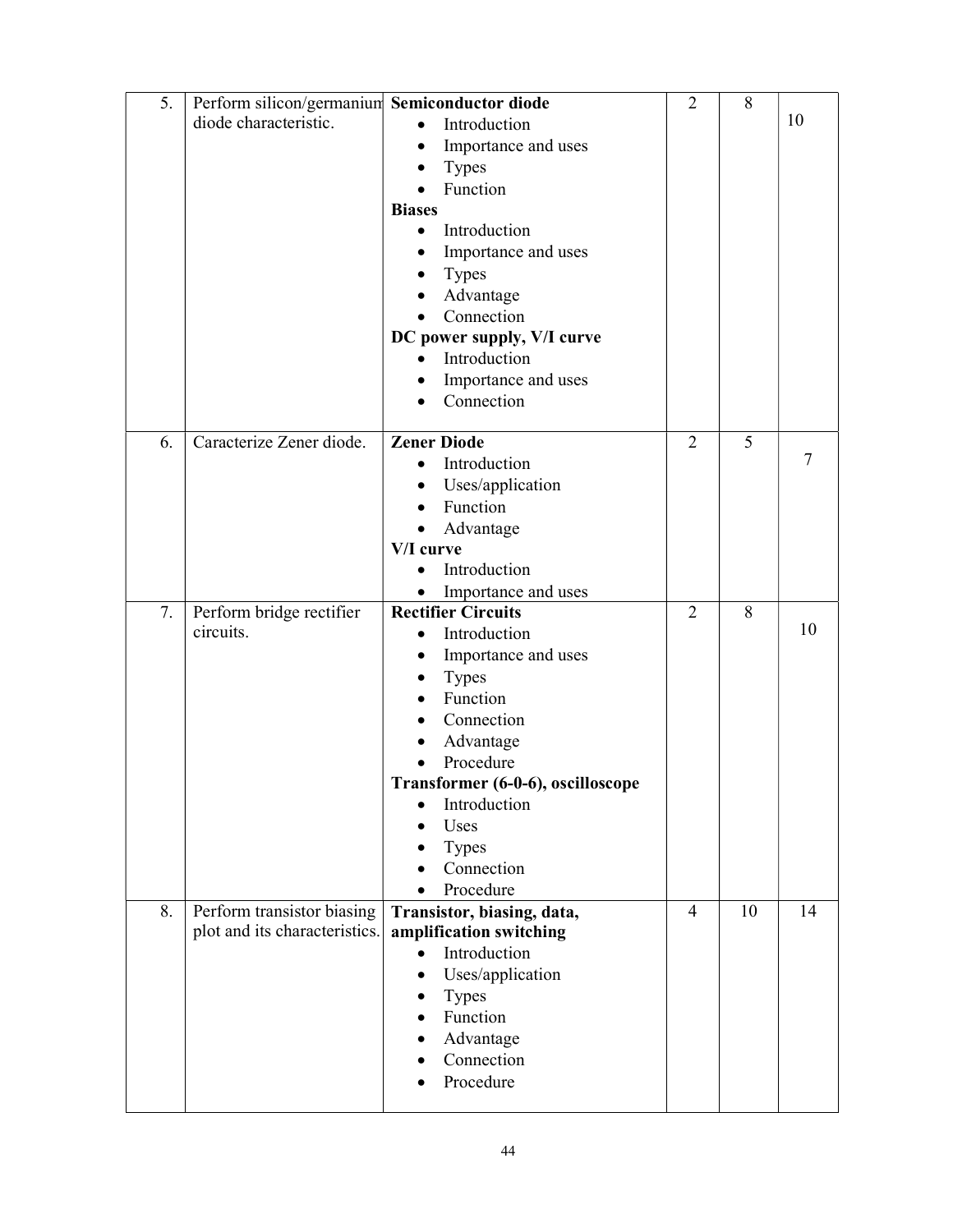| 9.  | Construction voltage<br>regulators with transistor<br>and zener diode. | <b>Soldering Iron, Lead, PCB</b><br>plate/matrix board, FeCl3<br>Introduction<br>Importance and uses<br>Function<br>Advantage<br>Procedure                                                                                        | $\overline{2}$ | 12 | 14  |
|-----|------------------------------------------------------------------------|-----------------------------------------------------------------------------------------------------------------------------------------------------------------------------------------------------------------------------------|----------------|----|-----|
| 10. | Perform NOT, OR,<br>AND, NAND, NOR,<br>Logic gate in IC                | <b>Logic Gate ICs</b><br>Introduction<br>Importance and uses<br><b>Types</b><br>Function<br>Circuit diagram<br>Advantage<br>Procedure<br>DC supply to the gate,<br>bread board<br>Introduction<br>Uses<br>Advantage<br>Importance | $\overline{2}$ | 12 | 14  |
|     |                                                                        | <b>Total</b>                                                                                                                                                                                                                      | 22             | 95 | 117 |

### Reference Books:

- Principle of Electronics- V.K. Meheta
- Saral Basic Electronics- Hari Bahadur Paudel
- Four in one practical books- Ram Chandra Tiwari
- Digital Fundamental- Floyed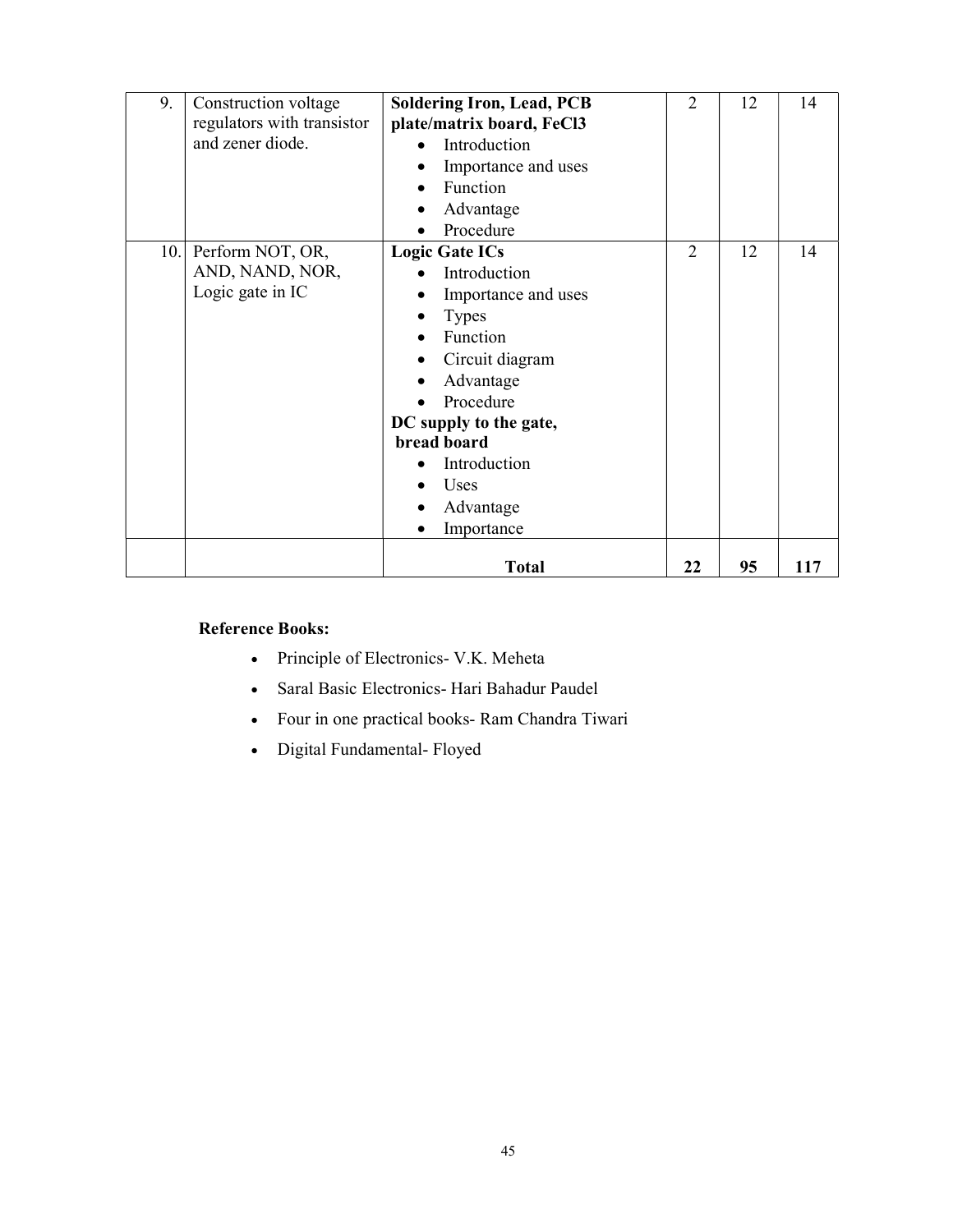### Required tools and equipment

| Analogue multimeter                   | <b>Combination Plier</b>                        |
|---------------------------------------|-------------------------------------------------|
| Crimping Tools<br>$\bullet$           | DC Ammeter                                      |
| DC power supply<br>٠                  | DC Voltmeter                                    |
| Digital IC Trainer<br>٠               | Digital multimeter                              |
| Di-soldering Pump<br>$\bullet$        | <b>Function Generator</b>                       |
| Jewelry screw driver set<br>$\bullet$ | <b>LCR</b> Meter                                |
| Line Tester                           | Nose Plier                                      |
| Oscilloscope<br>$\bullet$             | Portable drill machineScrew Driver<br>$\bullet$ |
| Side Cutter                           | Small dusting brush                             |
| Soldering Iron<br>$\bullet$           | <b>Step Down Transformer</b>                    |
| Wire striper                          |                                                 |

### Materials List

| <b>AC</b> Cord                    | <b>Bread Board</b>                  |
|-----------------------------------|-------------------------------------|
| Color coded Wires<br>$\bullet$    | <b>Connection Wires</b>             |
| Desoldering wire<br>$\bullet$     | Digital IC<br>$\bullet$             |
| <b>Extension Cord</b>             | <b>Fixed Inductor</b>               |
| <b>Fixed Resistor</b>             | Jumper<br>$\bullet$                 |
| Non Polar Capacitor<br>$\bullet$  | <b>NPN</b> Transistor               |
| <b>PCB</b> Plate<br>$\bullet$     | <b>PNP</b> Transistor               |
| Polar Capacitor<br>$\bullet$      | <b>Rectifier Diode</b><br>$\bullet$ |
| Soldering lead, flux<br>$\bullet$ | Soldering stand<br>$\bullet$        |
| Tweezers                          | Variable Capacitor<br>$\bullet$     |
| Variable Inductor                 | Variable Resistor<br>$\bullet$      |
| Zener Diode                       |                                     |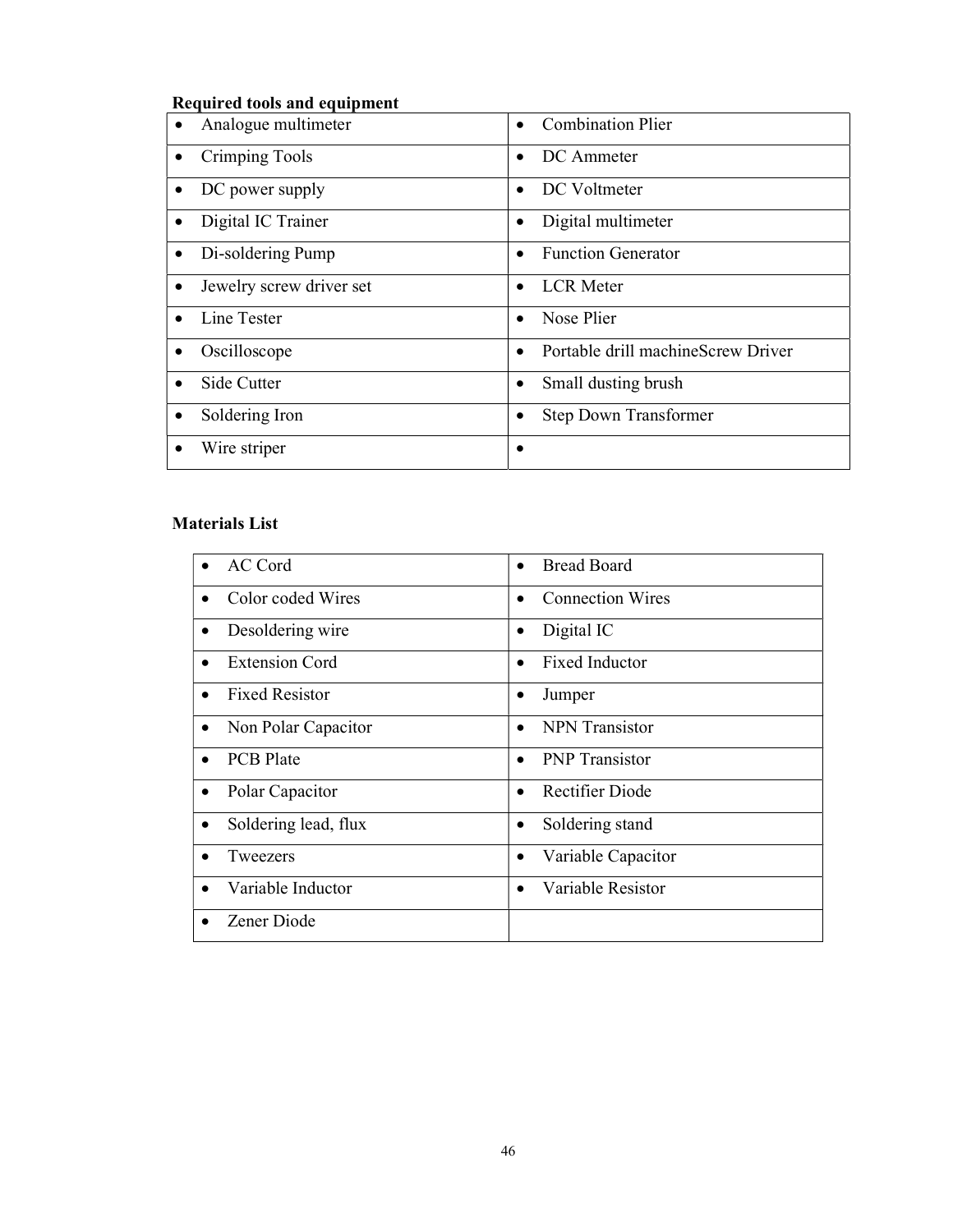### Entrepreneurship Development

Total: 78 hrs Class/week: 2

### Program: Electrical Engineering Subject: Entrepreneurship Development

### Course description

This course is designed to impart the knowledge and skills on formulating business plan and managing small business in general. This course intends to deal with exploring, acquiring and developing enterprising competencies, identification of suitable business idea and developing of business plan.

### Course objectives

After completion of this course students will be able to:

- 1. Define business and entrepreneurship
- 2. Explore entrepreneurial competencies
- 3. Analyze business ideas and viability
- 4. Formulate business plan
- 5. Learn to manage small business

| S.No.                                    | <b>Skills</b><br><b>Contents</b>                   |                                                                                                                                                                                                      | Time (hrs) |      |            |
|------------------------------------------|----------------------------------------------------|------------------------------------------------------------------------------------------------------------------------------------------------------------------------------------------------------|------------|------|------------|
|                                          |                                                    |                                                                                                                                                                                                      | T          | P    | <b>Tot</b> |
| Unit 1: Introduction to Entrepreneurship |                                                    |                                                                                                                                                                                                      | 5.75       | 4.08 | 9.83       |
|                                          | Introduce business                                 | Introduction of business:<br>Definition of<br>business/enterprise<br>Types of business<br><b>Classification of business</b><br>Overview of MSMEs(Micro,<br>Small and Medium<br>Enterprises) in Nepal | 1.5        |      | 1.5        |
| $\overline{2}$                           | <b>Define</b><br>entrepreneur/entrepreneur<br>ship | Definition of entrepreneur:<br>Definition of entrepreneur<br>Definition of entrepreneurship<br>Entrepreneurship development<br>٠<br>process                                                          | 0.5        | 0.5  | 1.0        |
| 3                                        | Describe entrepreneur's<br>characteristics         | Entrepreneur's characteristics:<br>Characteristics of<br>entrepreneurs<br>Nature of entrepreneurs<br>$\bullet$                                                                                       | 0.67       | 0.83 | 1.5        |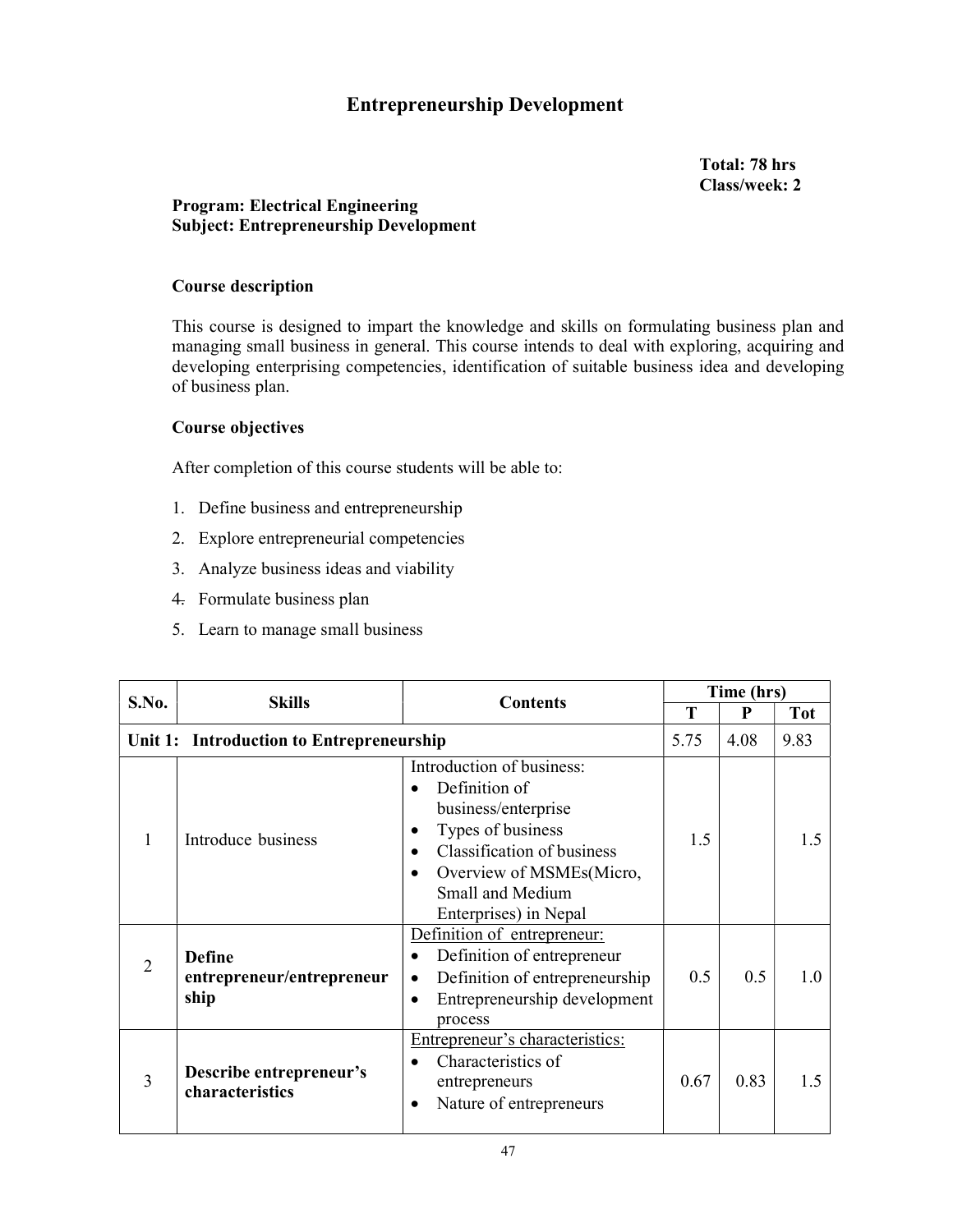| $\overline{4}$ | Assess entrepreneur's<br>characteristics                     | Assessment of entrepreneur's<br>characteristics:<br>List of human<br>characteristics<br><b>Assessment of</b><br>$\bullet$<br>entrepreneurial<br>characteristics                                         | 0.5  | 1.0  | 1.5  |
|----------------|--------------------------------------------------------------|---------------------------------------------------------------------------------------------------------------------------------------------------------------------------------------------------------|------|------|------|
| 5              | Compare entrepreneur with<br>other occupations               | <b>Entrepreneur and other</b><br>occupations:<br>Comparison of entrepreneur<br>with other occupations<br>Types and styles of<br>$\bullet$<br>entrepreneurs                                              | 1.0  |      | 1.0  |
| 6              | Differentiate between<br>entrepreneur and employee           | <b>Entrepreneur and employee:</b><br>Difference between<br>$\bullet$<br>entrepreneur and employee<br>Benefit of doing own business                                                                      | 0.5  | 0.5  | 1.0  |
| 7              | Assess "Self"                                                | "Self" assessment:<br>Understanding "self"<br>$\bullet$<br>Self disclosure and feedback<br>taking                                                                                                       | 0.6  | 0.4  | 1.0  |
| 8              | <b>Entrepreneurial</b><br>personality test:<br>Assess "Self" | <b>Entrepreneurial personality</b><br>test:<br>Concept of entrepreneurial<br>personality test                                                                                                           | 0.67 | 0.83 | 1.5  |
|                | inclination to business                                      | Assessing self entrepreneurial<br>inclination                                                                                                                                                           |      |      |      |
|                | Unit 2: Creativity and Assessment                            |                                                                                                                                                                                                         | 6.5  | 4.0  | 10.5 |
| 9              | Create viable business idea                                  | <b>Creativity:</b><br>Concept of creativity<br>$\bullet$<br>Barriers to creative thinking<br>$\bullet$                                                                                                  | 1.67 | 0.33 | 2.0  |
| 10             | Innovate business idea                                       | <b>Innovation:</b><br>Concept of innovation<br><b>SCAMPER Method of</b><br>innovation                                                                                                                   | 0.83 | 0.67 | 1.5  |
| 11             | Transfer ideas into action                                   | <b>Transformation of idea into</b><br>action:<br>Concept of transferring idea<br>into action<br>Self assessment of creative<br>$\bullet$<br>style                                                       | 1.0  | 0.5  | 1.5  |
| 12             | Assess personal<br>entrepreneurial competencies              | Personal entrepreneurial<br>competencies:<br>Concept of entrepreneurial<br>$\bullet$<br>competencies<br>Assessing personal<br>$\bullet$<br>entrepreneurial competencies<br><b>Risk taking attitude:</b> | 0.5  | 1.0  | 1.5  |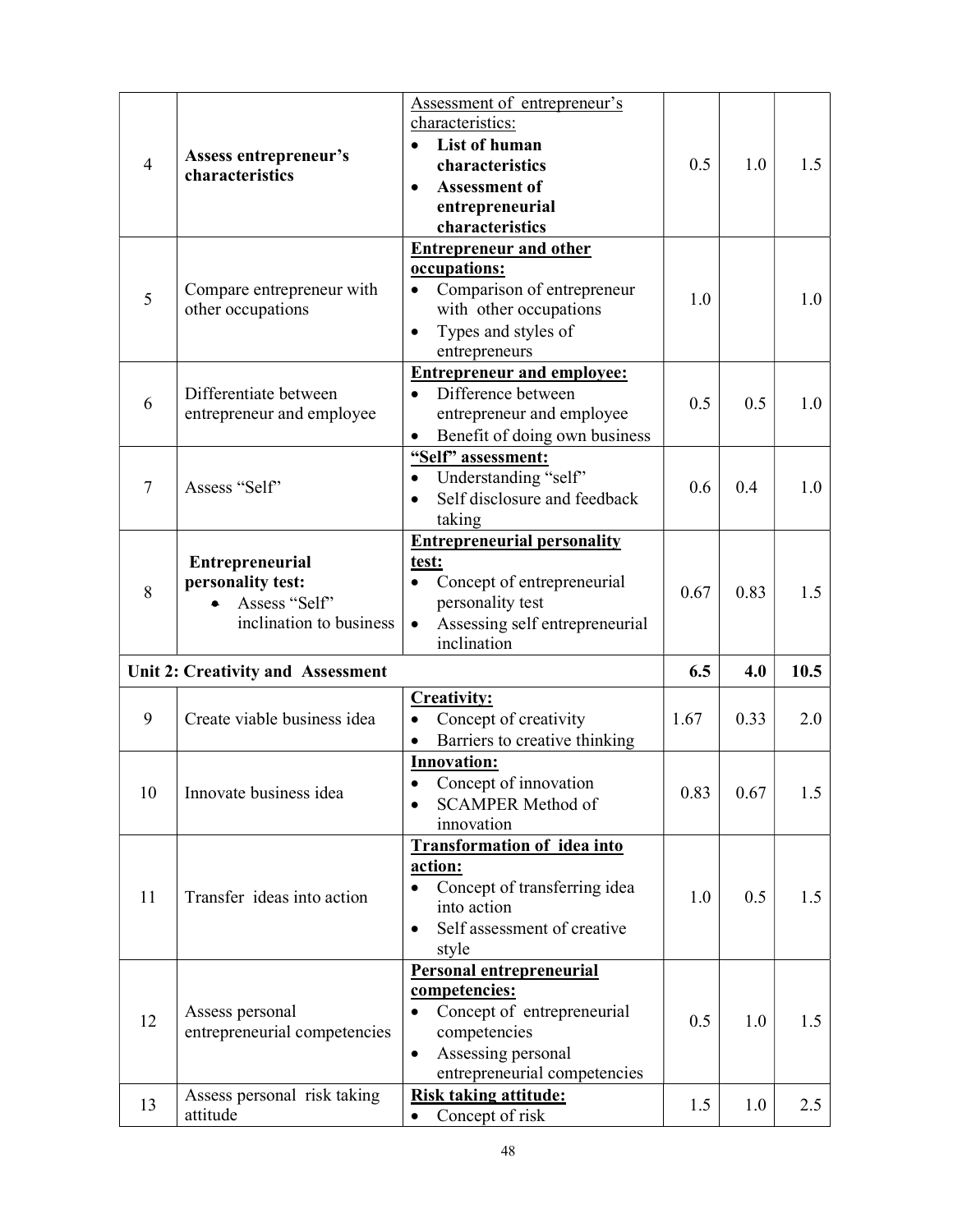|    |                                                               | Personal risk taking attitude<br>$\bullet$                    |       |       |       |
|----|---------------------------------------------------------------|---------------------------------------------------------------|-------|-------|-------|
|    |                                                               | Do and don't do while taking<br>$\bullet$                     |       |       |       |
|    |                                                               | risk                                                          |       |       |       |
|    |                                                               | Decision making:                                              |       |       |       |
|    |                                                               | Concept of decision making<br>$\bullet$                       |       |       |       |
|    |                                                               | Personal decision making<br>$\bullet$                         |       |       |       |
| 14 | Make decision                                                 | attitude                                                      | 1.0   | 0.5   | 1.5   |
|    |                                                               | Do and don't do while making<br>$\bullet$                     |       |       |       |
|    |                                                               | decision                                                      |       |       |       |
|    | Unit 3: Identification and Selection of Viable Business Ideas |                                                               | 0.83  | 3.42  | 4.25  |
|    |                                                               |                                                               |       |       |       |
|    |                                                               | <b>Identification and selection of</b><br>potential business: |       |       |       |
|    |                                                               | Sources of business ideas<br>$\bullet$                        |       |       |       |
|    | Identify/ select potential                                    | Points to be considered while                                 |       |       |       |
|    | business idea                                                 | $\bullet$                                                     |       |       |       |
|    |                                                               | selecting business idea                                       |       |       |       |
|    | Analyze strength,                                             | Business selection process<br>$\bullet$                       |       |       |       |
| 15 | Weakness,                                                     | Potential business selection<br>$\bullet$                     | 0.83  | 3.42  | 4.25  |
|    | Opportunity and                                               | among different businesses                                    |       |       |       |
|    | Threat (SWOT) of                                              | Strength, Weakness,                                           |       |       |       |
|    | business idea                                                 | <b>Opportunity and Threats</b>                                |       |       |       |
|    |                                                               | (SWOT) analysis of business                                   |       |       |       |
|    |                                                               | idea                                                          |       |       |       |
|    |                                                               | Selection of viable business<br>$\bullet$                     |       |       |       |
|    |                                                               | idea matching to "self"                                       |       |       |       |
|    |                                                               |                                                               |       |       |       |
|    | <b>Unit 4: Business Plan</b>                                  |                                                               | 16.67 | 36.58 | 53.25 |
|    |                                                               | <b>Market and marketing:</b>                                  |       |       |       |
|    |                                                               | Concept of market and<br>$\bullet$                            |       |       |       |
|    |                                                               | marketing                                                     |       |       |       |
| 16 | Assess market and marketing                                   | Marketing and selling<br>$\bullet$                            | 1.33  | 0.75  | 2.08  |
|    |                                                               | Market forces<br>$\bullet$                                    |       |       |       |
|    |                                                               | 4 Ps of marketing<br>$\bullet$                                |       |       |       |
|    |                                                               | Marketing strategies<br>$\bullet$                             |       |       |       |
|    |                                                               | <b>Business exercise:</b>                                     |       |       |       |
|    |                                                               | Business exercise rules<br>$\bullet$                          |       |       |       |
|    |                                                               | Concept of small business<br>$\bullet$                        |       |       |       |
|    | <b>Business exercise:</b>                                     | management                                                    |       |       |       |
|    |                                                               | Elements of business<br>$\bullet$                             |       |       |       |
| 17 | Explore small business                                        |                                                               | 1.58  | 1.67  | 3.25  |
|    | management concept                                            | management<br>Planning                                        |       |       |       |
|    |                                                               | Organizing                                                    |       |       |       |
|    |                                                               | Executing                                                     |       |       |       |
|    |                                                               | Controlling                                                   |       |       |       |
|    |                                                               | <b>Business plan/Market plan</b>                              |       |       |       |
|    |                                                               | Concept of business plan                                      |       |       |       |
| 18 | Prepare market plan                                           | Concept of market plan<br>$\bullet$                           | 2.0   | 2.0   | 4.0   |
|    |                                                               | Steps of market plan                                          |       |       |       |
| 19 | Prepare production plan                                       | <b>Business plan/Production plan:</b>                         | 1.25  | 1.5   | 2.75  |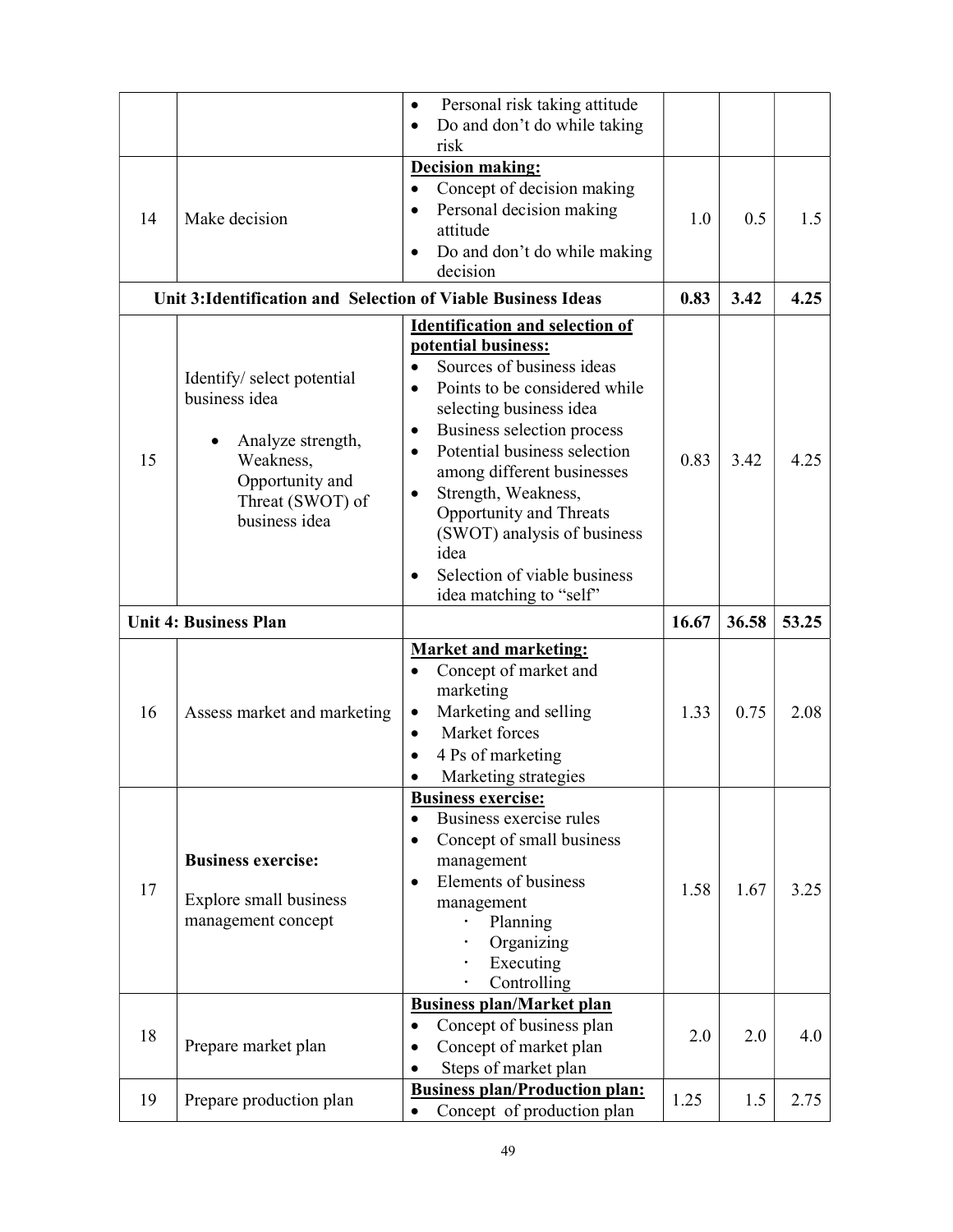|    |                                                      | Steps of production plan<br>$\bullet$                                                                                                                                                                                                                                                                                                                                                        |     |      |      |
|----|------------------------------------------------------|----------------------------------------------------------------------------------------------------------------------------------------------------------------------------------------------------------------------------------------------------------------------------------------------------------------------------------------------------------------------------------------------|-----|------|------|
| 20 | Prepare business operation<br>plan                   | <b>Business plan/Business</b><br>operation plan:<br>Concept of business operation<br>plan<br>Steps of business operation<br>$\bullet$<br>plan<br>Cost price determination                                                                                                                                                                                                                    | 2.5 | 2.67 | 5.17 |
| 21 | Prepare financial plan                               | <b>Business plan/Financial plan:</b><br>Concept of financial plan<br>$\bullet$<br>Steps of financial plan<br>Working capital estimation<br>$\bullet$<br>Pricing strategy<br>$\bullet$<br>Profit/loss calculation<br>$\bullet$<br>BEP and ROI analysis<br>$\bullet$<br>Cash flow calculation<br>$\bullet$                                                                                     | 4.5 | 7.5  | 12.0 |
| 22 | Collect market information<br>/prepare business plan | <b>Information collection and</b><br>preparing business plan:<br>Introduction<br>Market survey<br>$\bullet$<br>Precaution to be taken<br>while collecting<br>information<br>Sample questions for<br>market survey<br>Questions to be asked to<br>the customers<br>Questions to be asked to<br>the retailer<br>Questions to be asked to<br>the stockiest/suppliers<br>Preparing business plan | 2.0 | 13.0 | 15.0 |
| 23 | Appraise business plan                               | <b>Business plan appraisal:</b><br>Return on investment<br>$\bullet$<br>Breakeven analysis<br>٠<br>Cash flow<br>$\bullet$<br>Risk factors                                                                                                                                                                                                                                                    | 0.5 | 5.5  | 6.0  |
| 24 | Maintain basic book keeping                          | <b>Basic book keeping:</b><br>Concept and need of book<br>$\bullet$<br>keeping<br>Methods and types of book<br>$\bullet$<br>keeping<br>Keeping and maintaining of<br>$\bullet$<br>day book and sales records                                                                                                                                                                                 | 1.0 | 2.0  | 3.0  |
|    |                                                      | <b>Total:</b>                                                                                                                                                                                                                                                                                                                                                                                | 30  | 48   | 78   |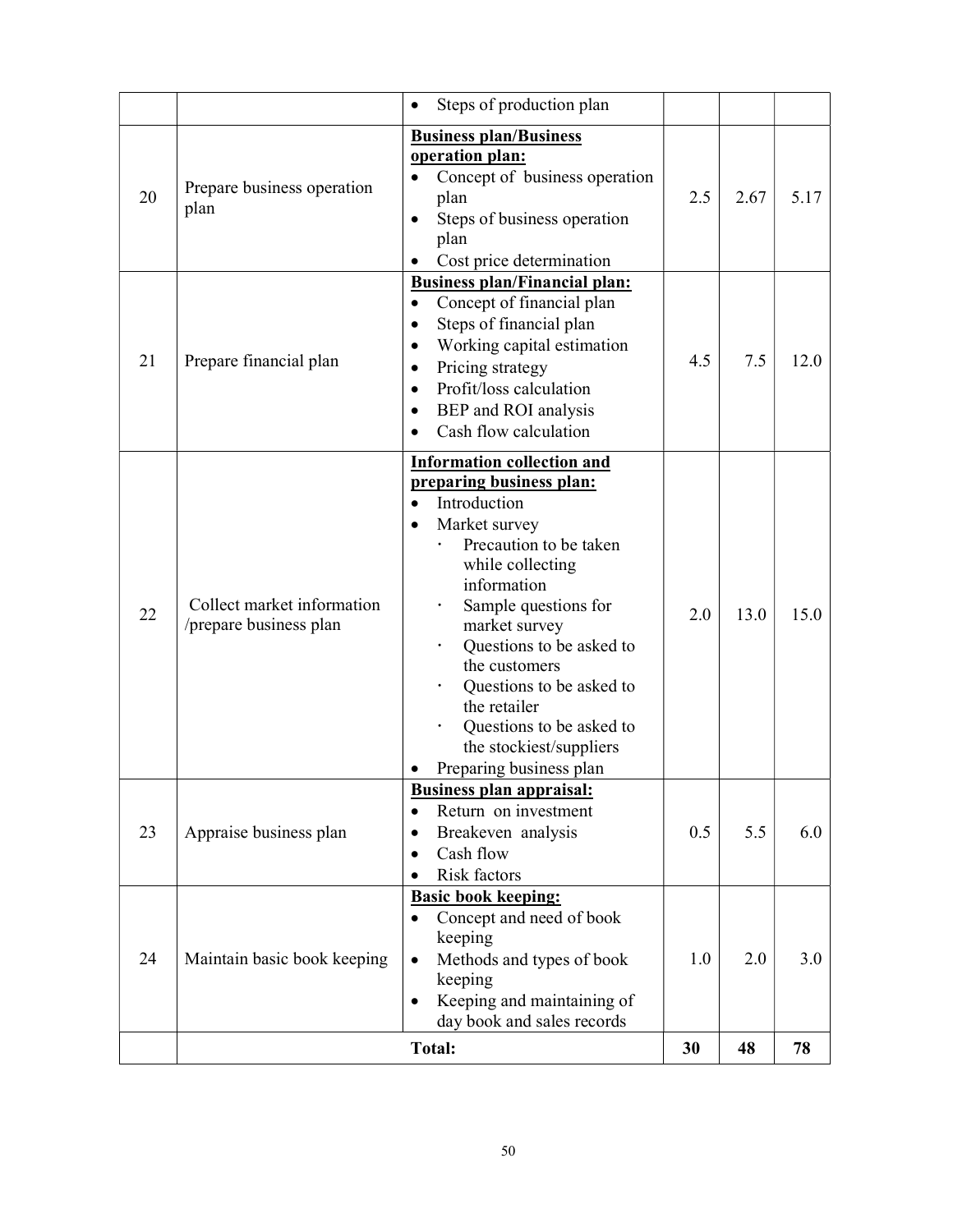#### Text book:

क) प्रशिक्षकहरुका लागि निर्मित निर्देशिका तथा प्रशिक्षण सामग्री, प्राविधिक शिक्षा तथा व्यावसायिक तालीम परिषद

२०६९

ख) प्रशिक्षार्थीहरुका लागि निर्मित पाठयसामग्री तथा कार्यपस्तिका. प्राविधिक शिक्षा तथा व्यावसायिक तालीम परिषद

(अप्रकाशित), २०६९

### Reference book:

Entrepreneur's Handbook, Technonet Asia, 1981.

### On the Job Training (OJT)

### Full Marks: 500 Practical: 24 weeks/960Hrs

### Description:

On the Job Training (OJT) is a 6 months (24 weeks/144 working days) program that aims to provide trainees an opportunity for meaningful career related experiences by working fulltime in real organizational settings where they can practice and expand their classroom based knowledge and skills before graduating. It will also help trainees gain a clearer sense of what they still need to learn and provides an opportunity to build professional networks. The trainee will be eligible for OJT only after attending the final exam. The institute will make arrangement for OJT. The institute will inform the CTEVT at least one month prior to the OJT placement date along with plan, schedule, the name of the students and their corresponding OJT site.

### Objectives:

The overall objective of the On the Job Training (OJT) is to make trainees familiar with firsthand experience of the real work of world as well as to provide them an opportunity to enhance skills.The specific objectives of On the Job Training (OJT)are to;

- apply knowledge and skills learnt in the classroom to actual work settings or conditions and develop practical experience before graduation
- familiarize with working environment in which the work is done
- work effectively with professional colleagues and share experiences of their activities and functions
- strengthen portfolio or resume with practical experience and projects
- develop professional/work culture
- broaden professional contacts and network
- develop entrepreneurship skills on related occupation

#### Activities:

In this program the trainees will be placed in the real world of work under the direct supervision of related organization's supervisors. The trainees will perform occupation related daily routine work as per the rules and regulations of the organization as follows;

- Electrical installation
- Motor installation and control
- Power transmission and distribution
- Basic electronics
- Repair and maintenance,
- Electro-technology,
- Engineering drawing,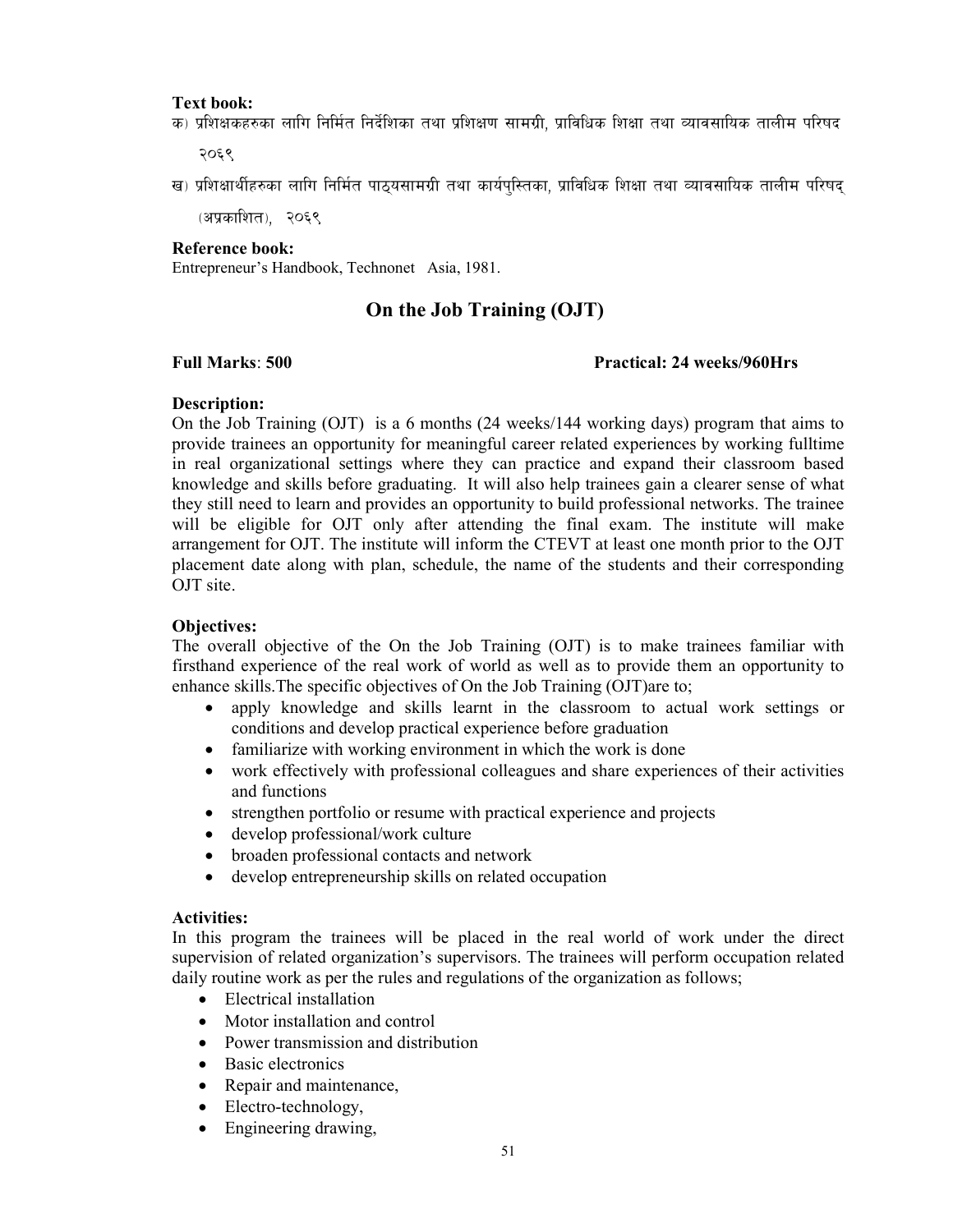### Potential OJT Placement site:

The nature of work in OJT is practical and potential OJT placement site should be as follows;

- National Planning Commission (National Volunteer Development Voluntary Service)
- Hydropower
- Nepal Electric Athority
- District Development Committee
- Municipality
- Industries:
	- o Manufacturing
	- o Product
	- o Process

### Requirements for Successful Completion of On the Job Training:

For the successful completion of the OJT, the trainees should;

- Submit daily attendance record approved by the concerned supervisor and minimum 144 working days attendance is required
- Maintain daily diary with detail activities performed in OJT and submit it with supervisor's signature
- Prepare and submit comprehensive final OJT completion report with attendance record and diary
- Secure minimum 60% marks in each evaluation

#### Complete OJT Plan:

| <b>SN</b>      | <b>Activities</b>                      | <b>Duration</b>             | <b>Remarks</b>                            |
|----------------|----------------------------------------|-----------------------------|-------------------------------------------|
|                | Orientation                            | 2 days                      | Before OJT placement                      |
| $\overline{2}$ | Communicate to the OJT site            | $1$ day                     | Before OJT placement                      |
| 3              | Actual work at the OJT site            | 24 weeks/144<br>days        | During OJT period                         |
| $\overline{4}$ | First-term evaluation                  | one week (for all<br>sites) | After 6 to 7 weeks of OJT start<br>date   |
| 5              | Mid-term evaluation                    | one week (for all<br>sites) | After 15 to 16 weeks of OJT start<br>date |
| 6              | Report to the parental<br>organization | $1$ day                     | After OJT placement                       |
| -7             | Final report preparation               | 5 days                      | After OJT completion                      |

First and mid-term evaluation should be conducted by the institute.

- After completion of 6 months OJT period, trainees will be provided with one week period to review all the works and prepare a comprehensive final report.
- Evaluation will be made according to the marks at the following evaluation scheme but first and mid-term evaluation record will also be considered.